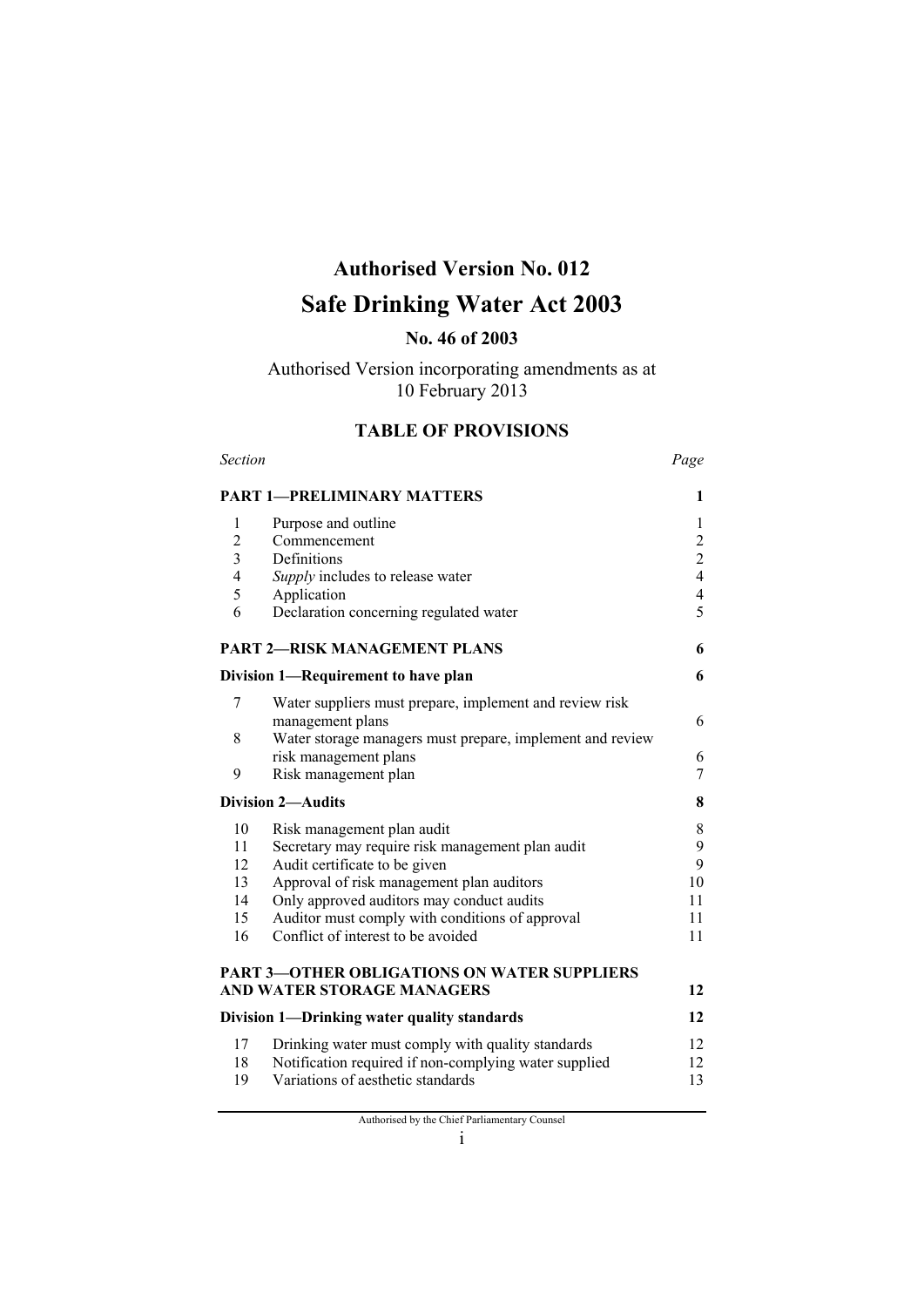| Section        |                                                                                                                 | Page     |
|----------------|-----------------------------------------------------------------------------------------------------------------|----------|
| 20<br>21       | Exemption from water quality standards<br>Minister may impose conditions                                        | 14<br>15 |
|                | Division 2-Disclosure and reporting requirements                                                                | 16       |
| 22<br>23       | Officer to report known or suspected contamination<br>Water quality monitoring information to be made publicly  | 16       |
|                | available                                                                                                       | 17       |
| 24<br>25       | Water storage manager to give information to water supplier<br>Warnings to be given if regulated water supplied | 17<br>18 |
| 26             | Water suppliers or water storage managers to provide annual<br>report                                           | 18       |
|                | Division 3—Protection of officers reporting known or suspected                                                  |          |
|                | contamination                                                                                                   | 19       |
|                | 26A Definition                                                                                                  | 19       |
|                | 26B Application                                                                                                 | 19       |
| 26C            | Certain further information also protected                                                                      | 19       |
| 26D            | Immunity from liability                                                                                         | 20       |
| 26E            | Confidentiality provisions do not apply                                                                         | 20       |
| 26F<br>26G     | Protection from defamation action                                                                               | 20       |
|                | Liability for own conduct                                                                                       | 20<br>21 |
| 26H<br>26I     | Protection from reprisal<br>Proceedings for damages for reprisal                                                | 21       |
| 26J            | Application for injunction or order                                                                             | 22       |
| 26K            | Injunction or order                                                                                             | 22       |
|                | PART 4-ADMINISTRATIVE AND ENFORCEMENT                                                                           |          |
| <b>MATTERS</b> |                                                                                                                 | 23       |
|                | Division 1—General functions and powers of the Secretary                                                        | 23       |
| 27             | <b>Functions of Secretary</b>                                                                                   | 23       |
| 28             | General powers of the Secretary                                                                                 | 23       |
| 29             | Secretary may require certain information                                                                       | 23       |
| 30             | Secretary may accept undertakings                                                                               | 24       |
| 31             | Secretary may issue enforcement notice                                                                          | 26       |
| 32             | Annual report                                                                                                   | 26       |
| 33             | Register of variations, exemptions and undertakings                                                             | 27       |
|                | Division 2-Incident management                                                                                  | 27       |
| 34             | Powers of the Secretary if there is a risk to public health                                                     | 27       |
| 35             | Limit on power of delegation                                                                                    | 28       |
| 36             | Power to assess and address immediate risks                                                                     | 29       |
| 37             | Display of identity cards                                                                                       | 30       |
| 38             | Announcement before entry                                                                                       | 31       |

Authorised by the Chief Parliamentary Counsel

 Announcement before entry 31 39 Occupier to be given copy of consent 31 Receipt must be given for any thing seized 31 Copies of certain seized things to be given 32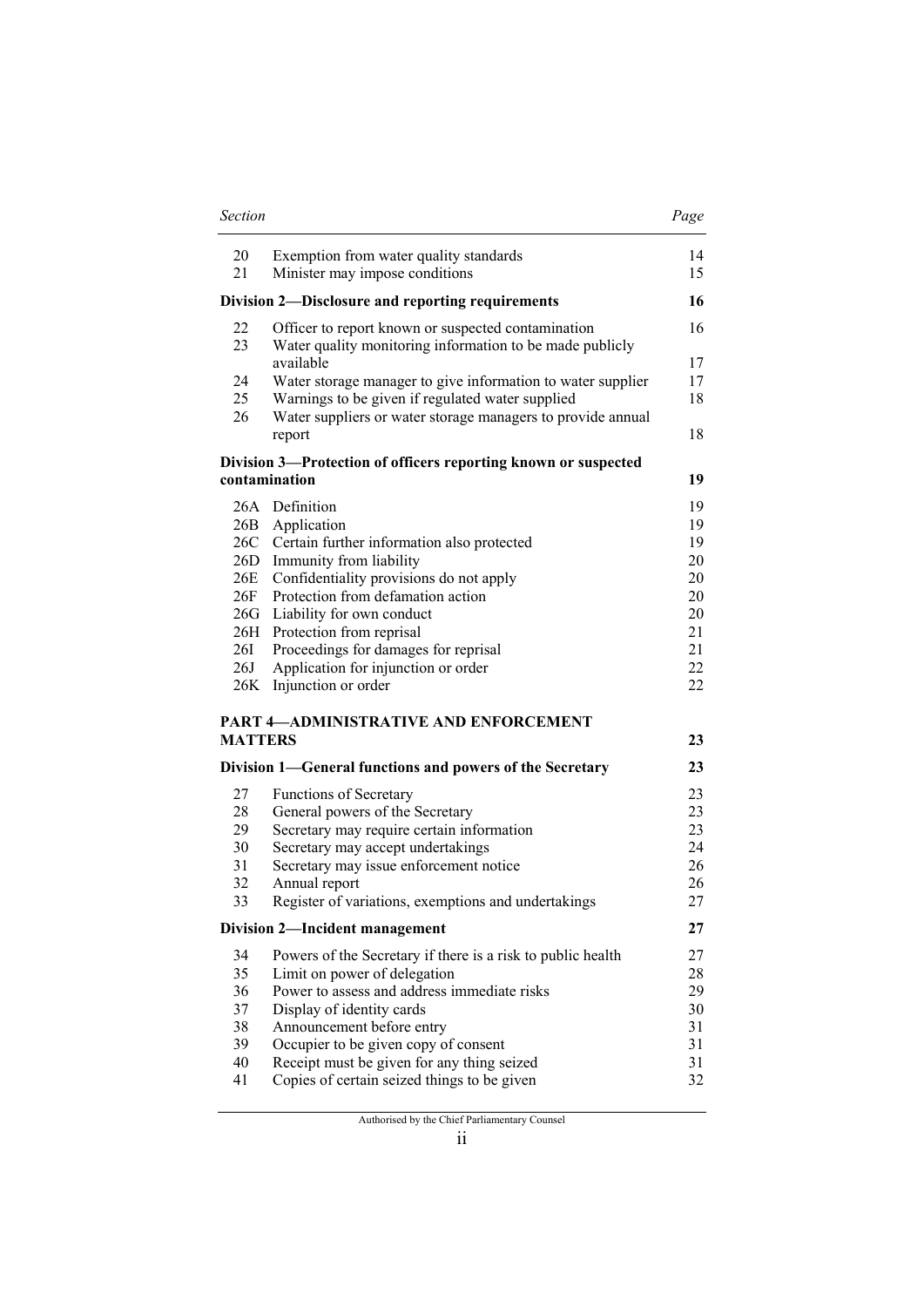| 33 |
|----|
| 33 |
| 34 |
| 35 |
| 35 |
| 36 |
| 37 |
| 37 |
| 37 |
| 38 |
| 38 |
| 38 |
| 38 |
| 38 |
| 40 |
| 41 |
| 41 |
| 41 |
| 41 |
| 41 |
|    |
| 45 |
| 45 |
|    |
| 46 |
| 46 |
| 47 |
| 48 |
|    |

*Section Page*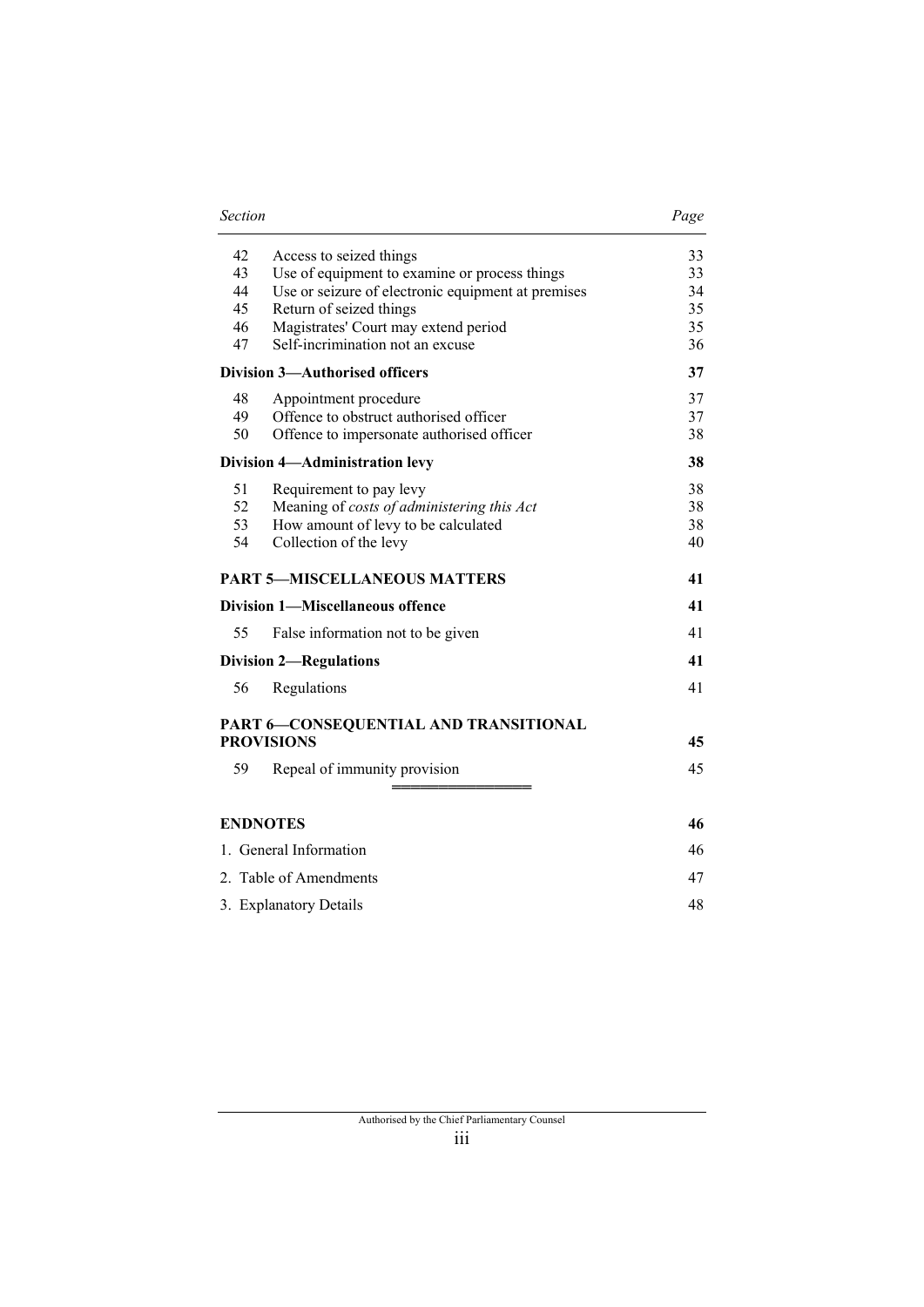# **Authorised Version No. 012**

# **Safe Drinking Water Act 2003**

**No. 46 of 2003** 

Authorised Version incorporating amendments as at 10 February 2013

### **The Parliament of Victoria enacts as follows:**

### **PART 1—PRELIMINARY MATTERS**

#### **1 Purpose and outline**

- (1) The purpose of this Act is to make provision for the supply of safe drinking water.
- (2) In outline this Act—
	- (a) requires water suppliers and water storage managers to prepare and implement plans to manage risks in relation to drinking water and some types of non-potable water; and
	- (b) provides for the auditing of those plans by approved auditors; and
	- (c) requires water suppliers to ensure that the drinking water they supply meets quality standards specified by the regulations; and
	- (d) requires water suppliers to disclose to the public information concerning the quality of drinking water; and
	- (e) provides for the variation, after community consultation, of water quality standards that relate only to aesthetic factors; and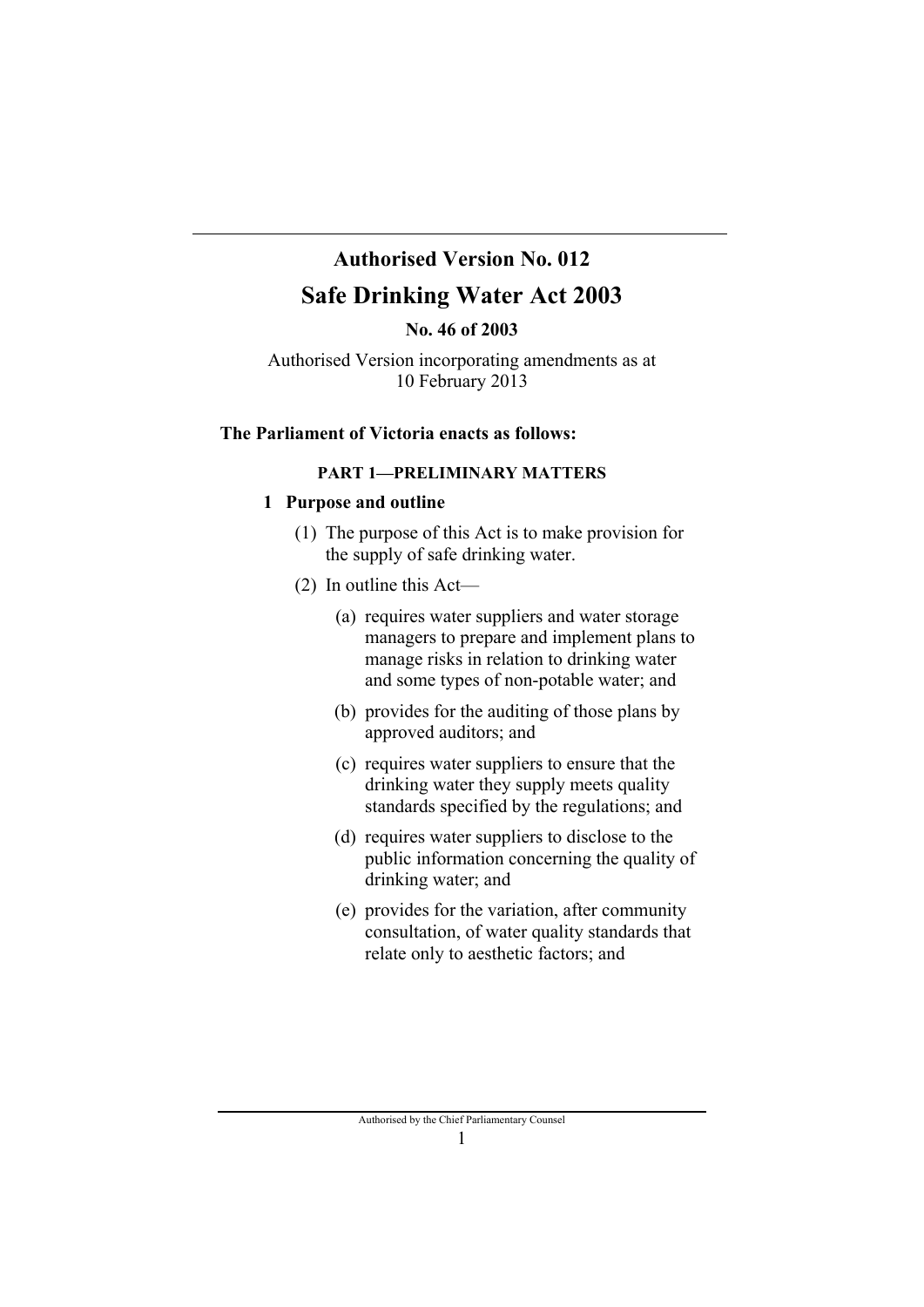**S. 1(2)(f) amended by No. 29/2010 s. 70(1).** 

- (f) requires the reporting of known or suspected contamination of drinking water to the Secretary to the Department of Health; and
- (g) empowers the Secretary to enforce this Act.
- (3) Subsection (2) is intended only as a guide to readers as to the general scheme and effect of this Act.

#### **2 Commencement**

This Act comes into operation on 1 July 2004.

#### **3 Definitions**

In this Act—

- *approved auditor* means a person approved to conduct risk management plan audits under section 13;
- *authorised officer* means a person who holds an appointment as an authorised officer under section 48;

*council* means a municipal council;

- *drinking water* is water that is intended for human consumption or for purposes connected with human consumption, such as the preparation of food or the making of ice for consumption or for the preservation of unpackaged food, whether or not the water is used for other purposes;
- *regulated water* is water that is the subject of a declaration made by the Minister under section 6;
- *retention period* means a period of 60 days after the seizure of a thing under this Act;
- *risk management plan* has the meaning set out in section 9;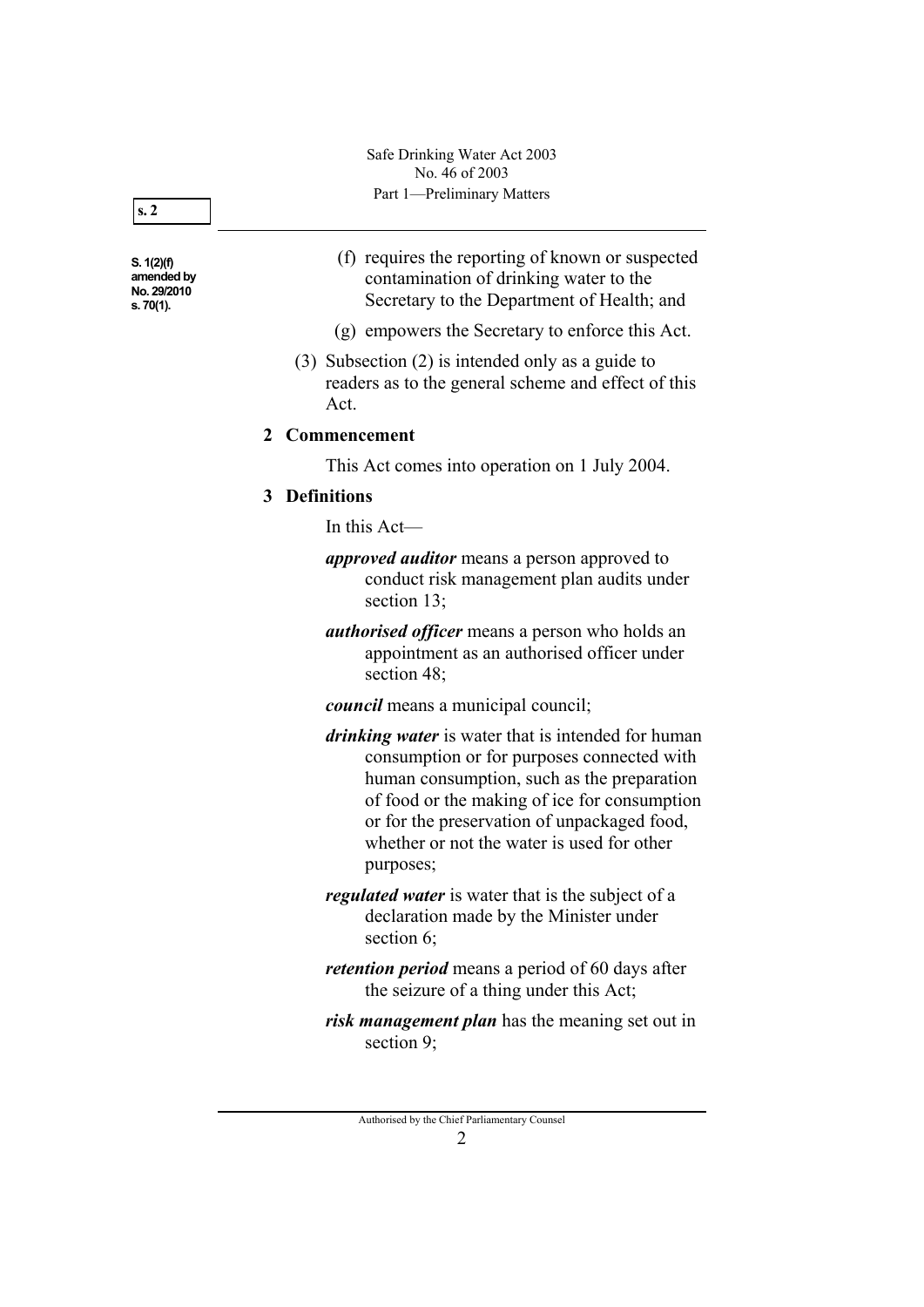Part 1—Preliminary Matters Safe Drinking Water Act 2003 No. 46 of 2003

*risk management plan audit* has the meaning set out in section 10; *Secretary* means the Department Head (within the meaning of the **Public Administration Act 2004**) of the Department of Health; *water quality standard* means a quality standard specified for drinking water by regulations made for the purposes of section 17; *water storage manager* means— (a) the Melbourne Water Corporation constituted under the **Water Act 1989**; (b) a water corporation within the meaning of the **Water Act 1989** (other than the Melbourne Water Corporation constituted under that Act) that supplies water to a water supplier; (c) any other person or body declared by the regulations to be a storage manager for the purposes of this Act; *water supplier* means any of the following that supplies drinking water or regulated water to the public— \* \* \* \* \* (b) an authority within the meaning of the **Water Act 1989**; (c) Parks Victoria established under the **Parks Victoria Act 1998**; (d) an Alpine Resort Management Board established under the **Alpine Resorts (Management) Act 1997**; **S. 3 def. of**  *Secretary*

> (e) any other person or body declared by the regulations to be a water supplier for the purposes of this Act;

**substituted by No. 29/2010 s. 70(2).** 

**S. 3 def. of**  *water storage manager* **amended by Nos 85/2006 s. 173(Sch. 1 item 11.1), 17/2012 s. 95(a).** 

**S. 3 def. of**  *water supplier* **amended by No. 17/2012 s. 95(b).** 

#### **s. 3**

Authorised by the Chief Parliamentary Counsel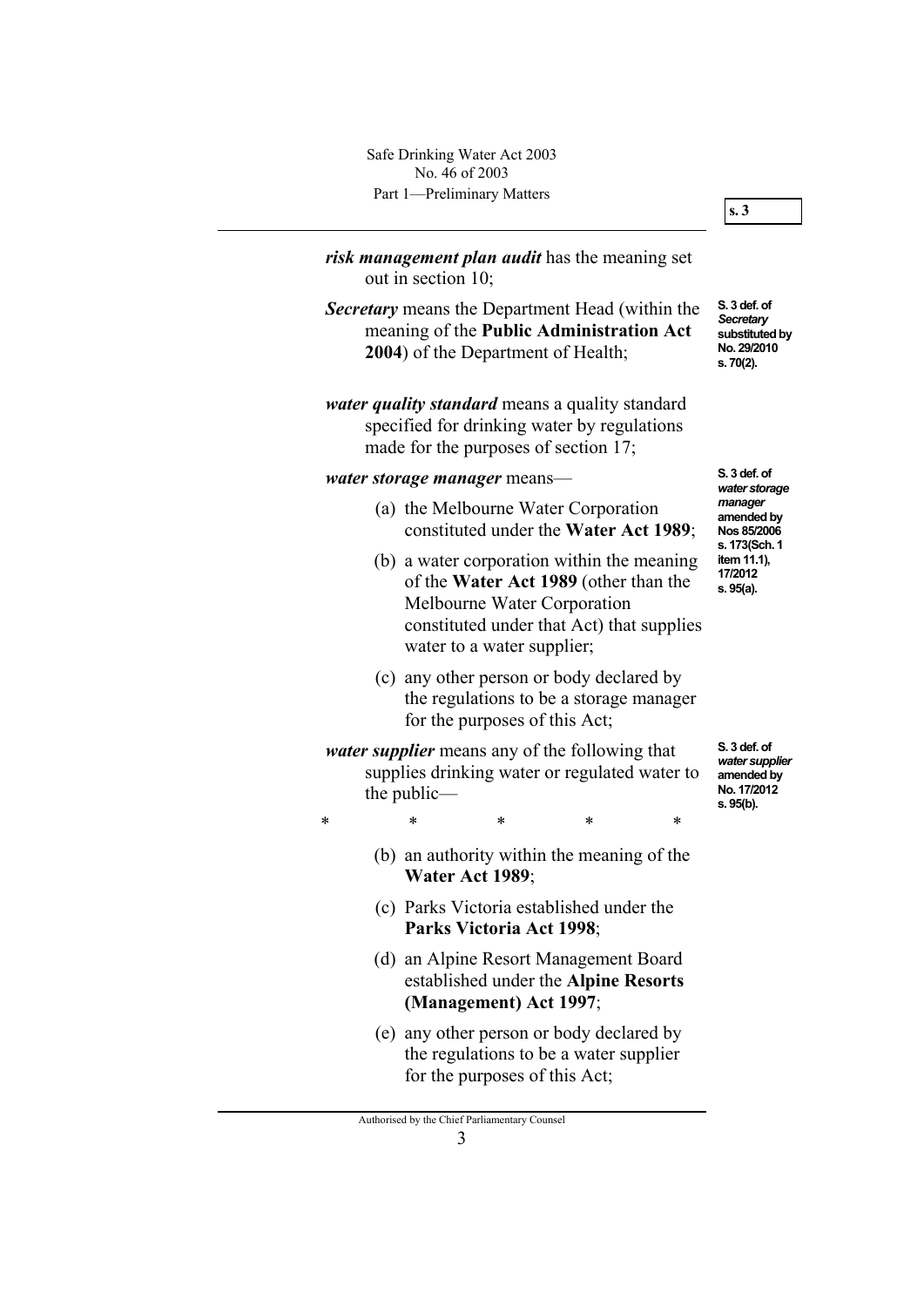Part 1—Preliminary Matters Safe Drinking Water Act 2003 No. 46 of 2003

*water supply premises* means any premises that has been, is being, or is to be, used in connection with the supply, storage, treatment, transport, harvesting, sale or analysis of drinking water, other than a premises that only stores or treats drinking water for the purposes of those using the premises.

#### **4** *Supply* **includes to release water**

- (1) For the purposes of this Act, a water storage manager also supplies water to a water supplier if the water storage manager—
	- (a) releases water to the water supplier; or
	- (b) permits the water supplier to take water from the water storage.
- (2) For the purposes of this Act, a water storage manager also supplies water to a water supplier if—
	- (a) the water supplier has a right to take water from the water storage or from any point downstream of the water storage; and
	- (b) the water storage manager is aware that the water supplier may exercise that right.

### **5 Application**

Nothing in this Act applies—

- (a) to the supply of water for irrigation purposes; or
- (b) to the supply of water by a proprietor of prescribed accommodation within the meaning of Division 2 of Part 6 of the **Public Health and Wellbeing Act 2008** to such accommodation; or
- (c) to the supply of packaged drinking water.

**S. 5(b) amended by No. 46/2008 s. 285(1).** 

**s. 4**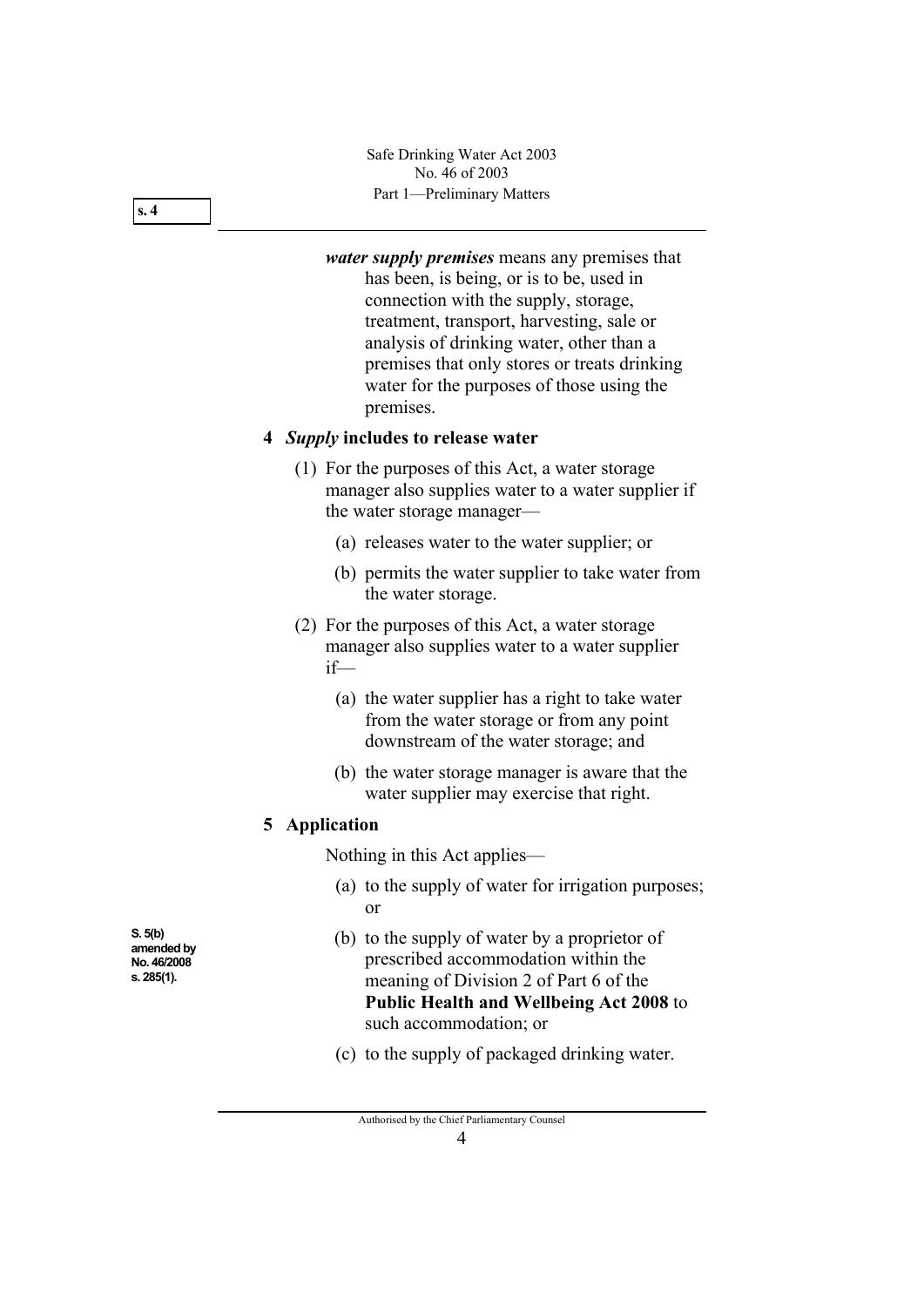Part 1—Preliminary Matters Safe Drinking Water Act 2003 No. 46 of 2003

#### **6 Declaration concerning regulated water**

- (1) The Minister may, by notice published in the Government Gazette, declare any water that is not drinking water to be regulated water for the purposes of this Act.
- (2) The Minister may only make a declaration in relation to particular water if the Minister is satisfied that the water may be supplied to the public in circumstances in which it may be mistaken as being drinking water.
- (3) In making a declaration, the Minister may identify the water that is the subject of the declaration by reference to its source, its method of supply, its composition or in any other way the Minister considers to be appropriate.

 $\overline{\phantom{a}}$  , where  $\overline{\phantom{a}}$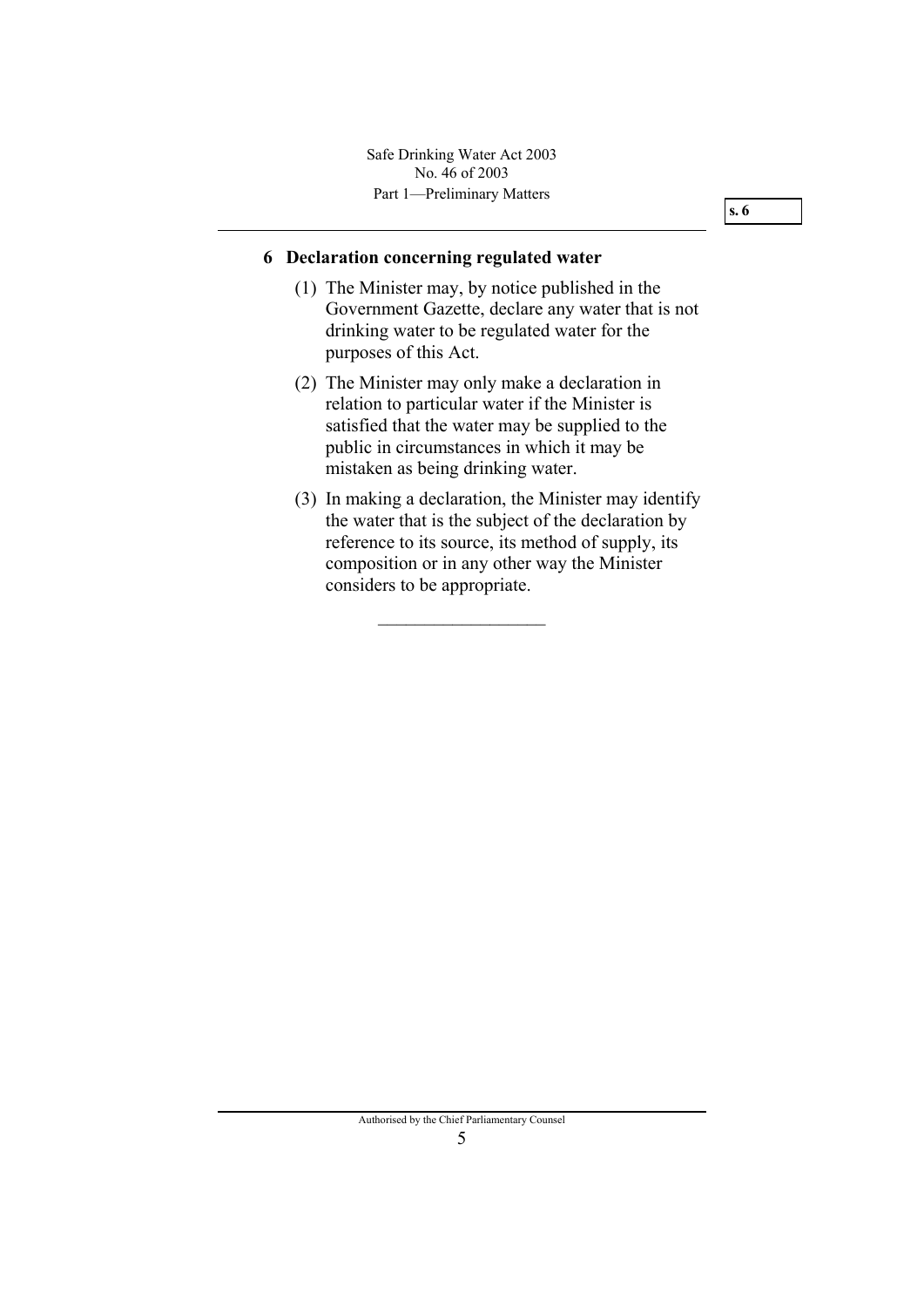#### **PART 2—RISK MANAGEMENT PLANS**

#### **Division 1—Requirement to have plan**

#### **7 Water suppliers must prepare, implement and review risk management plans**

- (1) A water supplier must—
	- (a) prepare a risk management plan in relation to its supply of drinking water and regulated water to the public; and
	- (b) implement the plan and comply with any requirements set out in the plan; and
	- (c) keep the plan under continuous review with a view to updating and improving it; and
	- (d) revise any aspect of the plan that is found, on review, to need revision.

#### **Note**

Section 9 sets out what a risk management plan is, and what it must contain.

- (2) A water supplier must comply with subsection (1)—
	- (a) in the case of a person who was a water supplier immediately before 1 July 2004, on or before 1 July 2005; and
	- (b) in any other case, within 12 months after the date the person becomes a water supplier.

### **8 Water storage managers must prepare, implement and review risk management plans**

- (1) A water storage manager must—
	- (a) prepare a risk management plan in relation to its supply of water to a water supplier; and
	- (b) implement the plan and comply with any requirements set out in the plan; and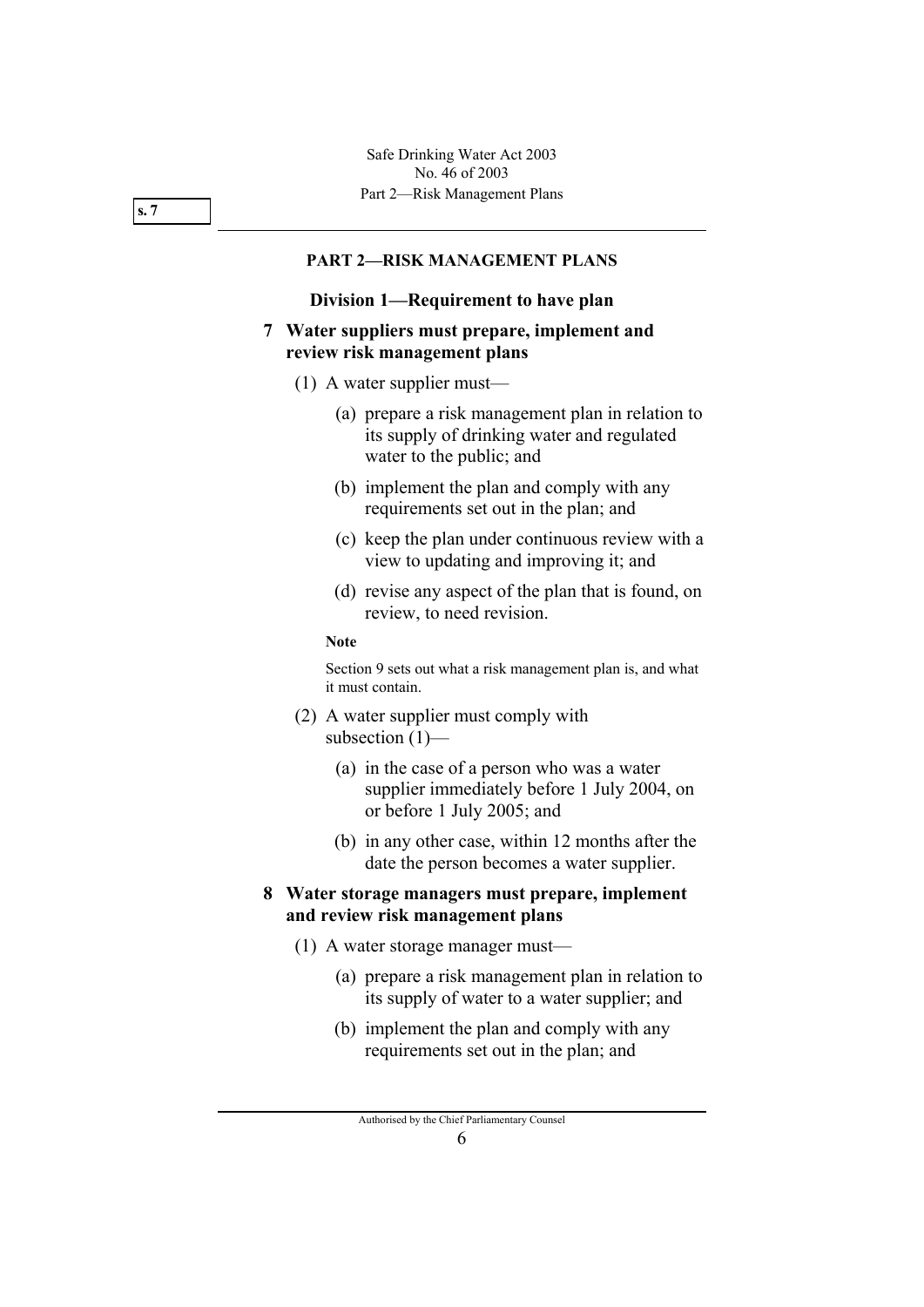- (c) keep the plan under continuous review with a view to updating and improving it; and
- (d) revise any aspect of the plan that is found, on review, to need revision.

#### **Note**

Section 9 sets out what a risk management plan is, and what it must contain.

- (2) A water storage manager must comply with subsection (1)—
	- (a) in the case of a person who was a water storage manager immediately before 1 July 2004, on or before 1 July 2005; and
	- (b) in any other case, within 12 months after the date the person becomes a water storage manager.
- (3) The Secretary may, by notice in writing, exempt a water storage manager from having to comply with subsection (1) with respect to a particular water storage for a specified period.
- (4) The Secretary may, at any time, impose conditions in relation to an exemption.
- (5) If the Secretary imposes a condition in relation to an exemption, the exemption has no effect during any period in which the condition is not being complied with.
- (6) The Secretary may renew an exemption.

#### **9 Risk management plan**

- (1) A risk management plan in relation to the supply of water is a document—
	- (a) that contains a detailed description of the system of supply; and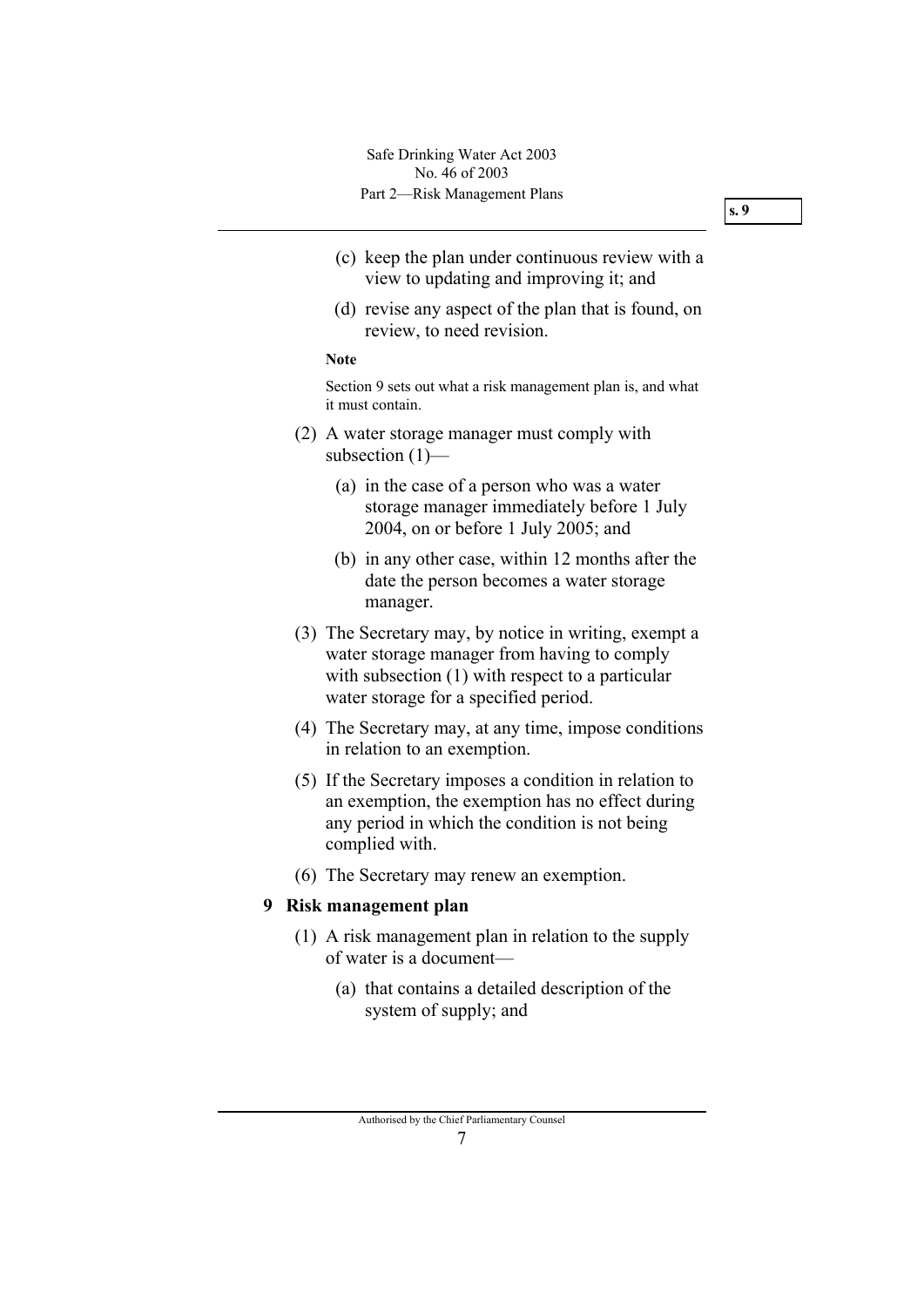Part 2—Risk Management Plans Safe Drinking Water Act 2003 No. 46 of 2003

- (b) that identifies the risks to the quality of the water and the risks that may be posed by the quality of the water; and
- (c) that assesses those risks; and
- (d) that sets out the steps to be taken to manage those risks (including the development and implementation of preventative strategies); and
- (e) that contains any other matters required by the regulations.
- (2) A risk management plan must address any risks specified in the regulations.
- (3) A risk management plan does not need to identify, or to make any provision in respect of, any risk in respect of which provision is required to be made in a risk management plan under section 31 of the **Terrorism (Community Protection) Act 2003**.

### **Division 2—Audits**

### **10 Risk management plan audit**

- (1) A risk management plan audit is an audit by an approved auditor in relation to the risk management plan to determine—
	- (a) whether, in the case of a water supplier, the water supplier has complied with the obligations imposed by section 7(1) during the audit period;
	- (b) whether, in the case of a water storage manager, the water storage manager has complied with the obligations imposed by section 8(1) during the audit period.

**s. 10**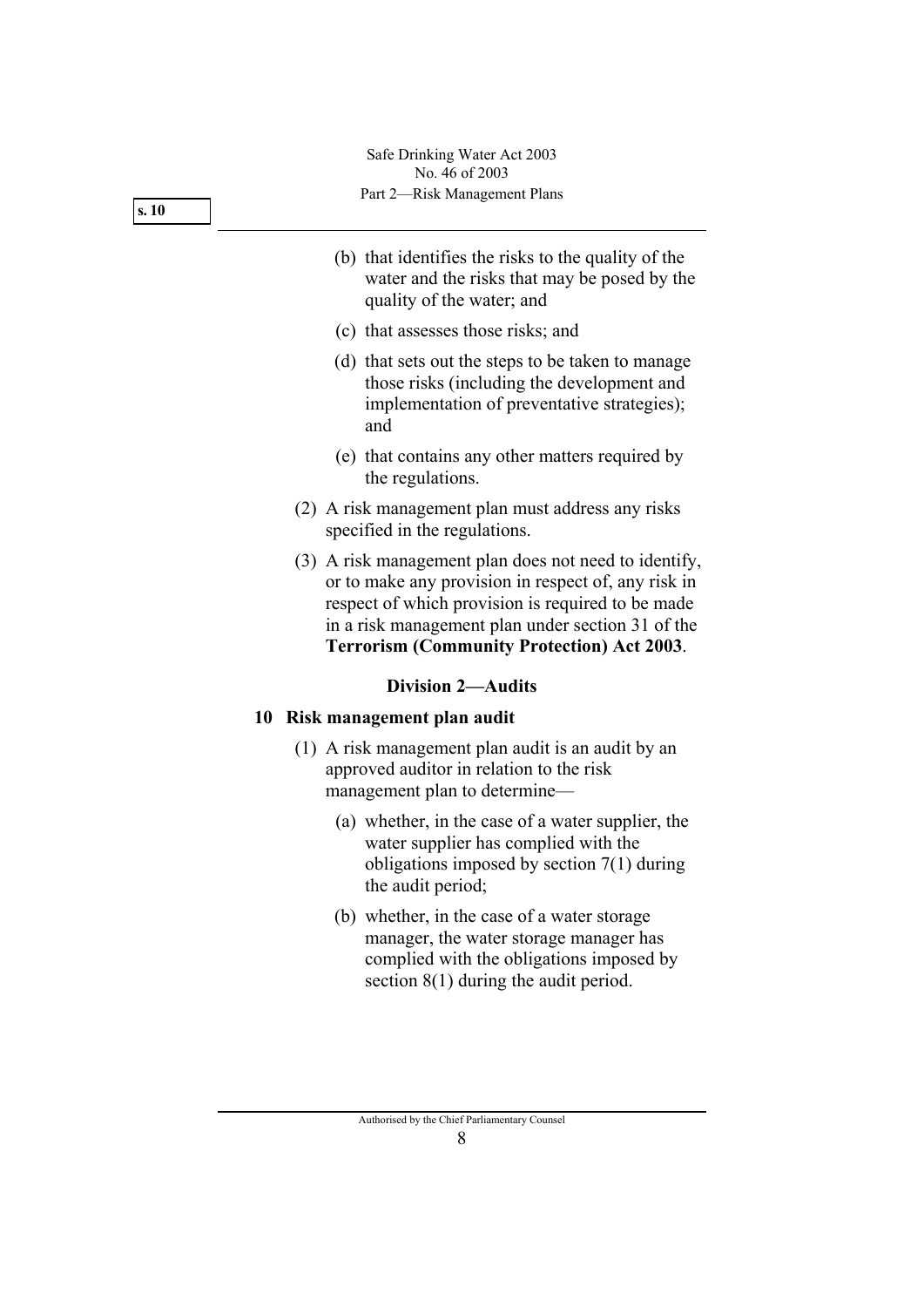(2) In conducting a risk management plan audit, the auditor must inspect all the documents that are specified by the regulations for the purposes of this section.

#### **11 Secretary may require risk management plan audit**

- (1) The Secretary may, by written notice given to a water supplier or water storage manager—
	- (a) require the water supplier or water storage manager to have its risk management plan audited in respect of a specified audit period by an approved auditor by the date specified in the notice; or
	- (b) declare when, how often and in respect of what audit period the water supplier or water storage manager is to have its risk management plan audited by an approved auditor.
- (2) A water supplier or water storage manager must comply with any requirement made in the notice and must do so at its own expense.

### **12 Audit certificate to be given**

- (1) After conducting a risk management plan audit, an approved auditor must give the person who commissioned the audit a certificate stating the auditor's opinion on—
	- (a) whether, in the case of a water supplier, the water supplier has complied with the obligations imposed by section 7(1) during the audit period;
	- (b) whether, in the case of a water storage manager, the water storage manager has complied with the obligations imposed by section 8(1) during the audit period.
- (2) The certificate must be in the form, and contain the details, required by the regulations.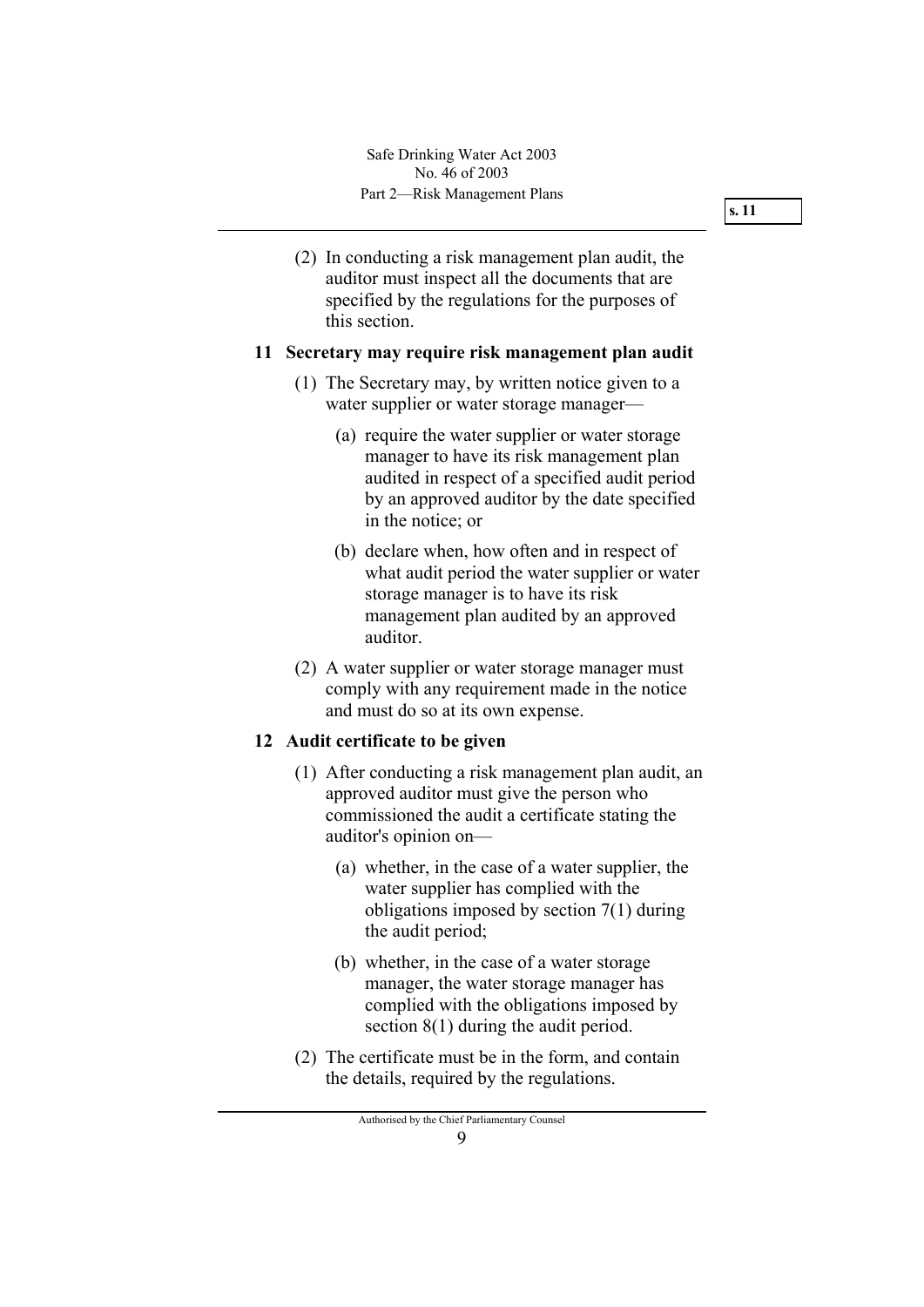- **s. 13**
- (3) If the auditor is of the opinion that section  $7(1)$ or 8(1) has not been complied with during the audit period, he or she must also give a copy of the certificate to the Secretary within 5 days after completing the audit.

Penalty: 60 penalty units.

 (4) If the auditor is of the opinion described in subsection (3), he or she must include in the certificate details of the reasons why he or she is of that opinion.

### **13 Approval of risk management plan auditors**

- (1) On the application of a water supplier or water storage manager, the Secretary may approve a natural person to conduct risk management plan audits of the supplier's or manager's risk management plan.
- (2) The Secretary may only approve a person as an auditor if the Secretary is satisfied that the person meets the auditor approval criteria set out in the regulations for the purposes of this section.
- (3) If the Secretary approves a person as an auditor, the Secretary must give the person, and the water supplier or water storage manager who applied for the approval, written notice of the approval.
- (4) In approving a person as an auditor, the Secretary—
	- (a) may impose any conditions on the approval that the Secretary considers to be appropriate; and
	- (b) may specify for how long the approval remains current.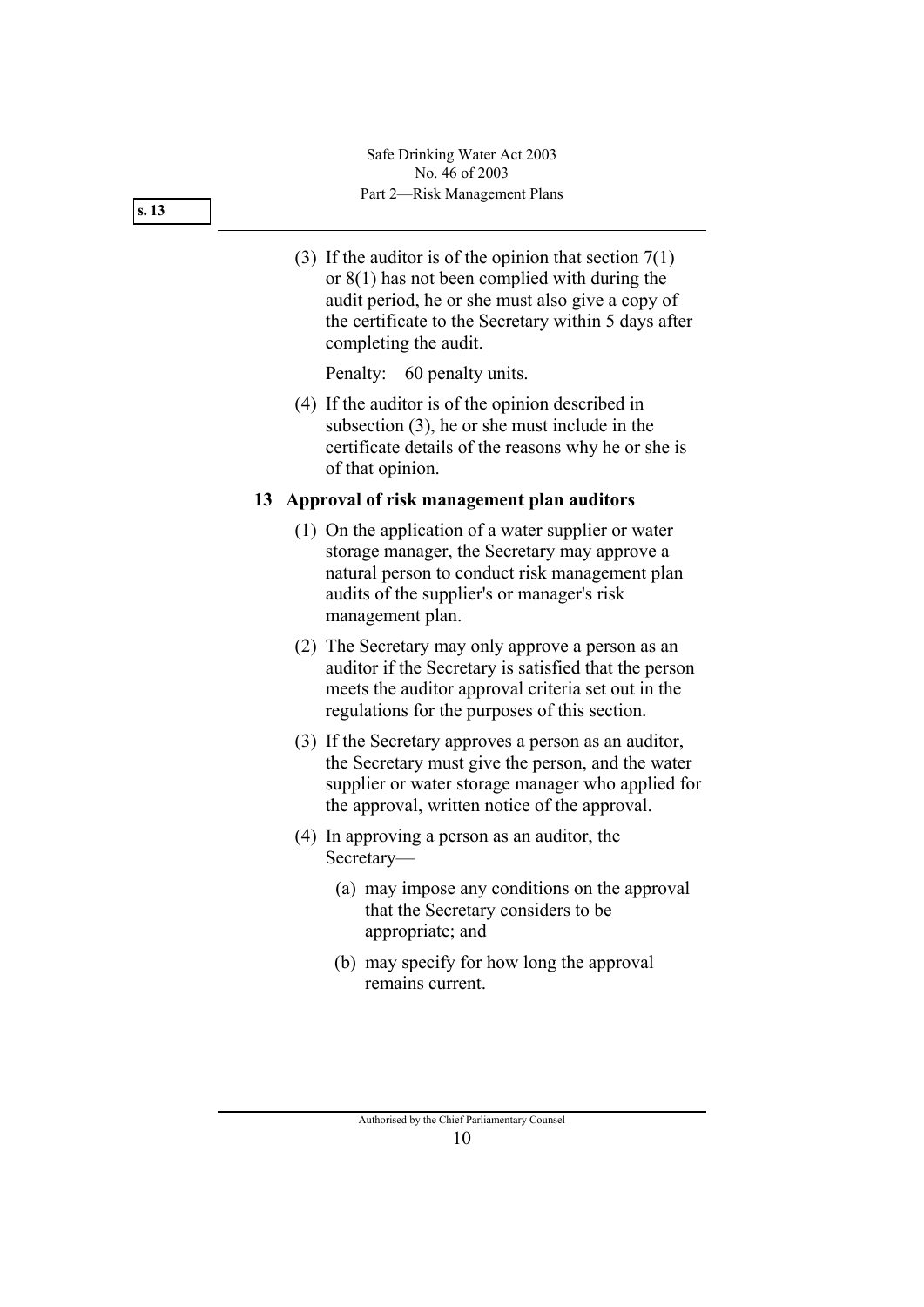#### **14 Only approved auditors may conduct audits**

A person must not conduct a risk management plan audit or issue a certificate in relation to such an audit unless he or she is an approved auditor.

Penalty: 60 penalty units.

#### **15 Auditor must comply with conditions of approval**

An approved auditor must comply with any condition imposed by the Secretary in approving him or her to be an auditor.

Penalty: 60 penalty units.

### **16 Conflict of interest to be avoided**

A person must not conduct an audit of a risk management plan that he or she has written or assisted in preparing.

Penalty: 60 penalty units.

 $\overline{\phantom{a}}$  , where  $\overline{\phantom{a}}$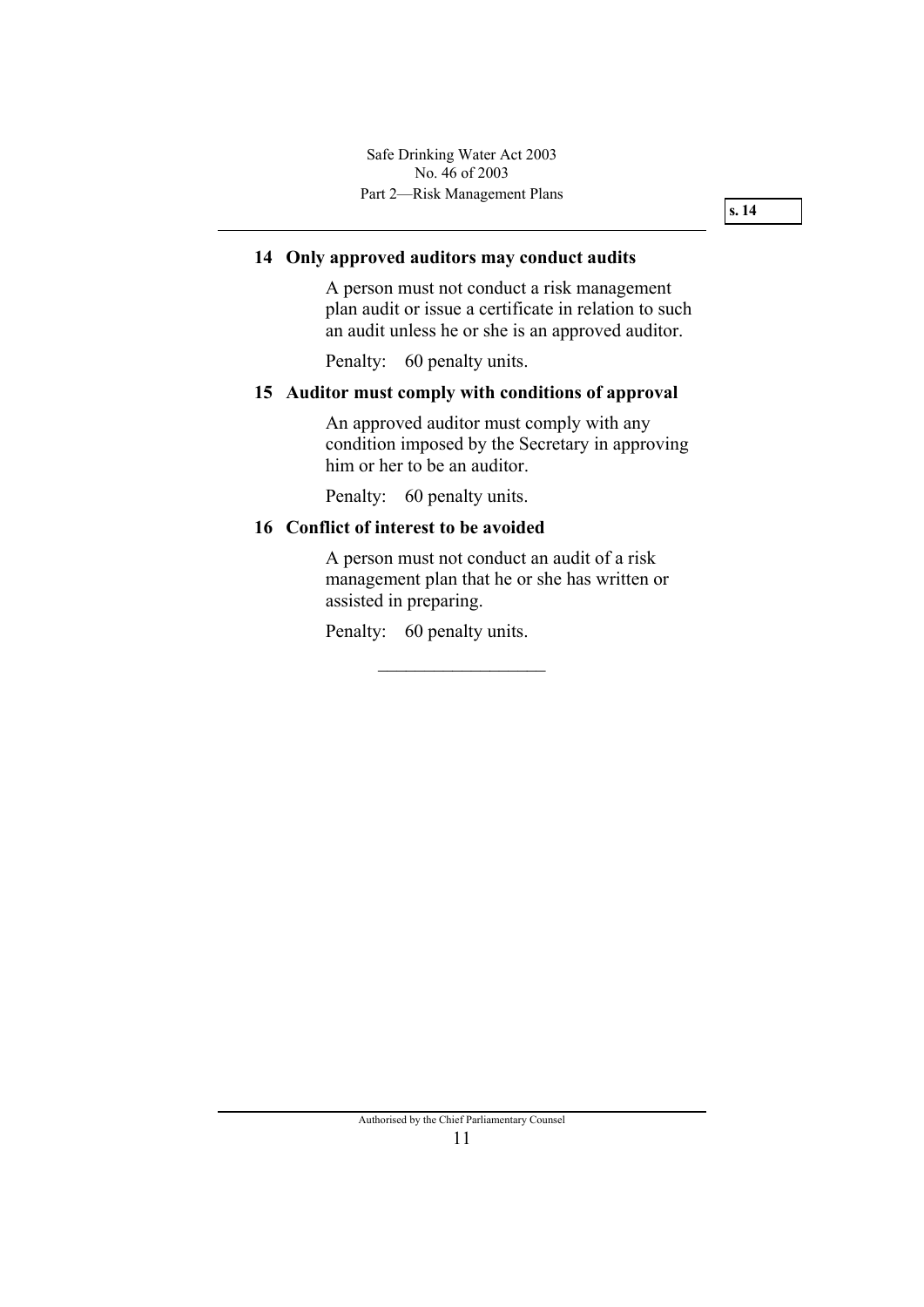#### **PART 3—OTHER OBLIGATIONS ON WATER SUPPLIERS AND WATER STORAGE MANAGERS**

#### **Division 1—Drinking water quality standards**

#### **17 Drinking water must comply with quality standards**

- (1) A water supplier must ensure that all drinking water supplied by it to another person complies with the quality standards specified for drinking water in any regulations made for the purposes of this section.
- (2) Before submitting a proposed regulation that is to be made for the purposes of this section to the Governor in Council for making, the Minister must consult with each of the following—
	- (a) any Minister administering the **Water Industry Act 1994** or the **Water Act 1989**; and
	- (b) the Minister administering the **Parks Victoria Act 1998**; and
	- (c) the Minister administering the **Alpine Resorts (Management) Act 1997**; and
	- (d) the Treasurer.

### **18 Notification required if non-complying water supplied**

A water supplier must notify the Secretary in writing if it becomes aware that the drinking water it is supplying to another person does not comply, or is not likely to comply, with any relevant water quality standard and must do so within 10 days after it becomes aware of that fact.

Penalty: 120 penalty units.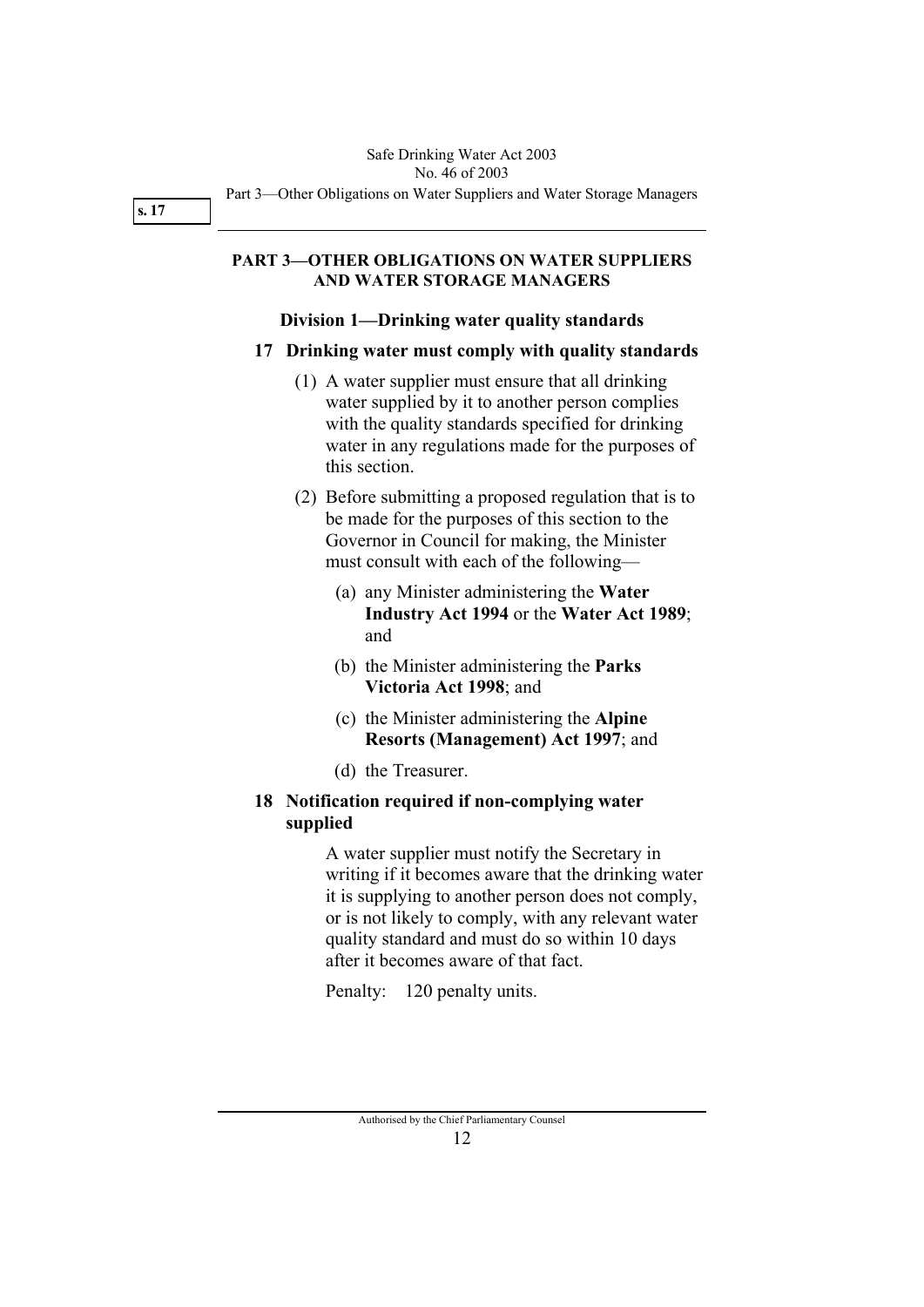### Safe Drinking Water Act 2003 No. 46 of 2003

Part 3—Other Obligations on Water Suppliers and Water Storage Managers

**s. 19** 

#### **19 Variations of aesthetic standards**

- (1) In this section *aesthetic standard* means a water quality standard that the regulations state—
	- (a) is not primarily intended to protect public health; and
	- (b) may be varied under this section.
- (2) A water supplier may apply to the Minister to vary an aesthetic standard as it applies to drinking water supplied by the water supplier.
- (3) An application must set out—
	- (a) the standard that it is sought to vary, the variations that are sought in respect of the standard, the water supply in respect of which the variation is sought and the reasons why the variations are sought; and
	- (b) the period sought during which the variation is to apply and the reasons for seeking that period; and
	- (c) any benefits and adverse impacts that the approval of the variation is likely to have; and
	- (d) a description of the consultation that has taken place in relation to the proposal to vary the standard, together with a summary of the views of the people consulted.
- (4) The Minister may approve an application if the Minister is satisfied on reasonable grounds that—
	- (a) the approval of the application will not be likely to result in any increased risks to public health; and
	- (b) the relevant community to which the water supplier supplies drinking water has been adequately consulted about the application; and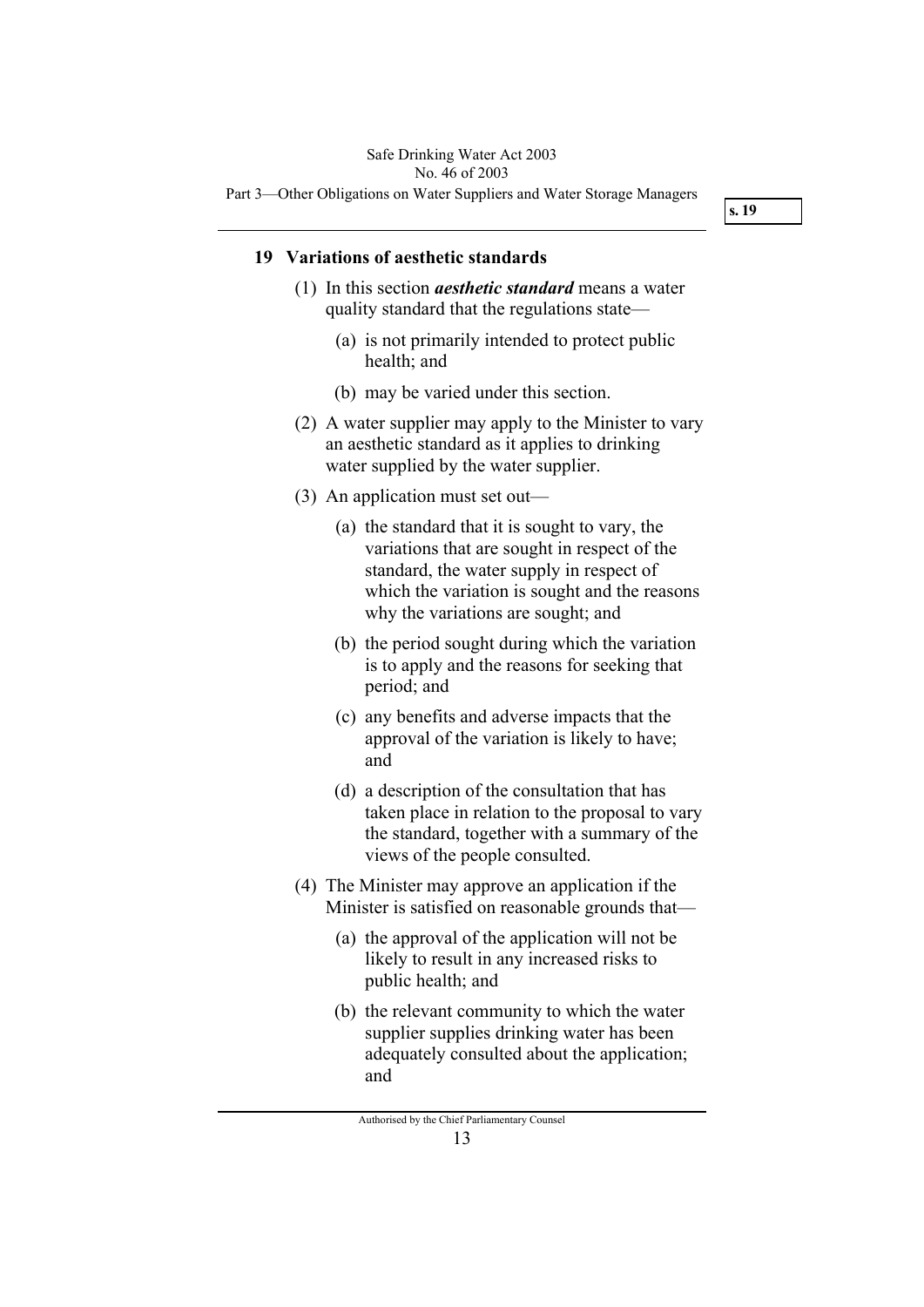|      | Safe Drinking Water Act 2003<br>No. 46 of 2003                                                                                                                                                                                                        |
|------|-------------------------------------------------------------------------------------------------------------------------------------------------------------------------------------------------------------------------------------------------------|
| s.20 | Part 3—Other Obligations on Water Suppliers and Water Storage Managers                                                                                                                                                                                |
|      | (c) the likely benefits of approving the<br>application outweigh the likely impacts<br>(including the likely costs).                                                                                                                                  |
|      | (5) The Minister must give the water supplier written<br>notice of the approval or rejection of an<br>application.                                                                                                                                    |
|      | (6) In approving an application, the Minister may<br>specify the period of time during which the<br>variation sought is to apply to the water supplier.                                                                                               |
|      | (7) On the approval of an application, the relevant<br>water quality standard, as varied in the notice of<br>the approval, applies to the water supply that was<br>the subject of the application for the period<br>(if any) specified in the notice. |
|      | 20 Exemption from water quality standards                                                                                                                                                                                                             |
|      | (1) A water supplier may apply to the Minister to be<br>exempted from a water quality standard as it<br>applies to drinking water supplied by the water<br>supplier.                                                                                  |
|      | $(2)$ An application must set out—                                                                                                                                                                                                                    |
|      | (a) the standard that it is sought to be exempted<br>from, the water supply in respect of which<br>the exemption is sought and the reasons why<br>the exemption is sought; and                                                                        |
|      | (b) the period sought during which the<br>exemption is to apply and the reasons for<br>seeking that period; and                                                                                                                                       |
|      | (c) any benefits and adverse impacts that the<br>approval of the exemption is likely to have;<br>and                                                                                                                                                  |
|      | (d) the measures that will be taken if the<br>application is approved to eliminate or<br>minimise any risks to public health that may<br>occur; and                                                                                                   |
|      |                                                                                                                                                                                                                                                       |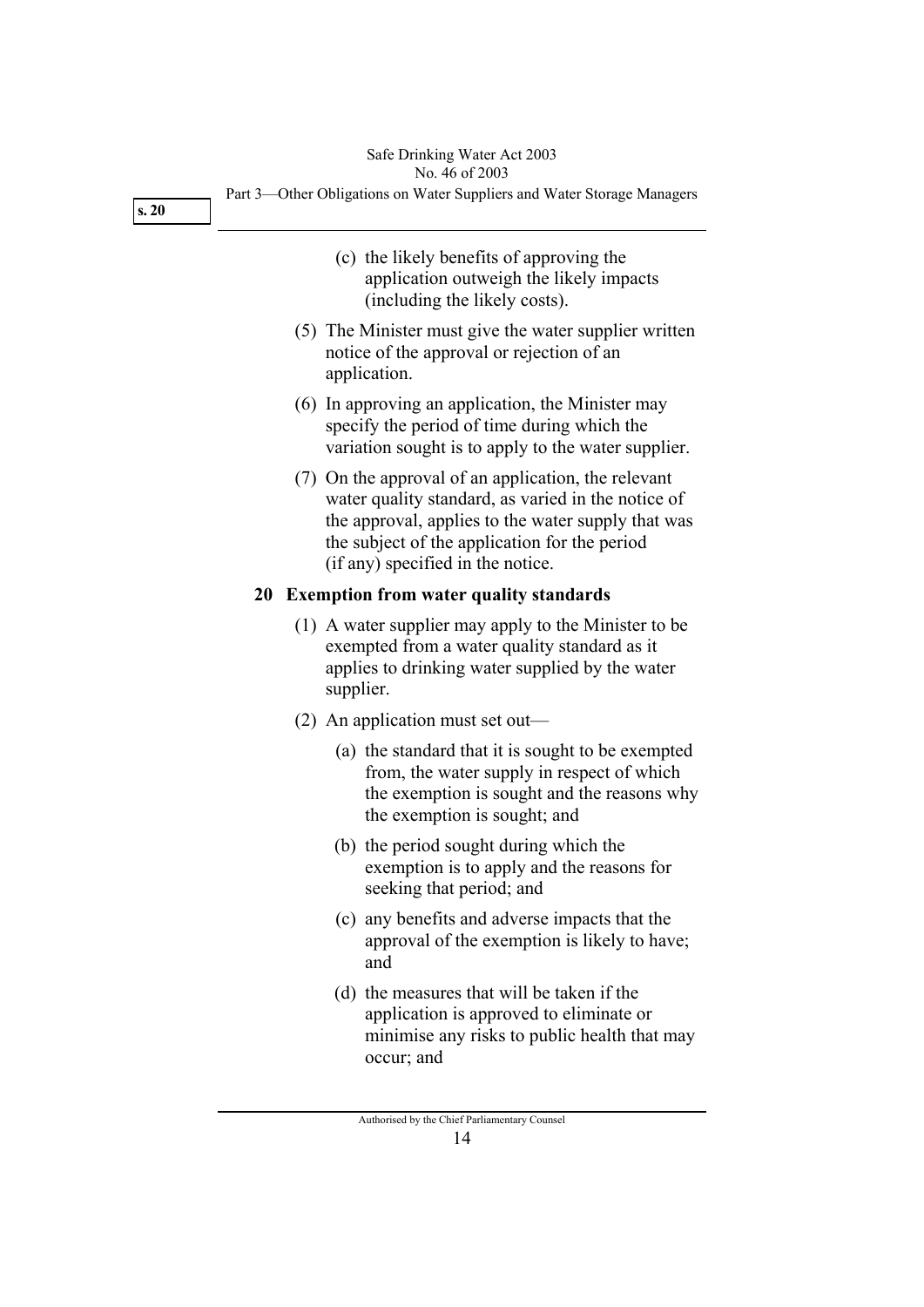Part 3—Other Obligations on Water Suppliers and Water Storage Managers

**s. 21** 

- (e) a description of the consultation that has taken place in relation to the proposal to seek the exemption, together with a summary of the views of the people consulted.
- (3) The Minister may approve an application if the Minister is satisfied on reasonable grounds that—
	- (a) adequate measures are proposed to eliminate or minimise any risks to public health that may occur as a result of the approval of the application; and
	- (b) the relevant community to which the water supplier supplies drinking water has been adequately consulted about the application; and
	- (c) the likely benefits of approving the application outweigh the likely impacts (including the likely costs).
- (4) The Minister must give the water supplier written notice of the approval or rejection of an application.
- (5) In approving an application, the Minister may specify the period of time during which the exemption is to apply to the water supplier.
- (6) On the approval of an application, the relevant water quality standard ceases to apply to the water supply that was the subject of the application for the period (if any) specified in the notice.

#### **21 Minister may impose conditions**

- (1) The Minister may, at any time, impose conditions in relation to a variation granted under section 19 or an exemption granted under section 20.
- (2) A condition imposed at the time the variation or exemption was approved takes effect immediately, unless the Minister specifies a later date.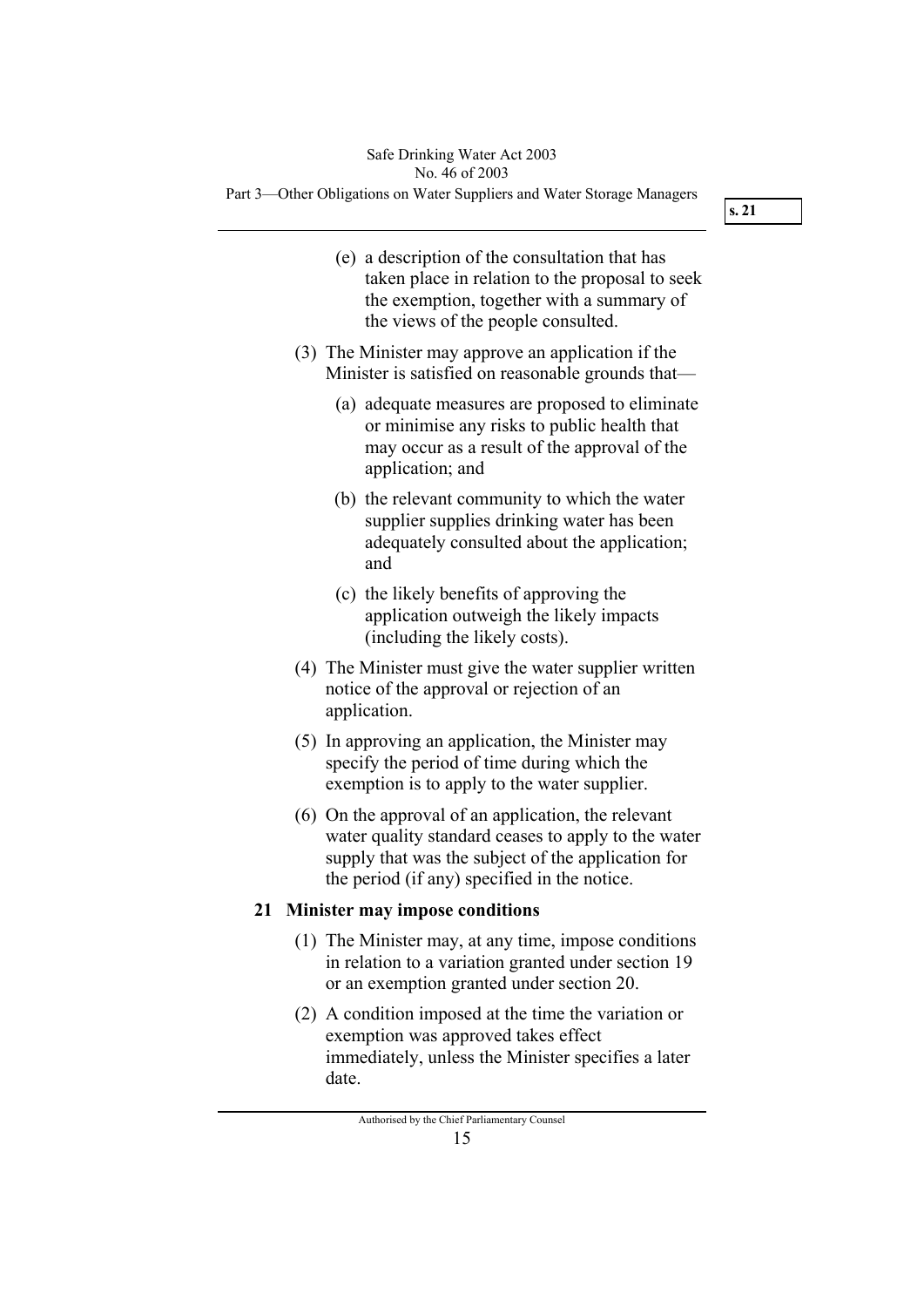#### Safe Drinking Water Act 2003 No. 46 of 2003

**s. 22** 

Part 3—Other Obligations on Water Suppliers and Water Storage Managers

- (3) A condition imposed after the approval of a variation or exemption takes effect on the Minister giving the water supplier written notice of the condition, unless the Minister specifies a later date.
- (4) An exemption, or the approval of a variation, has no effect during any period in which a condition imposed under this section in relation to the exemption or variation is not being complied with.

### **Division 2—Disclosure and reporting requirements**

### **22 Officer to report known or suspected contamination**

- (1) This section applies if an officer of a water supplier, water storage manager or council believes or suspects, on reasonable grounds, that water supplied, or to be supplied, for drinking purposes—
	- (a) may be the cause of an illness; or
	- (b) may be the means by which an illness is being, has been or will be, transmitted; or
	- (c) may contain any pathogen, substance, chemical or blue-green algae toxin, whether alone or in combination, at levels that may pose a risk to human health; or
	- (d) may cause widespread public complaint.
- (2) On forming that belief or suspicion, the officer must immediately report his or her belief or suspicion to the Secretary, and must make the report in the form required by the Secretary.

Penalty: 120 penalty units.

\* \* \* \* \*

**S. 22(3)(4) repealed by No. 85/2012 s. 141.**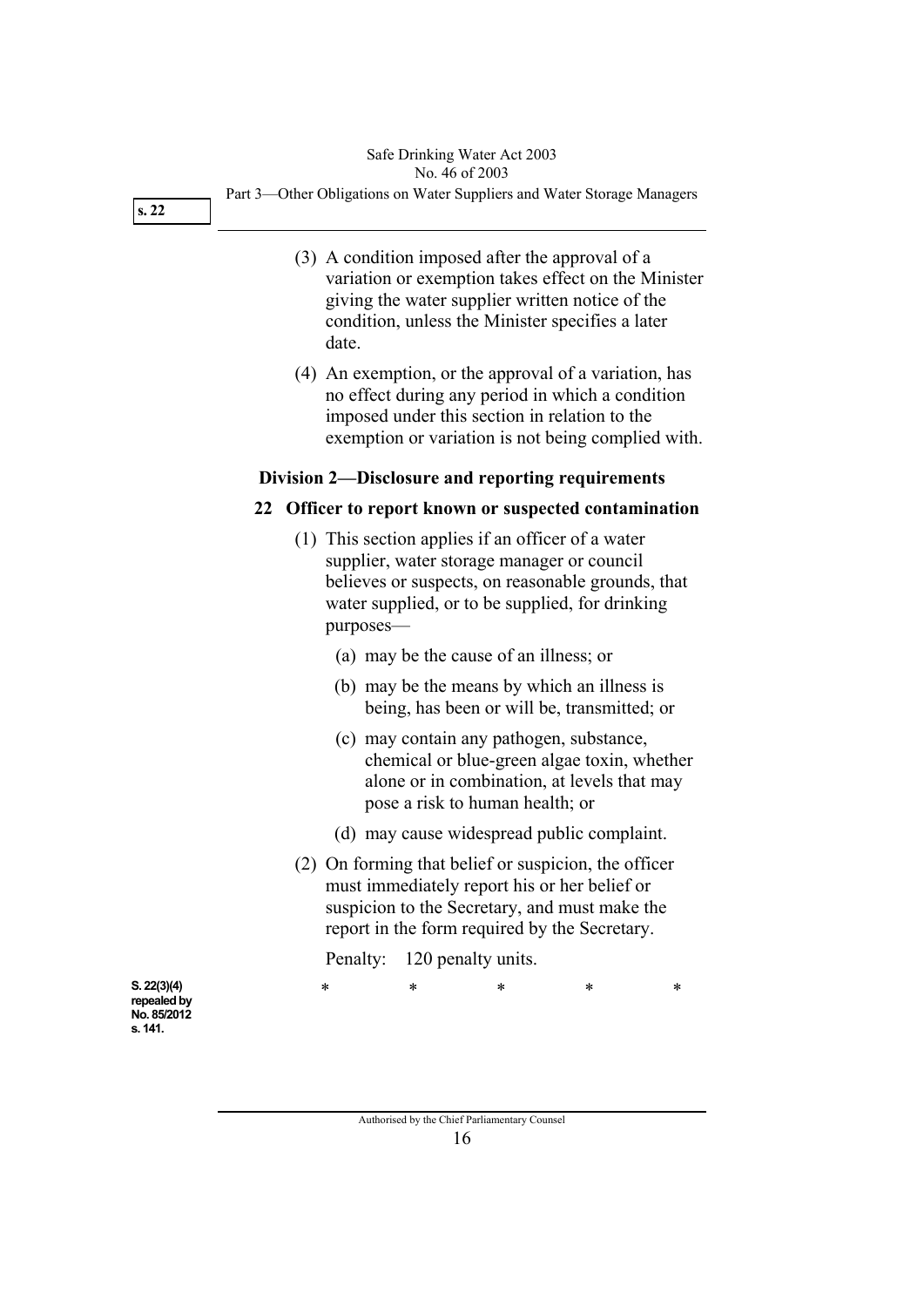### **23 Water quality monitoring information to be made publicly available**

- (1) A water supplier must make available for inspection by the public the results of any water quality monitoring program that it conducts on any drinking water supplied by it.
- (2) The results must be made available within 7 days after they are compiled.
- (3) A water supplier must not publish any information in purported compliance with this section that it knows is false or misleading in a material detail without including with the information details of the defect in the information.

Penalty applying to this subsection: 240 penalty units.

### **24 Water storage manager to give information to water supplier**

- (1) A water storage manager must give a water supplier to which it supplies drinking water any information in the possession of the water storage manager that the water supplier reasonably requires as soon as is practicable after being asked for the information.
- (2) The water storage manager must give the information to the water supplier in a form that is acceptable to the water supplier.
- (3) The water supplier may not ask for information to be given to it in a form that would impose an unreasonable burden on the water storage manager.
- (4) If a dispute arises between a water storage manager and a water supplier under this section, either party to the dispute may refer the dispute to the Secretary for adjudication.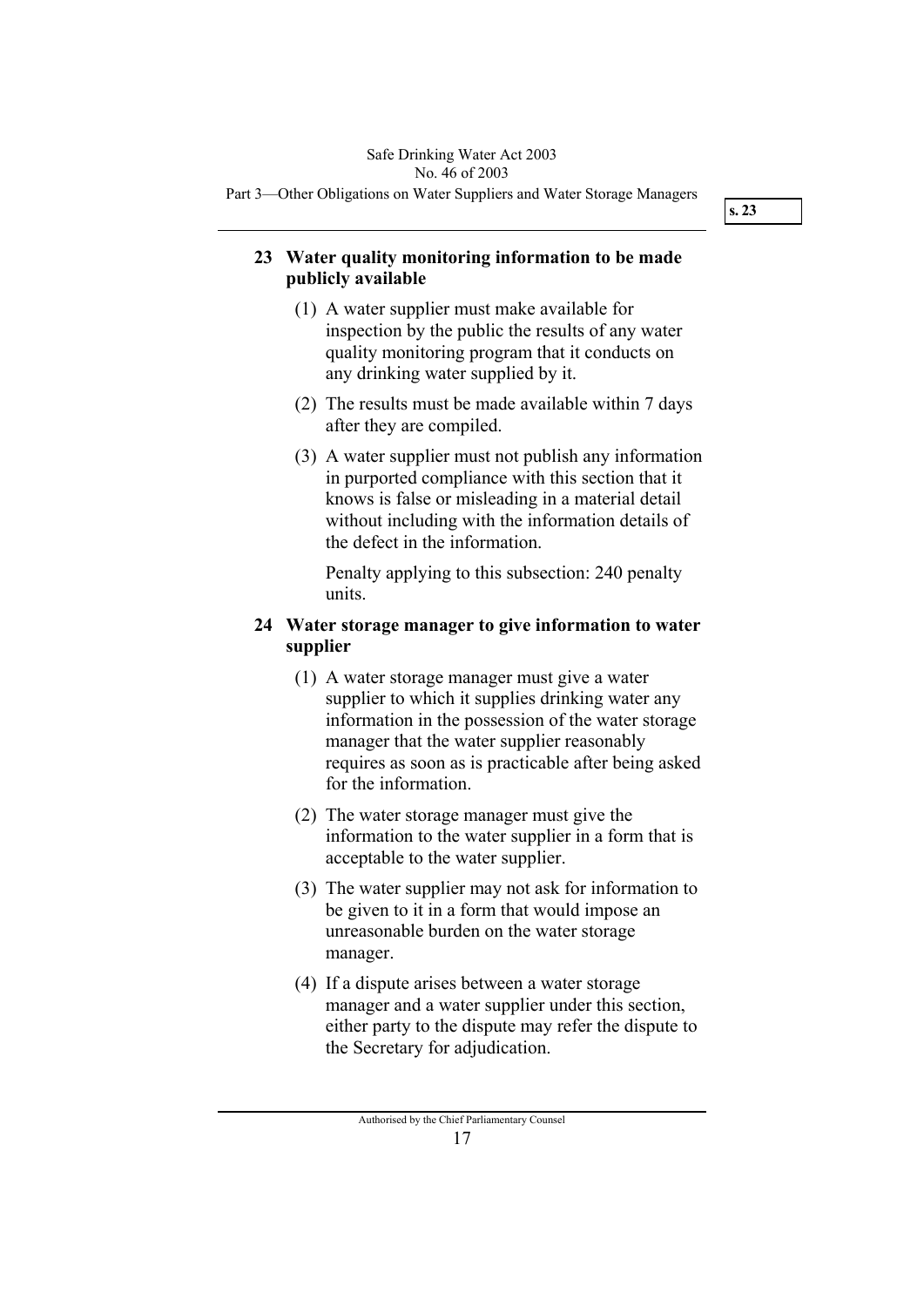#### Part 3—Other Obligations on Water Suppliers and Water Storage Managers Safe Drinking Water Act 2003 No. 46 of 2003

**s. 25** 

 (5) If a dispute is referred to the Secretary for adjudication, both parties to the dispute must abide by any decision made by the Secretary in relation to the dispute.

### **25 Warnings to be given if regulated water supplied**

A water supplier who supplies regulated water must take all reasonable steps to ensure that the intended recipients of the water are made aware of the nature of the water and of the health risks that may arise from the use of the water.

### **26 Water suppliers or water storage managers to provide annual report**

- (1) A water supplier or water storage manager must give the Secretary a report, in respect of each financial year, on the issues relating to the quality of drinking water and regulated water that are specified by the regulations for the purposes of this section.
- (2) A water supplier or water storage manager must include in the report any other details that are required by the regulations or by the Secretary under subsection (3).
- (3) The Secretary may, by written notice published in the Government Gazette, require water suppliers or water storage managers to include specified details in any report required by this section.
- (4) The water supplier or water storage manager must give the report to the Secretary no later than 31 October.
- (5) The water supplier or water storage manager must ensure that copies of the report are made available to the public on or after the day the report is given to the Secretary.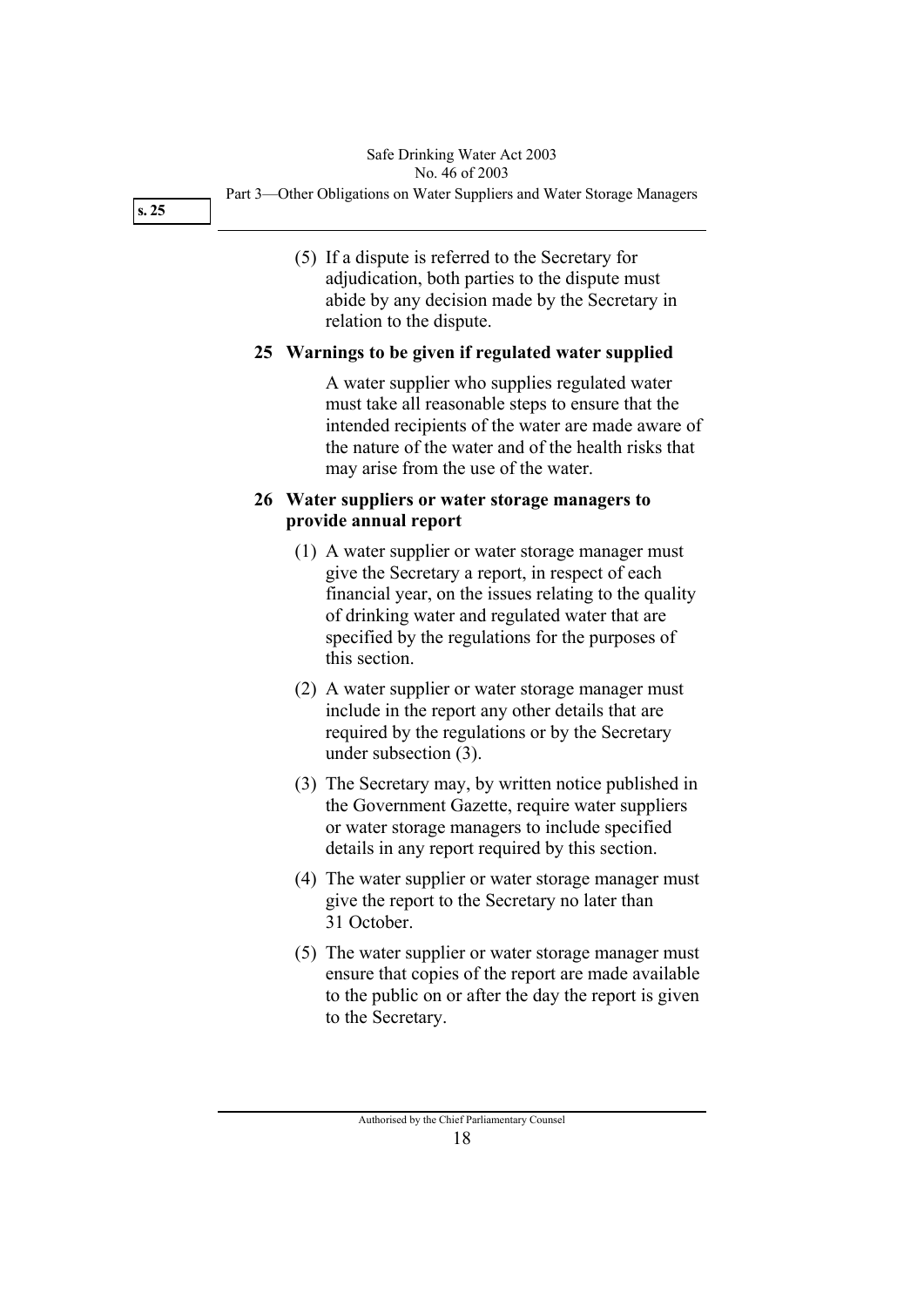Part 3—Other Obligations on Water Suppliers and Water Storage Managers

**s. 26A** 

**Pt 3 Div. 3 (Heading and ss 26A–26K) inserted by No. 85/2012 s. 142.** 

**S. 26A inserted by No. 85/2012 s. 142.** 

### **Division 3—Protection of officers reporting known or suspected contamination**

 **26A Definition** 

In this Division—

*officer* means an officer of a water supplier, water storage manager or council.

### **26B Application**

- (1) This Division applies to a report if—
	- (a) an officer has made the report to the Secretary under section 22(2); and
	- (b) the belief or suspicion referred to in section 22(1) in relation to the report is based on what the officer believes on reasonable grounds to be improper conduct on the part of a public officer or public body in their capacity as a public officer or public body.
- (2) For the purposes of this section, *improper conduct*, *public officer* and *public body* have the same meaning as they have in the **Protected Disclosure Act 2012**.

## **26C Certain further information also protected**

If an officer who makes a report to which this Division applies provides to the Secretary further information relating to that report, that further information is to be treated as if it were a report to which this Division applies.

**S. 26B inserted by No. 85/2012 s. 142.** 

**S. 26C inserted by No. 85/2012 s. 142.** 

Authorised by the Chief Parliamentary Counsel 19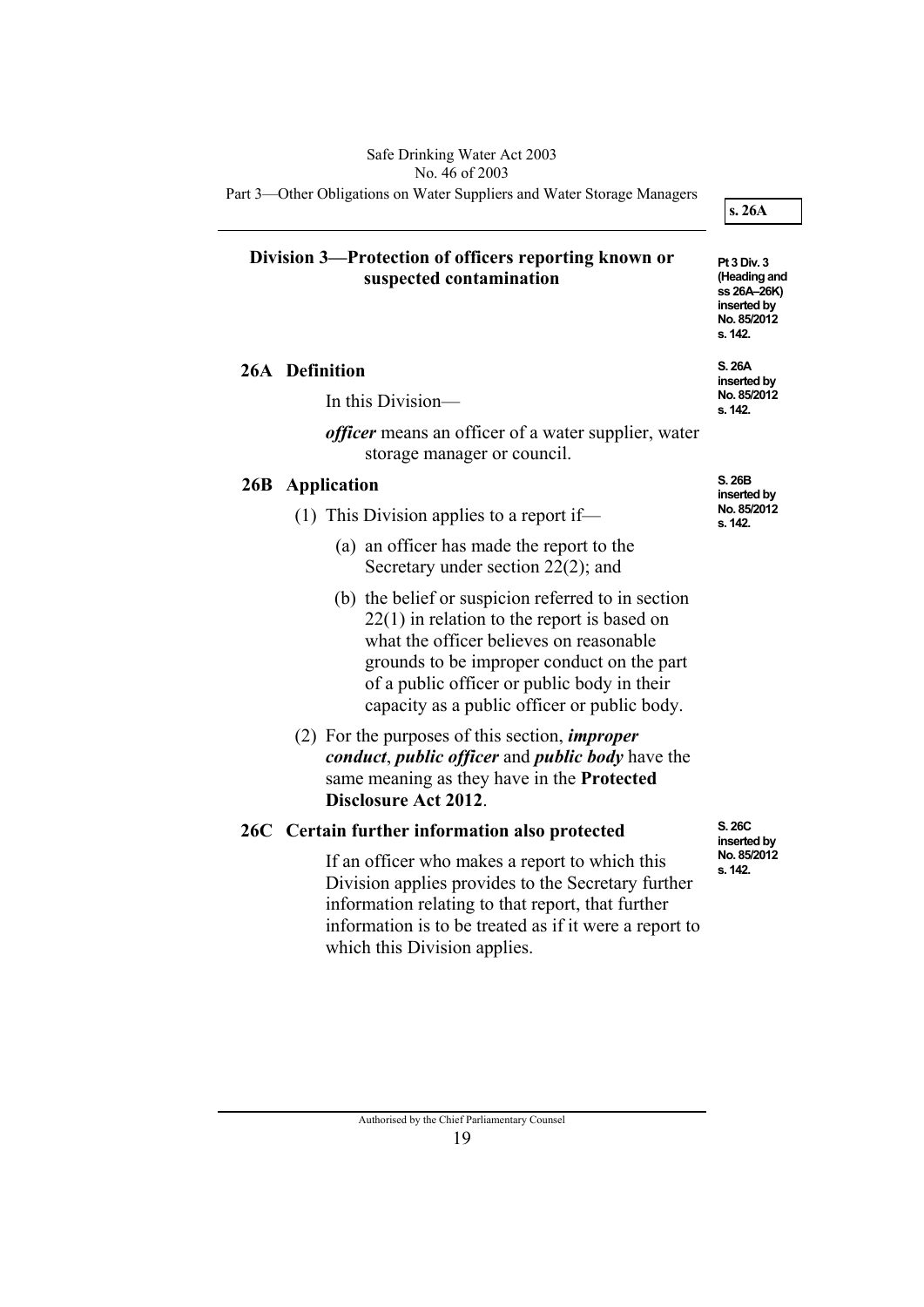#### Safe Drinking Water Act 2003 No. 46 of 2003

| s. 26D                                | Part 3—Other Obligations on Water Suppliers and Water Storage Managers |                                                                                                                                                                                                                                                                  |
|---------------------------------------|------------------------------------------------------------------------|------------------------------------------------------------------------------------------------------------------------------------------------------------------------------------------------------------------------------------------------------------------|
| S. 26D                                |                                                                        | <b>26D</b> Immunity from liability                                                                                                                                                                                                                               |
| inserted by<br>No. 85/2012<br>s. 142. |                                                                        | An officer who makes a report to which this<br>Division applies is not subject to any civil or<br>criminal liability or any liability arising by way of<br>administrative process (including disciplinary<br>action) for making the report.                      |
| S. 26E<br>inserted by                 |                                                                        | 26E Confidentiality provisions do not apply                                                                                                                                                                                                                      |
| No. 85/2012<br>s. 142.                |                                                                        | Without limiting section 26D, an officer who<br>makes a report to which this Division applies does<br>not by doing so-                                                                                                                                           |
|                                       |                                                                        | (a) commit an offence under section 95 of the<br><b>Constitution Act 1975</b> or a provision of any<br>other Act that imposes a duty to maintain<br>confidentiality with respect to a matter or<br>any other restriction on the disclosure of<br>information; or |
|                                       |                                                                        | (b) breach an obligation by way of oath or rule<br>of law or practice or under an agreement<br>requiring the officer to maintain<br>confidentiality or otherwise restricting the<br>disclosure of information with respect to a<br>matter.                       |
| S. 26F<br>inserted by                 |                                                                        | 26F Protection from defamation action                                                                                                                                                                                                                            |
| No. 85/2012<br>s. 142.                |                                                                        | Without limiting section 26D, in proceedings for<br>defamation there is a defence of absolute privilege<br>in respect of the making of a report to which this<br>Division applies.                                                                               |
| S. 26G<br>inserted by                 |                                                                        | 26G Liability for own conduct                                                                                                                                                                                                                                    |
| No. 85/2012<br>s. 142.                |                                                                        | Despite anything to the contrary in this Division,<br>an officer's liability for his or her own conduct is<br>not affected by the officer's disclosure of that<br>conduct in a report to which this Division applies.                                            |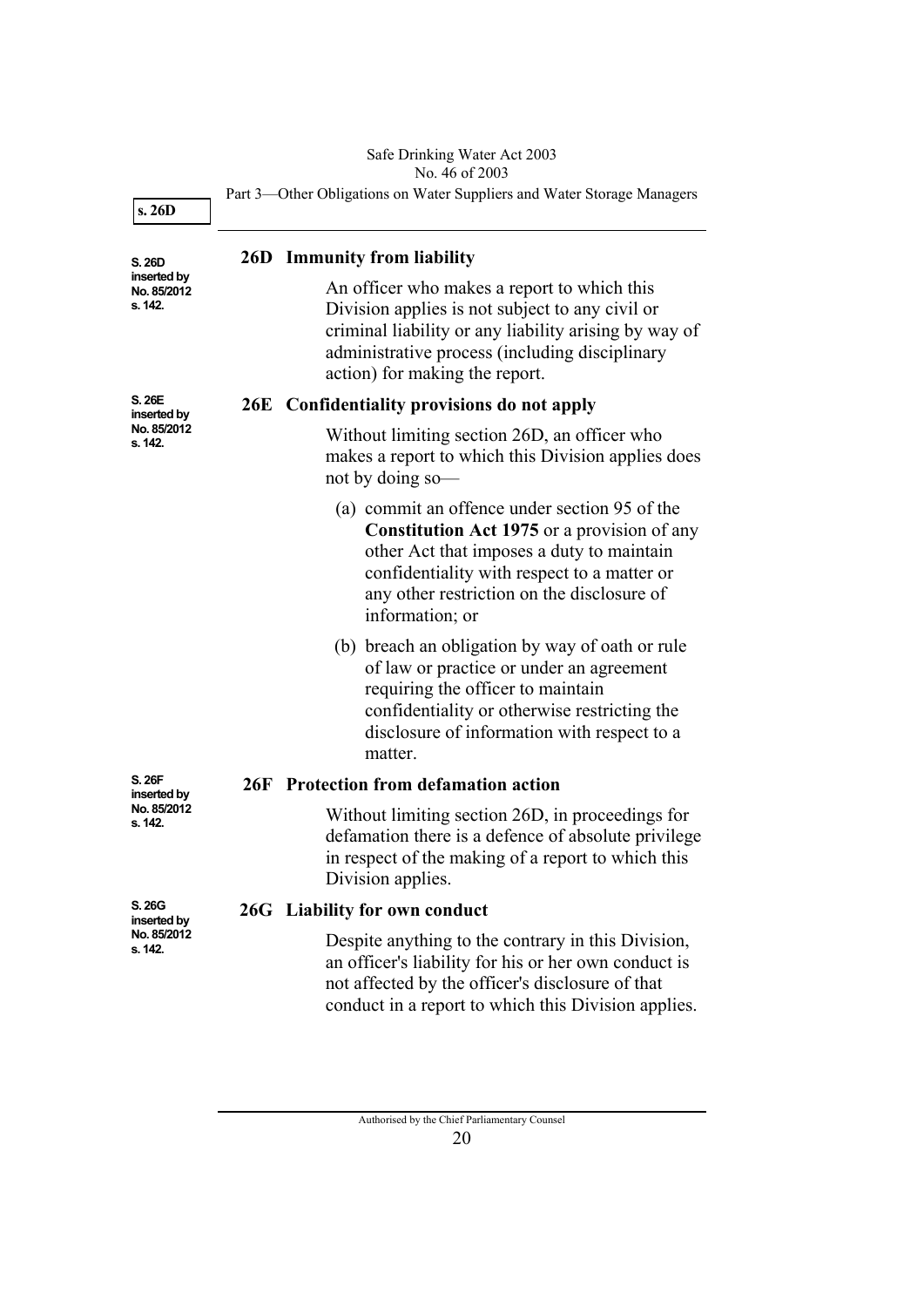### Safe Drinking Water Act 2003

No. 46 of 2003

Part 3—Other Obligations on Water Suppliers and Water Storage Managers

**s. 26H** 

### **26H Protection from reprisal**

 (1) A person must not take detrimental action against an officer in reprisal for a report to which this Division applies.

Penalty: 240 penalty units or 2 years imprisonment or both.

- (2) A person takes detrimental action in reprisal for a report to which this Division applies if—
	- (a) the person takes or threatens to take the action because—
		- (i) an officer has made, or intends to make, a report to which this Division applies; or
		- (ii) the person believes that an officer has made or intends to make a report to which this Division applies; or
	- (b) the person incites or permits another person to take or threaten to take the action for either of those reasons.
- (3) In determining whether a person takes detrimental action in reprisal it is irrelevant whether or not a reason referred to in subsection (2) is the only or dominant reason as long as it is a substantial reason.

### **26I Proceedings for damages for reprisal**

- (1) A person who takes detrimental action against an officer in reprisal for a report to which this Division applies is liable in damages to that officer.
- (2) The damages may be recovered in proceedings as for a tort in any court of competent jurisdiction.

**S. 26H inserted by No. 85/2012 s. 142.** 

**S. 26I inserted by No. 85/2012 s. 142.**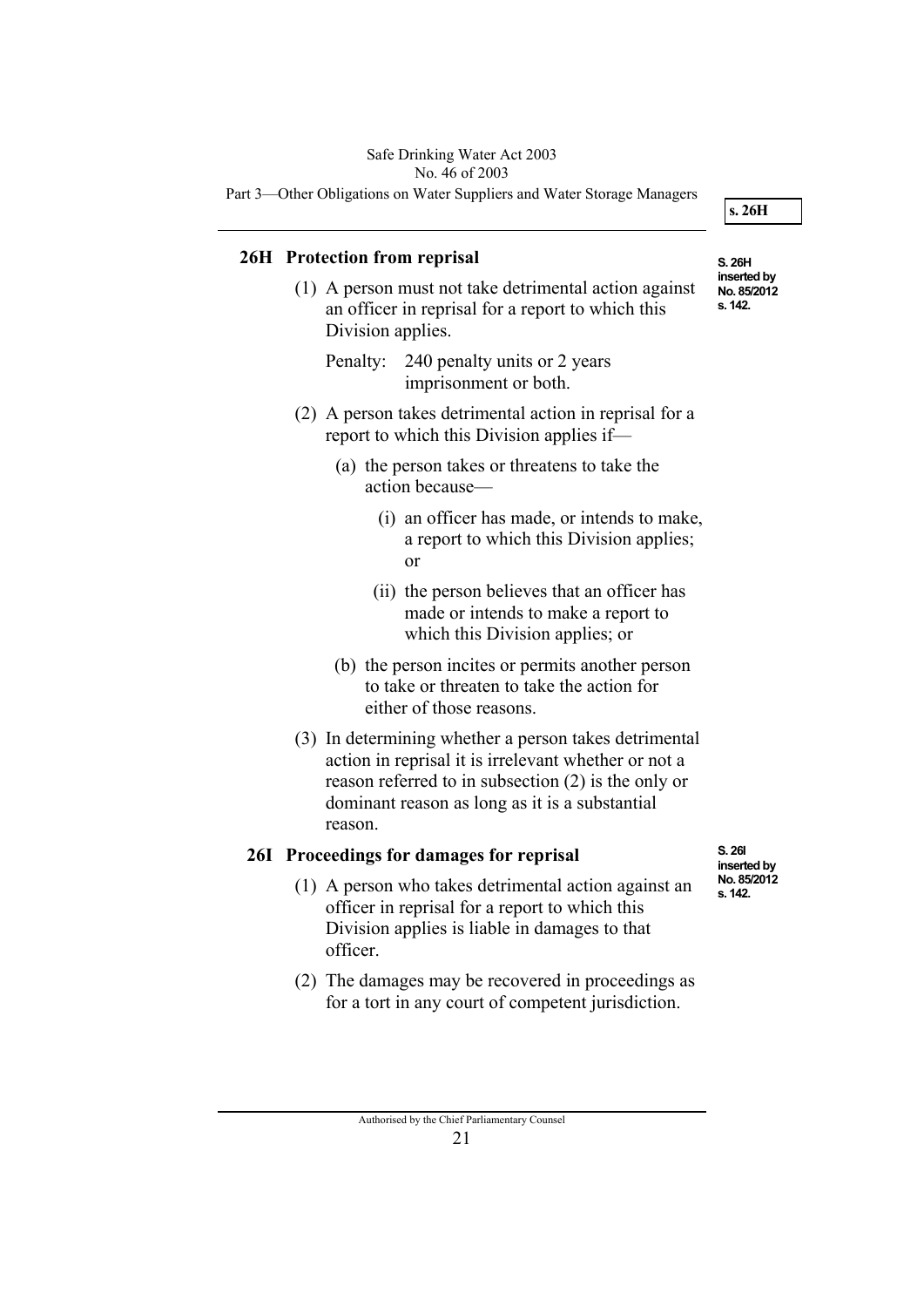#### Safe Drinking Water Act 2003 No. 46 of 2003

Part 3—Other Obligations on Water Suppliers and Water Storage Managers (3) Any remedy that may be granted by a court with respect to a tort, including exemplary damages, may be granted by a court in proceedings under this section. (4) The right of an officer to bring proceedings for damages does not affect any other right or remedy available to the officer arising from the detrimental action.  **26J Application for injunction or order**  An officer who believes that detrimental action has been taken or may be taken against him or her in reprisal for a report to which this Division applies may apply to the Supreme Court for— (a) an order requiring the person who has taken the detrimental action to remedy that action; or (b) an injunction.  **26K Injunction or order**  (1) If, on receipt of an application under section 26J, the Supreme Court is satisfied that a person has taken or intends to take detrimental action against an officer in reprisal for a report to which this Division applies, the Court may— **S. 26J inserted by No. 85/2012 s. 142. s. 26J S. 26K inserted by No. 85/2012 s. 142.** 

- (a) order the person who took the detrimental action to remedy that action; or
- (b) grant an injunction in any terms the Court considers appropriate.
- (2) The Supreme Court, pending the final determination of an application under section 26J, may—
	- (a) make an interim order in the terms of subsection  $(1)(a)$ ; or
	- (b) grant an interim injunction.

 $\overline{\phantom{a}}$  , where  $\overline{\phantom{a}}$ 

Authorised by the Chief Parliamentary Counsel 22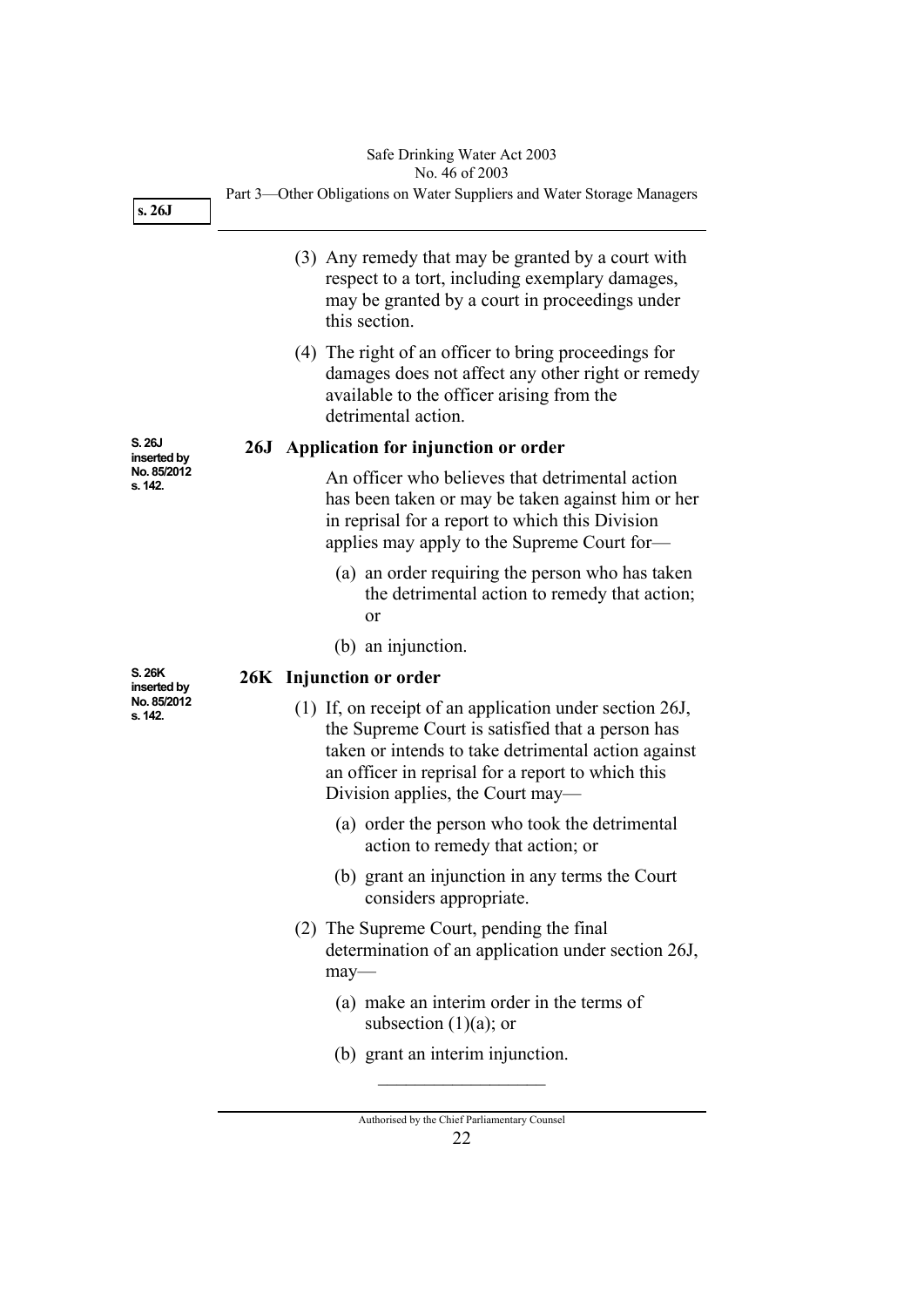### **PART 4—ADMINISTRATIVE AND ENFORCEMENT MATTERS**

### **Division 1—General functions and powers of the Secretary**

### **27 Functions of Secretary**

The functions of the Secretary under this Act are—

- (a) to protect public health in relation to the supply of drinking water; and
- (b) to monitor and enforce compliance with this Act and the regulations; and
- (c) to report on the performance of water suppliers and water storage managers in relation to the requirements imposed on them under this Act; and
- (d) to investigate and report on any aspect of drinking water quality in Victoria; and
- (e) to make recommendations to the Minister for Health on any matter relating to drinking water or regulated water; and
- (f) to promote industry and public awareness and understanding of drinking water quality issues.

### **28 General powers of the Secretary**

The Secretary may do all things that are necessary or convenient to enable him or her to carry out his or her functions under this Act.

### **29 Secretary may require certain information**

 (1) The Secretary may, by written notice, require a water supplier or water storage manager to give the Secretary any specified information that the Secretary reasonably requires to enable the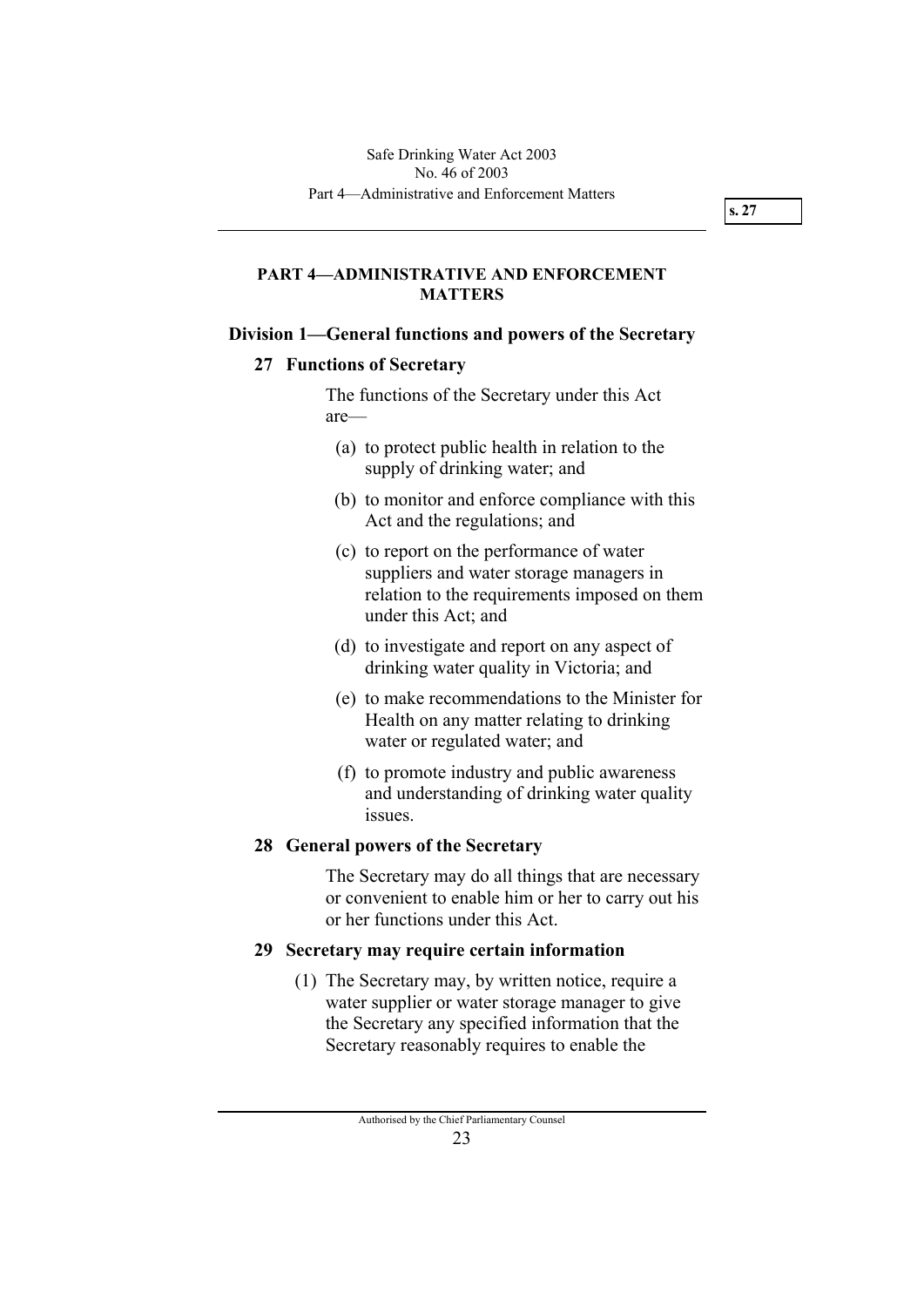| s.30 | Part 4—Administrative and Enforcement Matters                                                                                                                                                                                                                  |  |
|------|----------------------------------------------------------------------------------------------------------------------------------------------------------------------------------------------------------------------------------------------------------------|--|
|      | Secretary to carry out his or her functions under<br>this Act.                                                                                                                                                                                                 |  |
|      | (2) Without limiting subsection (1), the Secretary may<br>require a water supplier to give the Secretary<br>specified information in relation to the action<br>taken by the supplier to comply with any water<br>quality standards that apply to the supplier. |  |
|      | (3) A water supplier or water storage manager must<br>comply with a requirement within the time<br>specified by the Secretary.                                                                                                                                 |  |
|      | (4) The time specified for the purposes of<br>subsection (3) must be reasonable.                                                                                                                                                                               |  |
|      | $(5)$ In making a requirement, the Secretary—                                                                                                                                                                                                                  |  |
|      | (a) may require information to be given on an<br>ongoing basis; and                                                                                                                                                                                            |  |
|      | (b) may specify the form in which the<br>information is to be given.                                                                                                                                                                                           |  |
|      | 30<br>Secretary may accept undertakings                                                                                                                                                                                                                        |  |
|      | (1) This section applies if the Secretary is satisfied<br>that a water supplier or a water storage manager—                                                                                                                                                    |  |
|      | (a) is contravening this Act or the regulations; or                                                                                                                                                                                                            |  |
|      | (b) has contravened this Act or the regulations in<br>circumstances that make it likely that the<br>contravention will occur again; or                                                                                                                         |  |
|      | (c) is likely to contravene this Act or the<br>regulations.                                                                                                                                                                                                    |  |
|      | (2) The Secretary may accept a written undertaking<br>by the supplier or manager to take specified action<br>within a specified period or periods, or to refrain<br>from taking specified action—                                                              |  |
|      | (a) to stop the contravention from continuing or<br>occurring again; and                                                                                                                                                                                       |  |
|      | Authorised by the Chief Parliamentary Counsel<br>24                                                                                                                                                                                                            |  |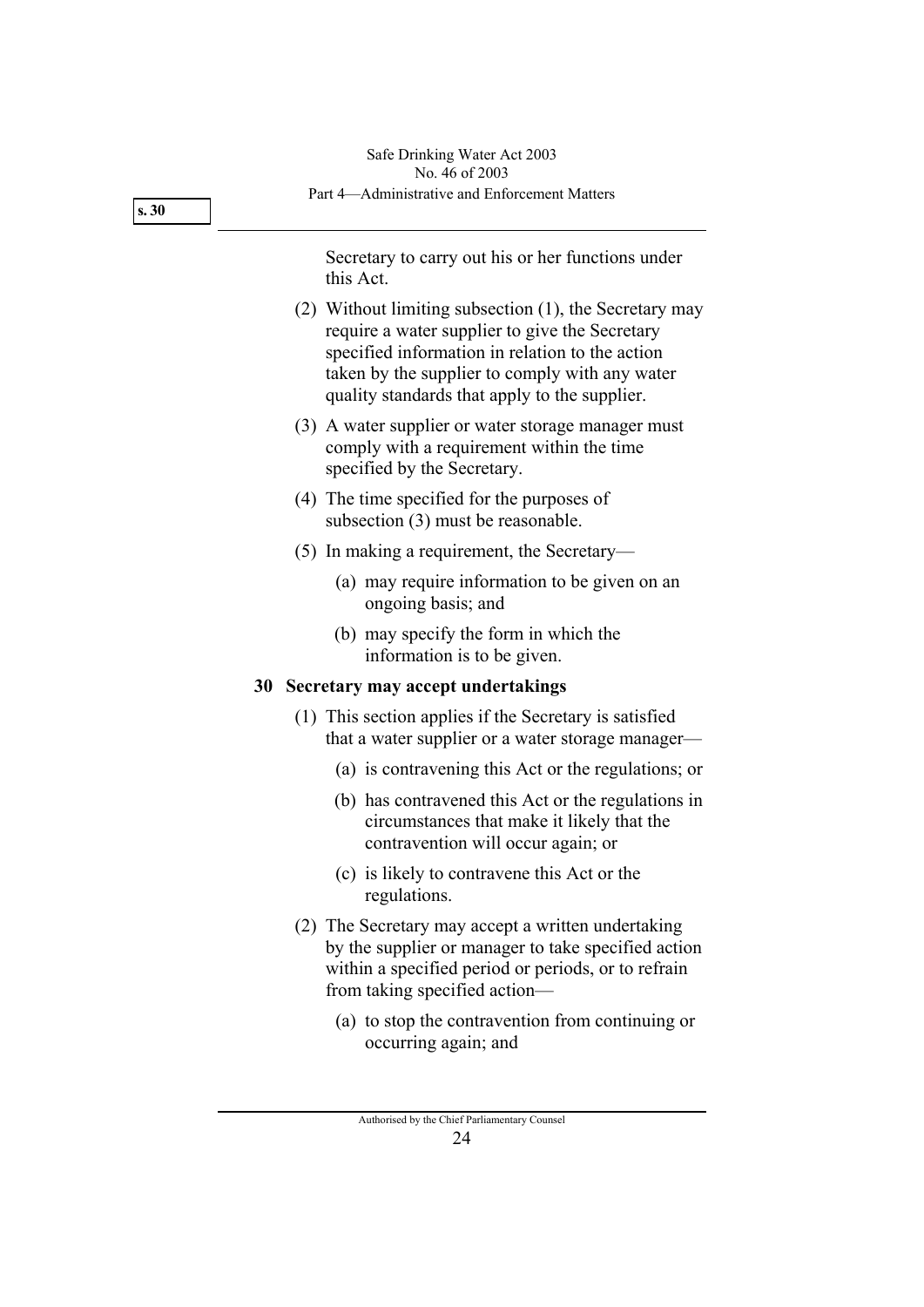- (b) to eliminate or minimise the consequences of the contravention.
- (3) The Secretary may only accept an undertaking if it—
	- (a) identifies the act, or failure to act, that constitutes, or that constituted or that will constitute, the contravention; and
	- (b) states the period during which the undertaking applies; and
	- (c) is otherwise in a form, and contains the details, specified or approved by the Secretary.
- (4) An undertaking may deal with more than one contravention of this Act or the regulations, regardless of whether or not the contraventions are of the same nature.
- (5) A water supplier or a water storage manager may not be prosecuted in relation to an act, or a failure to act, that is the subject of—
	- (a) a completed undertaking; or
	- (b) a current undertaking, unless the supplier or manager is in breach of the undertaking.
- (6) Subsection (5) applies even if the thing that a water supplier or a water storage manager agreed to do, or to not do, in an undertaking will not result in it fully meeting all the relevant obligations imposed under this Act or the regulations on it in respect of the contravention that is the subject of the undertaking.
- (7) Despite anything to the contrary in this section, the Secretary may not accept an undertaking in relation to a contravention of section 34.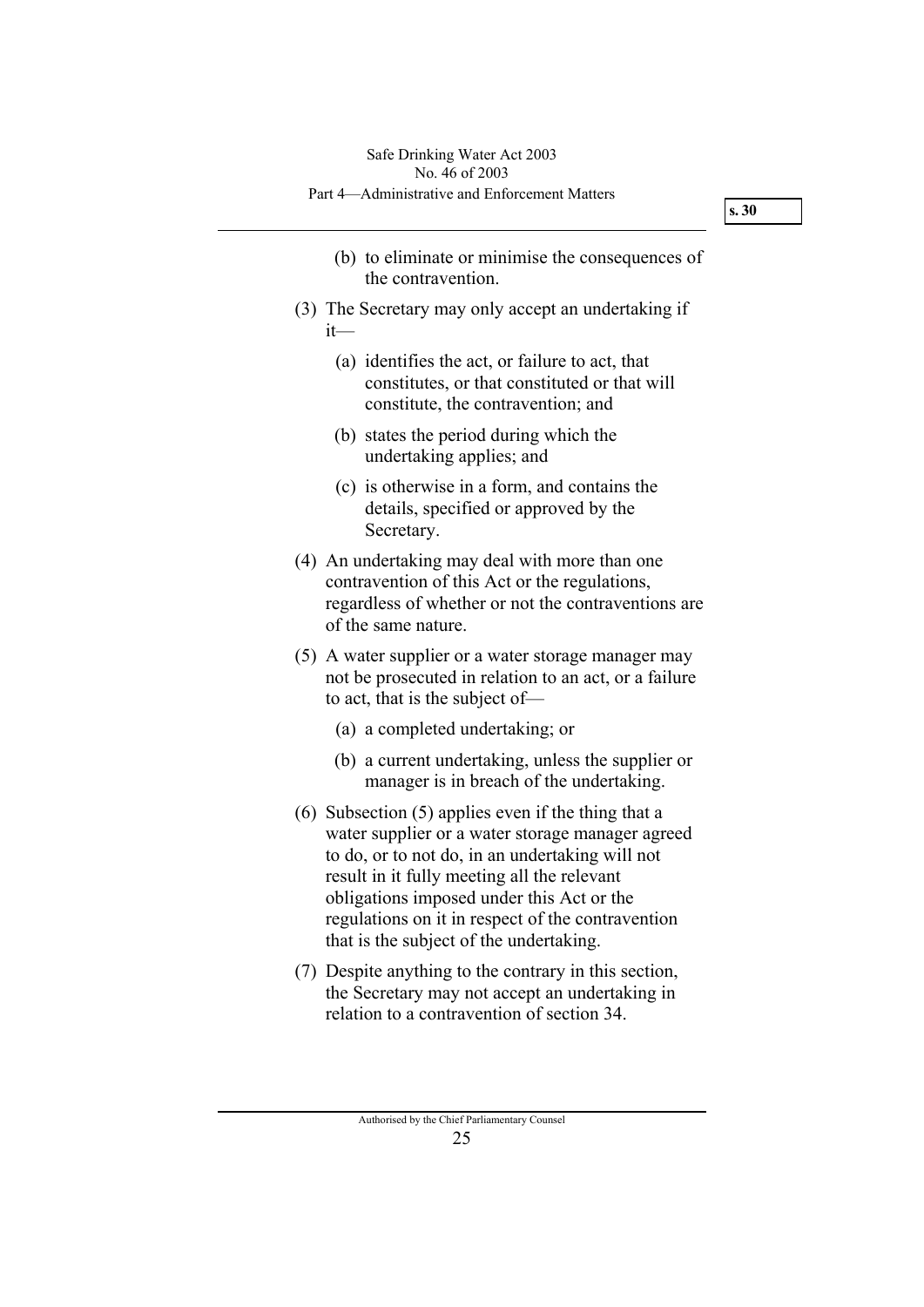#### **31 Secretary may issue enforcement notice**

- (1) This section applies if the Secretary is satisfied on reasonable grounds that a water supplier or a water storage manager—
	- (a) is contravening section 7, 8,  $11(2)$ ,  $17(1)$ , 23(1), 23(2), 24, 25 or 29; or
	- (b) is in breach of an undertaking accepted under section 30.
- (2) The Secretary may give the supplier or manager a written notice requiring it, within a reasonable time specified in the notice, to take, or to refrain from taking, any action specified in the notice.
- (3) A water supplier or a water storage manager must comply with the requirement, unless it has a reasonable excuse for not doing so.

Penalty: 240 penalty units.

#### **32 Annual report**

- (1) The Secretary must give to the Minister a report in respect of each financial year that—
	- (a) provides a statewide perspective of drinking water quality; and
	- (b) provides details of the activities of the Secretary under this Act during the year and of the costs of those activities; and
	- (c) includes any other details that the Minister has asked the Secretary, by written notice, to include in the report.
- (2) The Secretary must give the report to the Minister no later than 28 February.
- (3) The Minister must ensure that a copy of the report is laid before each House of the Parliament on or

**s. 31**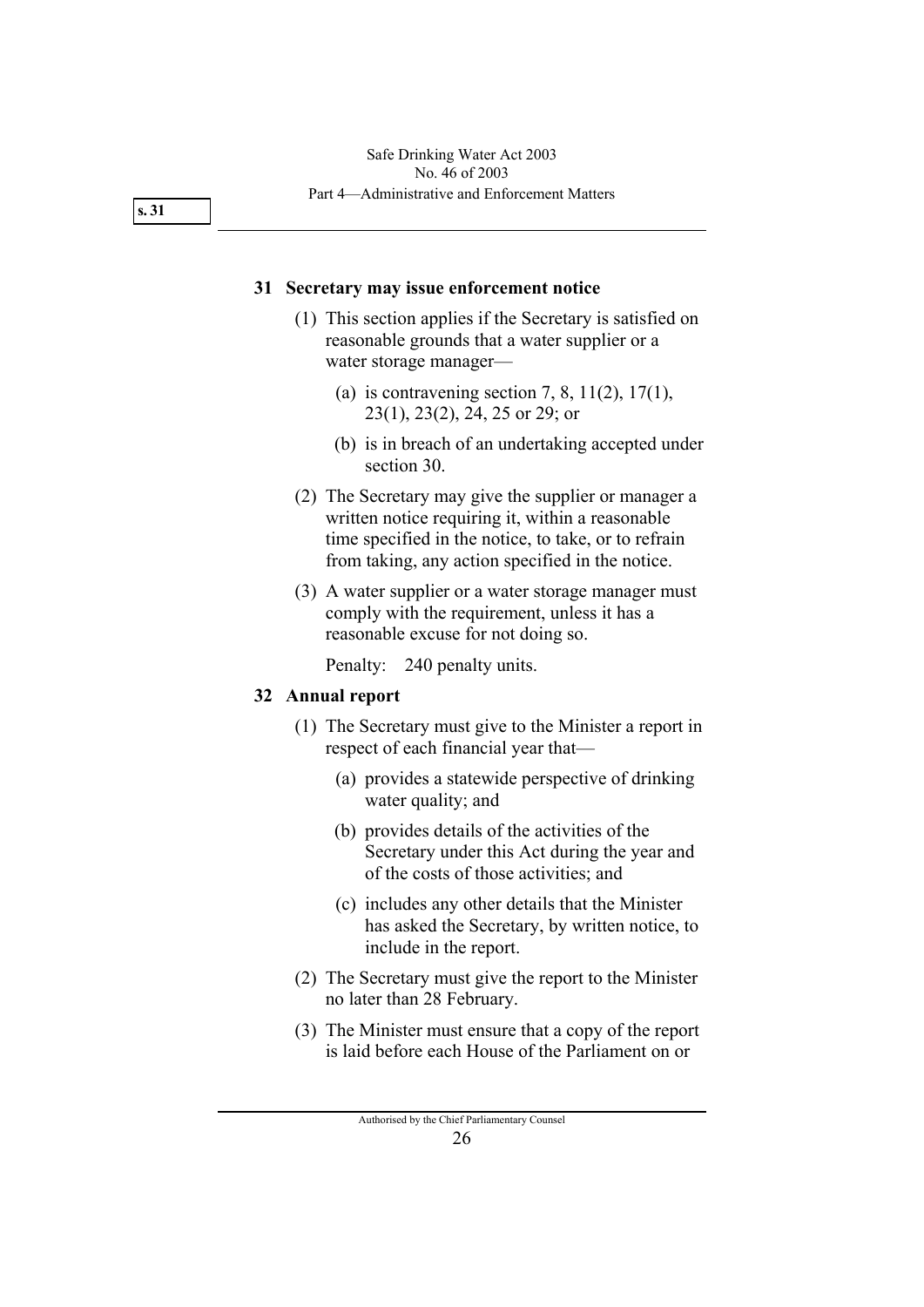before the 6th sitting day of the House after the day he or she receives the report.

### **33 Register of variations, exemptions and undertakings**

- (1) The Secretary must establish and maintain a register listing—
	- (a) each variation of aesthetic standards approved under section 19; and
	- (b) each exemption from a water quality standard approved under section 20; and
	- (c) each undertaking accepted under section 30.
- (2) The Secretary must ensure that the register contains any details concerning variations, exemptions or undertakings required by the regulations.
- (3) A person may inspect the register at any time that the office in which the register is kept is open for business.
- (4) The Secretary may publish the register, or any details in the register, in any manner or form that the Secretary considers to be appropriate.

### **Division 2—Incident management**

### **34 Powers of the Secretary if there is a risk to public health**

- (1) This section applies if the Secretary believes on reasonable grounds that any drinking water supplied by, or in the possession of, a water supplier or water storage manager is, or may be, or may become, a risk to public health.
- (2) The Secretary may direct the water supplier or water storage manager—
	- (a) to give the Secretary specified information to enable the Secretary to confirm whether a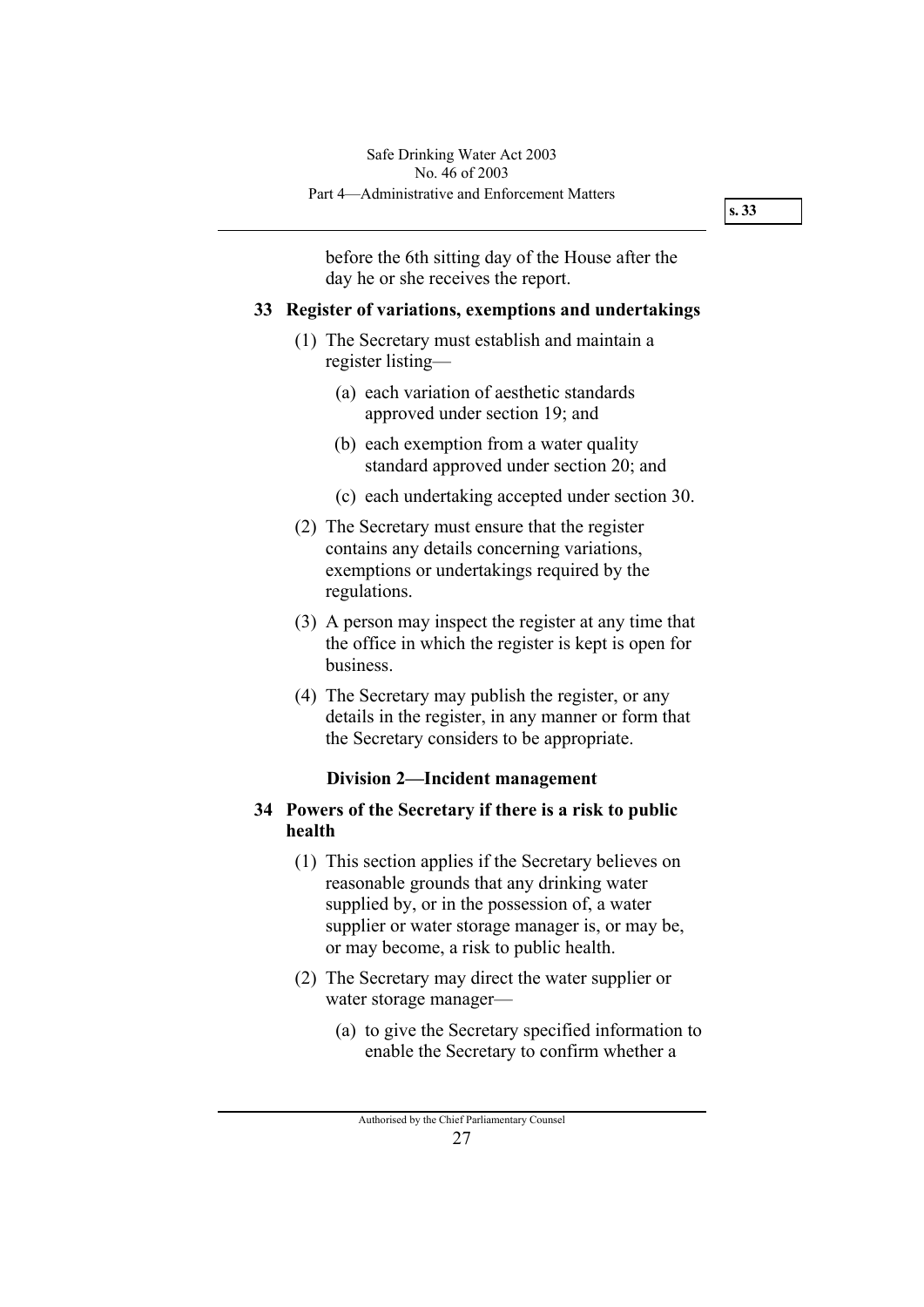|                                                                                                    | Safe Drinking Water Act 2003<br>No. 46 of 2003                                                                                                                                                                                                                              |
|----------------------------------------------------------------------------------------------------|-----------------------------------------------------------------------------------------------------------------------------------------------------------------------------------------------------------------------------------------------------------------------------|
| s.35                                                                                               | Part 4—Administrative and Enforcement Matters                                                                                                                                                                                                                               |
|                                                                                                    | risk to public health exists and to assess the<br>nature and severity of the risk; and                                                                                                                                                                                      |
|                                                                                                    | (b) to take specified corrective action in relation<br>to the water to safeguard public health; and                                                                                                                                                                         |
|                                                                                                    | (c) to purify water to a specified standard; and                                                                                                                                                                                                                            |
|                                                                                                    | (d) to monitor the water supply in a specified<br>manner; and                                                                                                                                                                                                               |
|                                                                                                    | (e) to give the Secretary one or more written<br>reports of any action taken by it to comply<br>with any direction given under this<br>subsection.                                                                                                                          |
|                                                                                                    | (3) In the case of a water supplier, the Secretary may<br>also direct the water supplier—                                                                                                                                                                                   |
|                                                                                                    | (a) to provide alternative supplies of drinking<br>water; and                                                                                                                                                                                                               |
|                                                                                                    | (b) to notify all affected consumers that water<br>should be boiled, or treated in some other<br>way, before drinking.                                                                                                                                                      |
|                                                                                                    | (4) A water supplier or water storage manager must<br>take all reasonable steps to comply with a<br>direction within the time specified by the<br>Secretary (or within any extension of that time<br>approved by the Secretary).                                            |
|                                                                                                    | 240 penalty units.<br>Penalty:                                                                                                                                                                                                                                              |
|                                                                                                    | (5) In specifying the time within which a direction<br>must be complied with, the Secretary must specify<br>a reasonable time.                                                                                                                                              |
| S. 35<br>amended by<br>Nos 108/2004<br>s. 117(1)<br>(Sch. 3<br>item 179),<br>46/2008<br>s. 285(2). | 35 Limit on power of delegation                                                                                                                                                                                                                                             |
|                                                                                                    | Despite anything to the contrary in section 19 of<br>the Public Health and Wellbeing Act 2008, the<br>Secretary may only delegate a power conferred on<br>the Secretary by section 34 or 36 to an executive<br>within the meaning of the Public Administration<br>Act 2004. |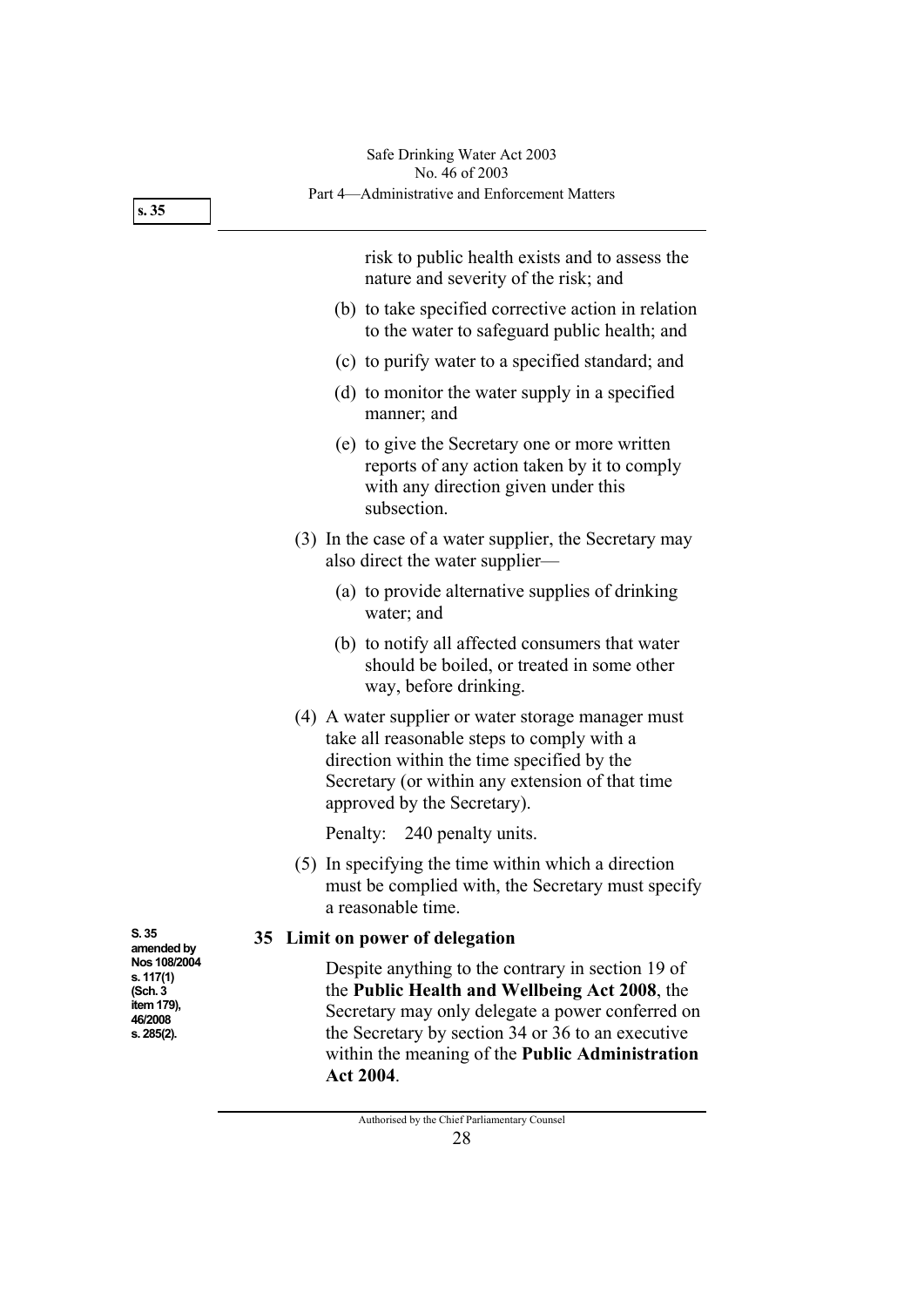#### **36 Power to assess and address immediate risks**

- (1) This section applies if the Secretary believes on reasonable grounds—
	- (a) that there is on any water supply premises any thing that is, that may be, or that may become, an immediate risk to public health relating to drinking water; or
	- (b) that an immediate risk to public health relating to drinking water exists, and that there is, or may be, or will be, on any water supply premises any thing that may assist in assessing, eliminating, removing, controlling or reducing that risk.
- (2) The Secretary may authorise an authorised officer to exercise, in relation to the water supply premises, the powers conferred by subsection (3) for one or more of the following purposes—
	- (a) to assess whether there is an immediate risk to public health, or the nature or severity of such a risk;
	- (b) to eliminate, remove, control or reduce an immediate risk to public health.

#### **Note**

Section 48 sets out the process for appointing authorised officers.

- (3) The authorised officer may enter the water supply premises at any reasonable time (having regard to the risk or potential risk) and may—
	- (a) inspect the premises and any thing on the premises;
	- (b) take samples of any water or other thing on the premises;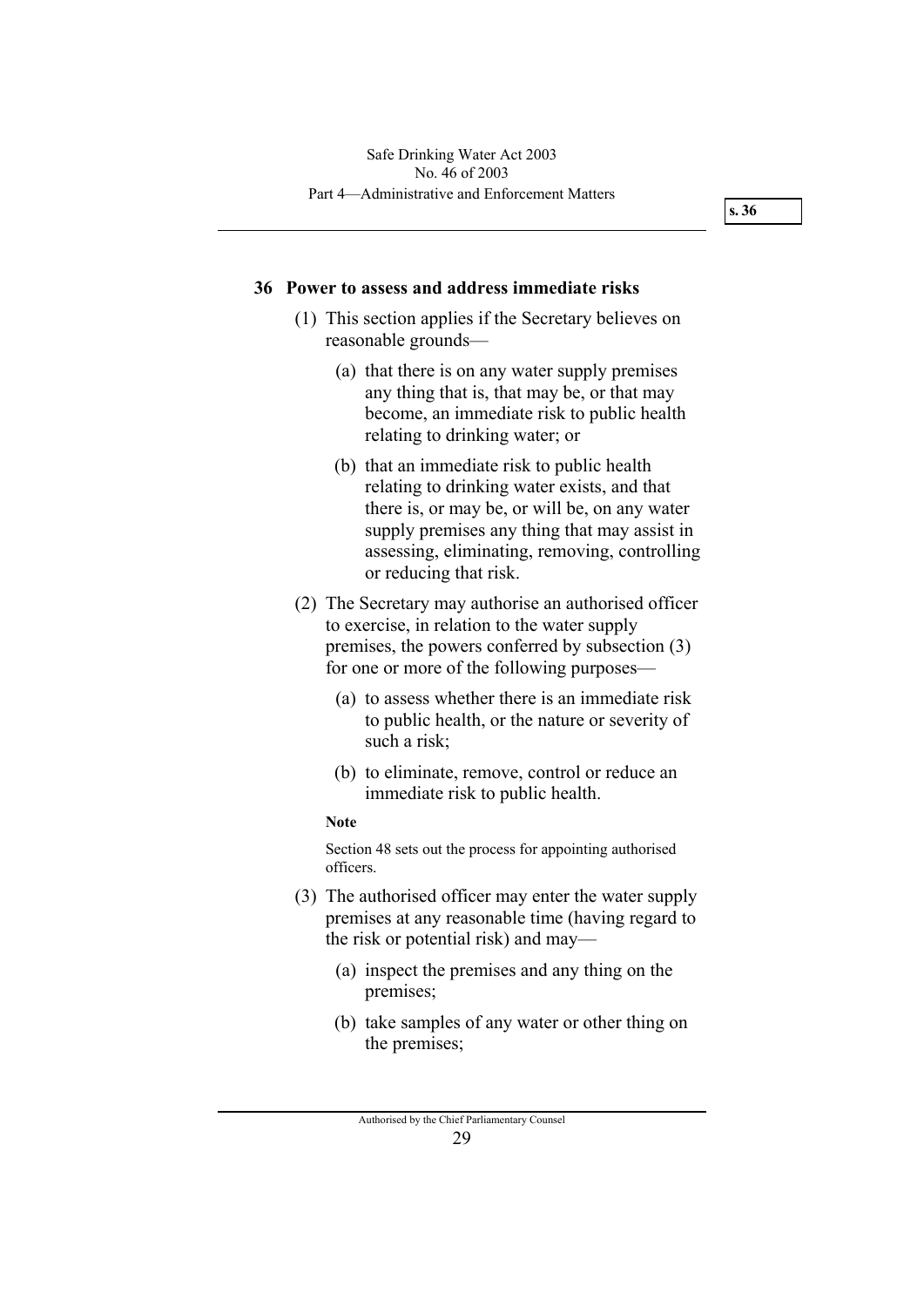|      | Safe Drinking Water Act 2003<br>No. 46 of 2003                                                                                                                                                                               |
|------|------------------------------------------------------------------------------------------------------------------------------------------------------------------------------------------------------------------------------|
| s.37 | Part 4—Administrative and Enforcement Matters                                                                                                                                                                                |
|      | (c) require a person at the premises to provide<br>information or to produce documents; and                                                                                                                                  |
|      | (d) make copies of, or take extracts from, any<br>document kept on the premises;                                                                                                                                             |
|      | (e) seize any thing on the premises if the<br>authorised officer believes on reasonable<br>grounds that it is necessary to seize the thing<br>to eliminate, remove, control or reduce an<br>immediate risk to public health; |
|      | (f) destroy any thing on the premises that poses<br>an immediate risk to the public health;                                                                                                                                  |
|      | (g) use or test any equipment on the premises;                                                                                                                                                                               |
|      | (h) take any photographs or make any audio or<br>visual recordings that he or she considers<br>necessary;                                                                                                                    |
|      | (i) use any assistants the authorised officer<br>considers necessary to exercise the powers<br>conferred by this section.                                                                                                    |
|      | (4) The authorised officer may not, under this section,<br>enter a residence unless the occupier of the<br>residence has consented in writing to the entry and<br>the carrying out of a search.                              |
|      | 37 Display of identity cards                                                                                                                                                                                                 |
|      | (1) An authorised officer must produce his or her<br>identity card for inspection-                                                                                                                                           |
|      | (a) before exercising a power under this<br>Division, other than a requirement made by<br>post; and                                                                                                                          |
|      | (b) if asked to do so, at any time during the<br>exercise of a power under this Division.                                                                                                                                    |
|      | Penalty: 10 penalty units.                                                                                                                                                                                                   |
|      | (2) An authorised officer may not continue to exercise<br>any power under this Division if he or she fails to                                                                                                                |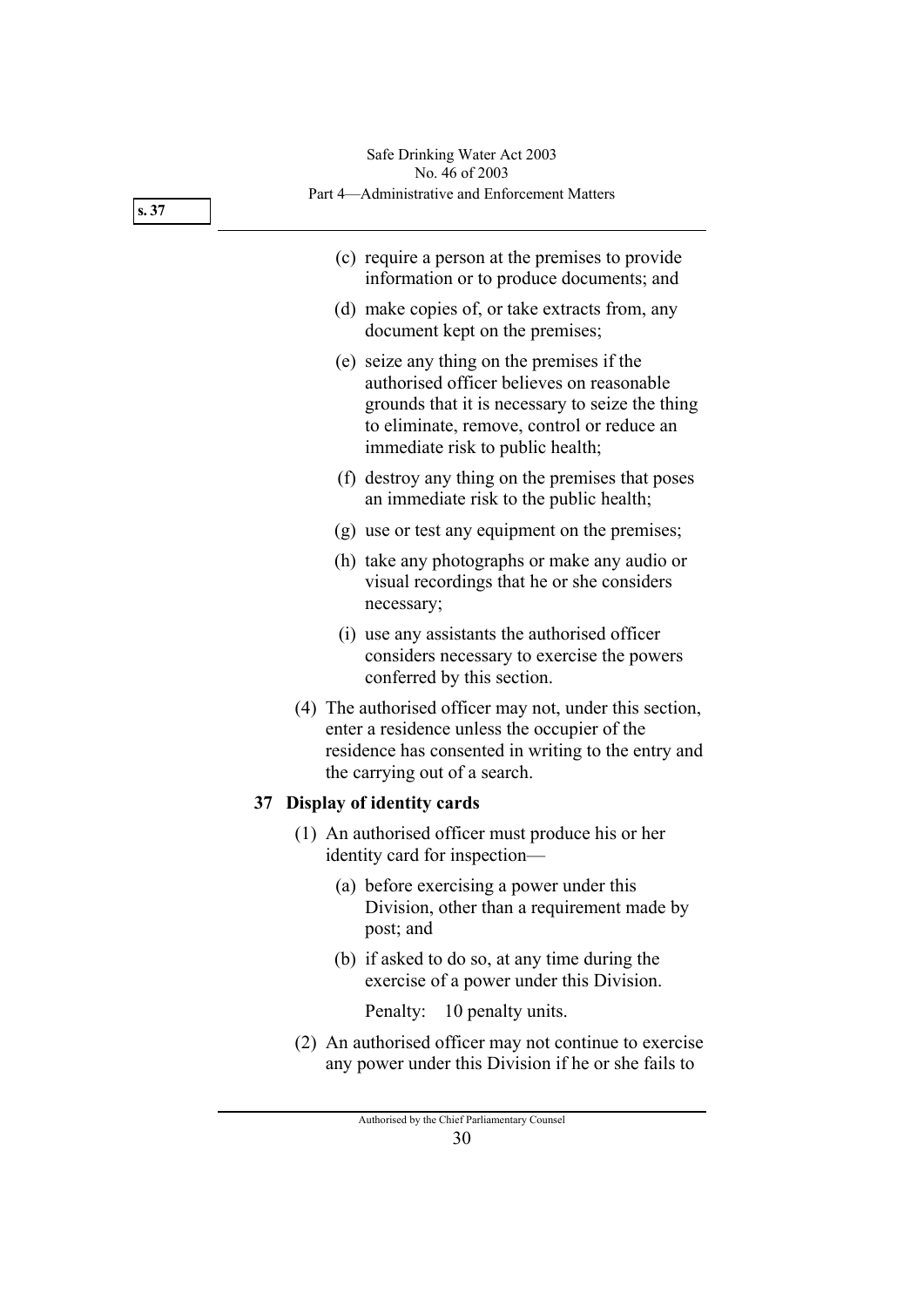produce, on request, his or her identity card for inspection by the occupier of any premises on which the authorised officer is exercising the power.

### **38 Announcement before entry**

- (1) Before entering a premises to exercise a power conferred by section 36, the authorised officer, or a person assisting the authorised officer, must announce that he or she is authorised under section 36 to enter the premises and give any person at the premises an opportunity to allow entry to the premises.
- (2) The authorised officer or a person assisting the authorised officer need not comply with subsection (1) if he or she believes on reasonable grounds that immediate entry to the premises is required to ensure—
	- (a) the safety of any person; or
	- (b) the effective exercise of the powers conferred by section 36.

### **39 Occupier to be given copy of consent**

- (1) An occupier who consents in writing to the entry and search of their premises or residence under section 36(4) must be given a copy of the signed consent immediately.
- (2) If, in any proceeding, a written consent is not produced to the court, it must be presumed, until the contrary is proved, that the occupier did not consent to the entry and search.

### **40 Receipt must be given for any thing seized**

 (1) An authorised officer may not seize a thing, apparently in the possession or custody of a person, unless he or she makes out and tenders to the person a receipt for the thing seized that—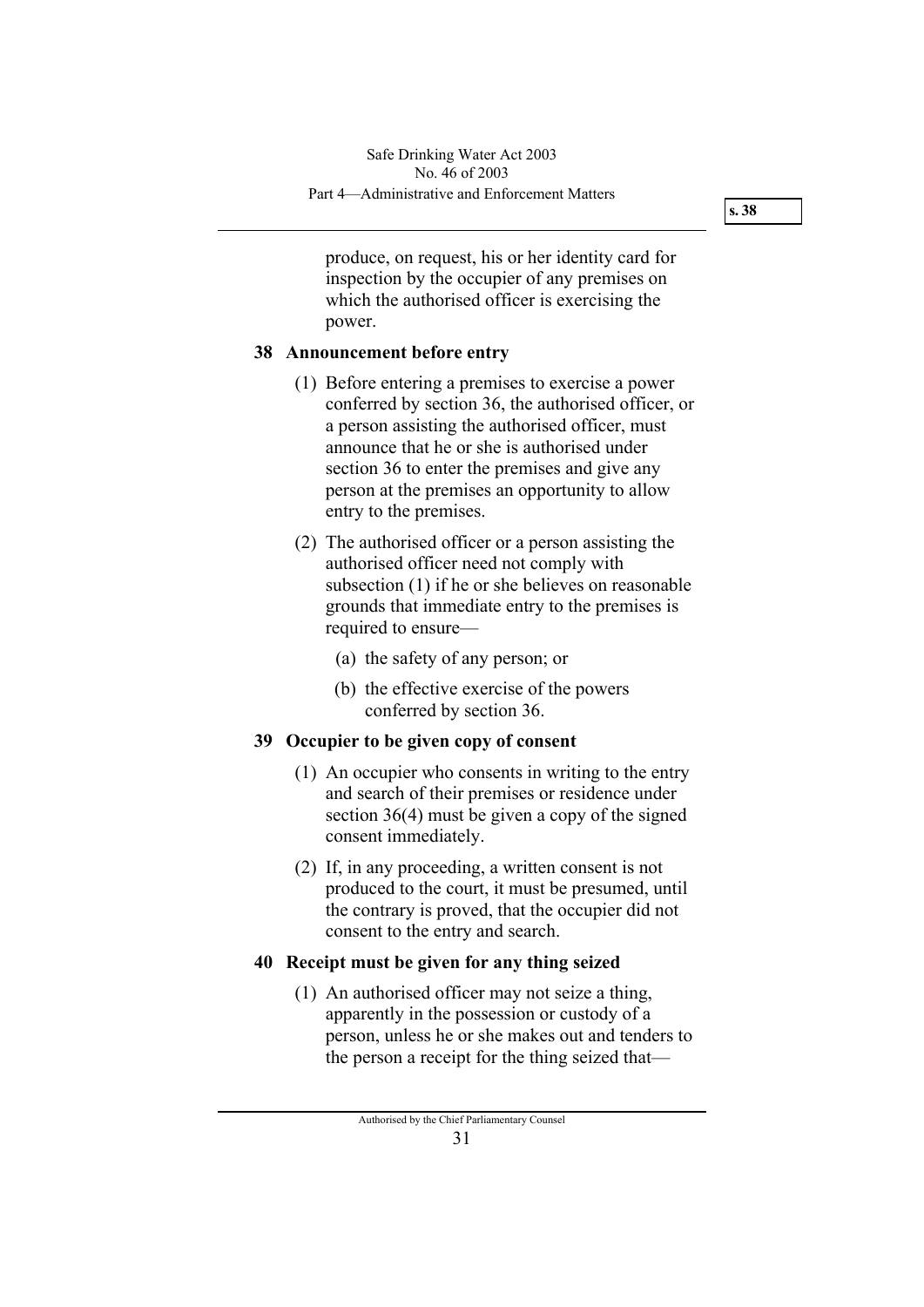# Safe Drinking Water Act 2003 No. 46 of 2003

**s. 41** 

| (a) identifies the thing; and                                                                                                                                                                                                                                |
|--------------------------------------------------------------------------------------------------------------------------------------------------------------------------------------------------------------------------------------------------------------|
| (b) states the name of the authorised officer and<br>the reason why the thing is being seized.                                                                                                                                                               |
| (2) If an authorised officer is unable to discover the<br>identity of the owner or custodian of any thing<br>seized, the authorised officer must leave the<br>receipt with, or post it to, the owner of the<br>premises from which the thing was seized.     |
| 41 Copies of certain seized things to be given                                                                                                                                                                                                               |
| $(1)$ If an authorised officer seizes—                                                                                                                                                                                                                       |
| (a) a document; or                                                                                                                                                                                                                                           |
| (b) a thing that can be readily copied; or                                                                                                                                                                                                                   |
| (c) a storage device that contains information<br>that can be readily copied-                                                                                                                                                                                |
| the authorised officer must give a copy of the<br>thing or information to the owner or custodian of<br>the document, thing or device as soon as is<br>practicable after the seizure.                                                                         |
| (2) Subsection (1) does not apply—                                                                                                                                                                                                                           |
| (a) to any document, thing or device moved<br>under section $43(2)$ ; or                                                                                                                                                                                     |
| (b) if the authorised officer is unable to discover<br>the identity of the owner or custodian of the<br>document, thing or device.                                                                                                                           |
| (3) If it is not practicable to comply with subsection<br>$(1)$ in respect of a thing before the authorised<br>officer finishes the search, the authorised officer<br>must give a receipt for the thing to the person<br>from whom it is seized and removed. |
| (4) In the case of a paper document, the authorised<br>officer must certify on any copy of the document<br>given to a person under this section that the copy<br>is an accurate copy of the document.                                                        |
| Authorised by the Chief Parliamentary Counsel<br>32                                                                                                                                                                                                          |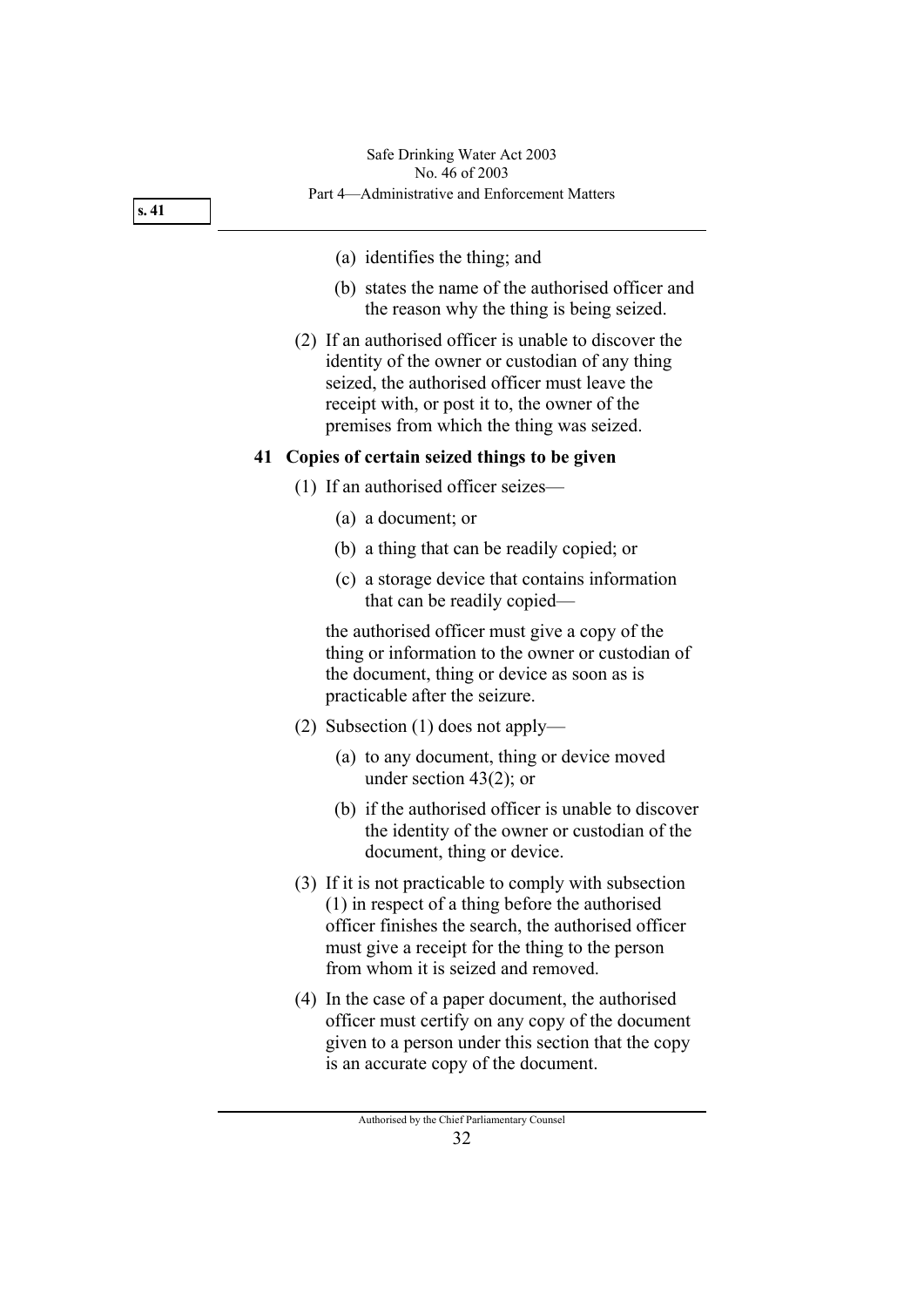(5) A copy of a document certified under subsection (4) is to be received in all courts and tribunals as evidence of equal validity to the original.

### **42 Access to seized things**

- (1) If a thing is seized under this Part, the authorised officer who seized the thing must, if practicable, allow the person who would normally be entitled to possession of the thing reasonable access to it while it remains in the possession, or under the control, of the authorised officer.
- (2) This section does not apply if the authorised officer has given the person an accurate copy of the thing.

### **43 Use of equipment to examine or process things**

- (1) An authorised officer may bring on to a premises any equipment reasonably necessary for the examination or processing of things found at the premises in order to determine whether they are things that may be seized.
- $(2)$  If—
	- (a) it is not practicable to examine or process the things at the premises; or
	- (b) the occupier of the premises consents in writing—

the things may be moved to another place so that the examination or processing can be carried out in order to determine whether they are things that may be seized.

 (3) The authorised officer, or a person assisting the authorised officer, may operate equipment already at the premises to carry out the examination or processing of a thing found at the premises in order to determine whether it is a thing that may be seized, if the authorised officer or person assisting believes on reasonable grounds that—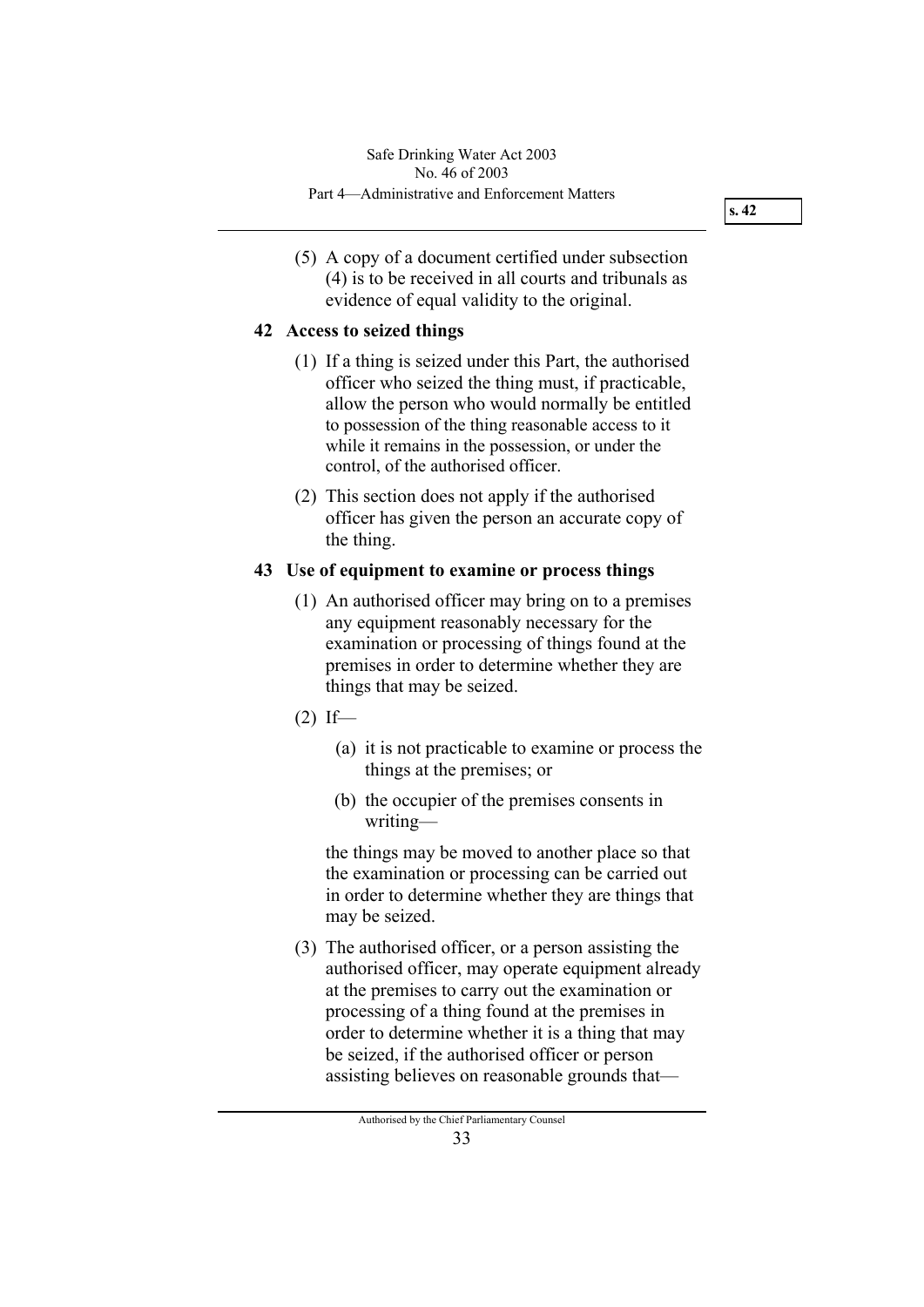- (a) the equipment is suitable for the examination or processing; and
- (b) the examination or processing can be carried out without damage to the equipment or the thing.

 **44 Use or seizure of electronic equipment at premises** 

- $(1)$  If—
	- (a) a thing found at a premises is, or includes, a disk, tape or other device for the storage of information; and
	- (b) equipment at the premises may be used with the disk, tape or other storage device; and
	- (c) the authorised officer believes on reasonable grounds that the information stored on the disk, tape or other storage device is relevant to furthering the purpose of the authorised officer's inspection—

the authorised officer or a person assisting the authorised officer may operate, or may require the occupier or an employee of the occupier to operate, the equipment to access the information.

- (2) If the authorised officer or a person assisting the authorised officer finds that a disk, tape or other storage device at the premises contains information of the kind referred to in subsection  $(1)(c)$ , he or she may—
	- (a) put the information in documentary form and seize the documents so produced; or
	- (b) copy the information to another disk, tape or other storage device and remove that storage device from the premises; or

**s. 44**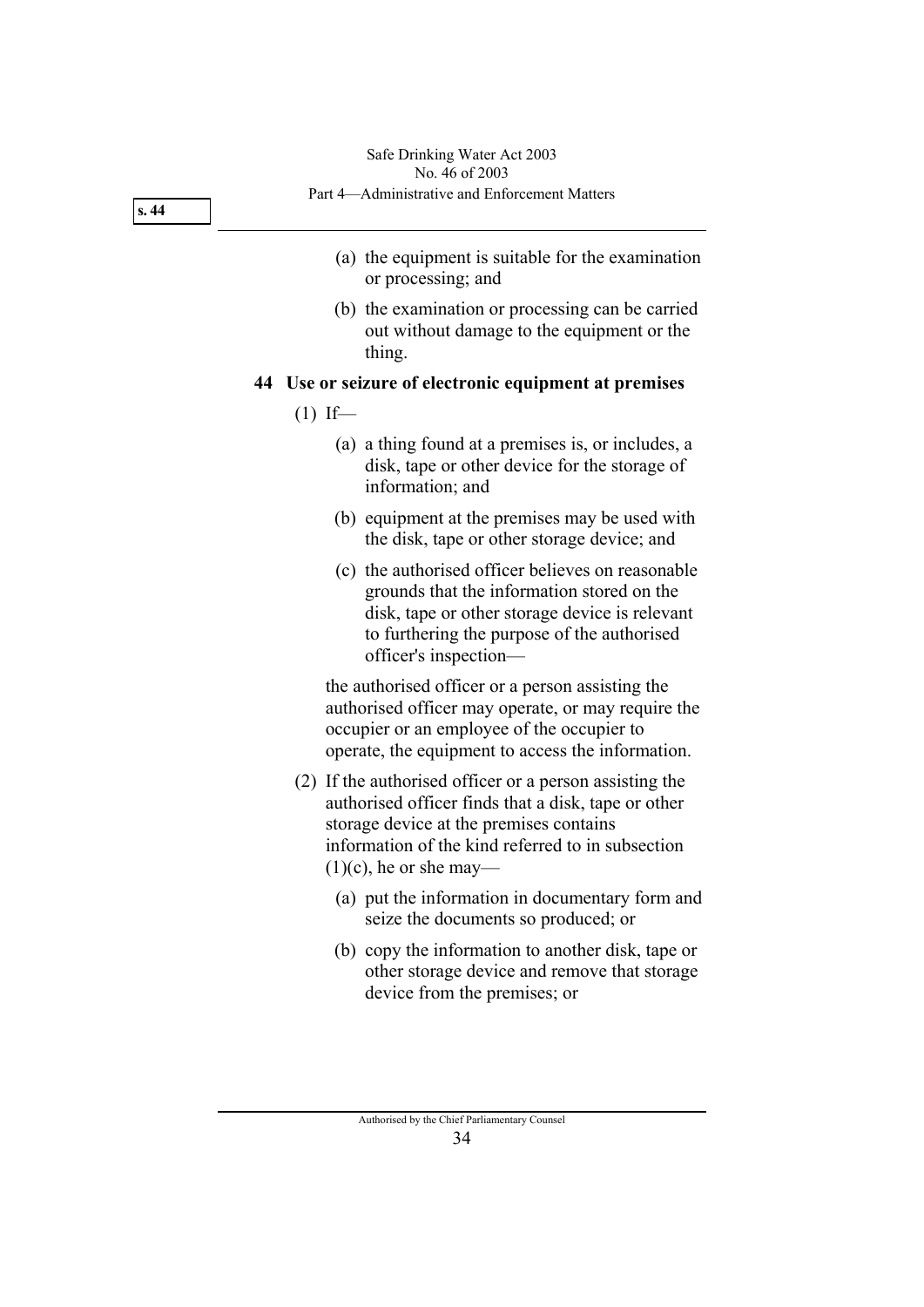- (c) if it is not practicable to put the information in documentary form nor to copy the information, seize the disk, tape or other storage device and the equipment that enables the information to be accessed.
- (3) An authorised officer or a person assisting an authorised officer must not operate or seize equipment for the purpose mentioned in this section unless the authorised officer or person assisting believes on reasonable grounds that the operation or seizure of the equipment can be carried out without damage to the equipment.

### **45 Return of seized things**

- (1) If an authorised officer seizes a thing under this Division, the authorised officer must take reasonable steps to return the thing to the person from whom it was seized if the reason for its seizure no longer exists.
- (2) If the thing has not been returned before the end of the retention period, the authorised officer must take reasonable steps to return it unless—
	- (a) proceedings have commenced within the retention period and those proceedings (including any appeal) have not been completed; or
	- (b) a court makes an order under section 46 extending the retention period.

### **46 Magistrates' Court may extend period**

 (1) An authorised officer may apply to the Magistrates' Court within the retention period or within a period extended by the Court under this section for an extension of that period.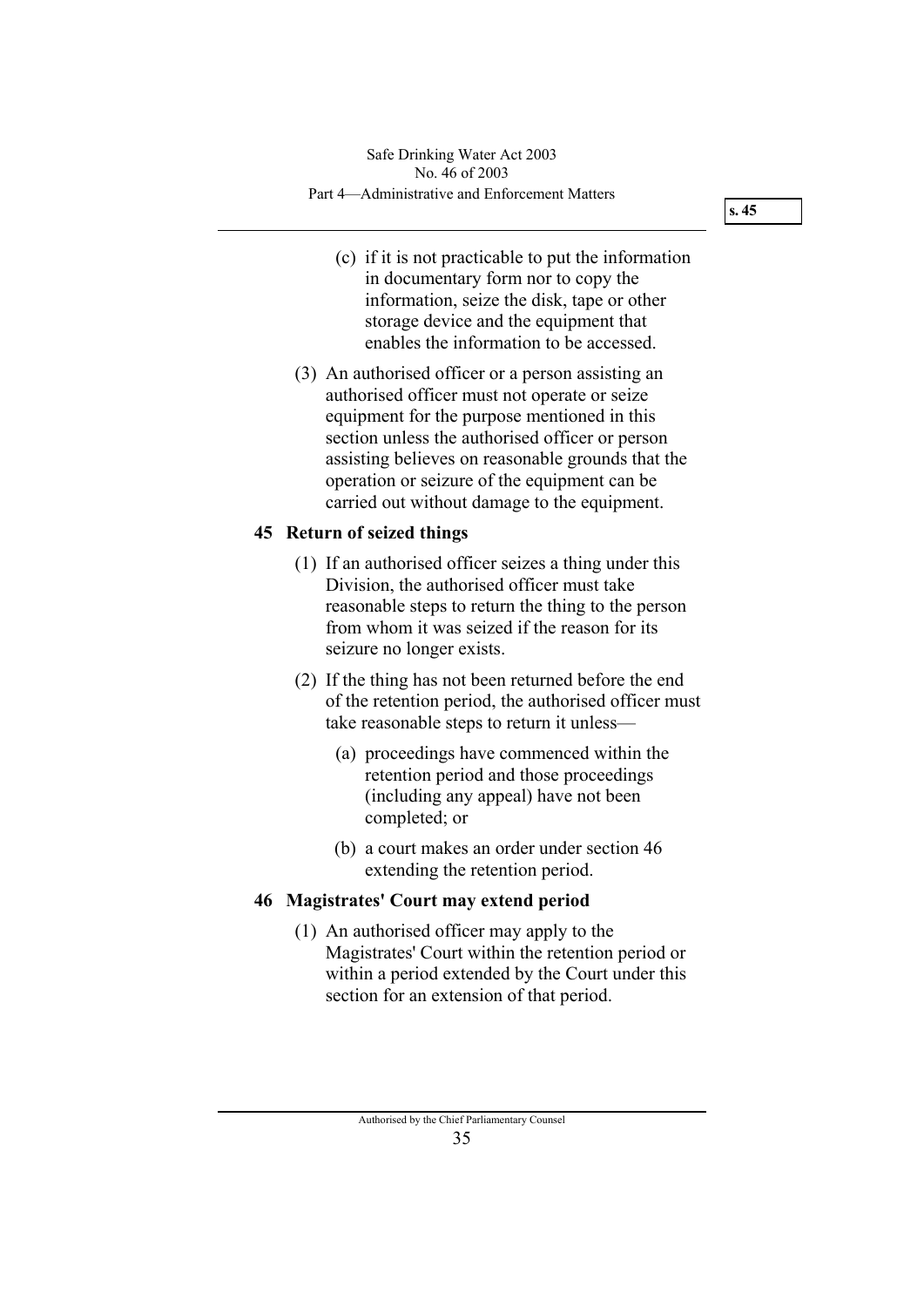#### **s. 47**

- (2) The Magistrates' Court may order such an extension if satisfied that retention of the thing is necessary for the purposes of the investigation in relation to which the thing was seized.
- (3) The Court may adjourn an application to enable notice of the application to be given to any person.

### **47 Self-incrimination not an excuse**

- (1) A person is not excused from complying with a direction made under this Division on the ground that complying with the direction may result in information being provided that might incriminate the person.
- (2) Any information obtained from a natural person under this Division is not admissible in evidence against the person in criminal proceedings other than in proceedings in respect of the provision of false information.
- (3) Despite subsection (2), any information obtained from a person under this Division that is contained in any document or item—
	- (a) that the person is required to keep by any law; or
	- (b) that a water supplier, water storage manager or an officer, employee or agent of a water supplier or water storage manager is required to keep by any law; or
	- (c) that was obtained without the direct assistance of the person—

is admissible in evidence against the person in criminal proceedings.

 (4) For the purposes of subsection (3), a person provides direct assistance in the obtaining of a document or item if the person identifies, reveals the location of, or explains the contents of, the document or item.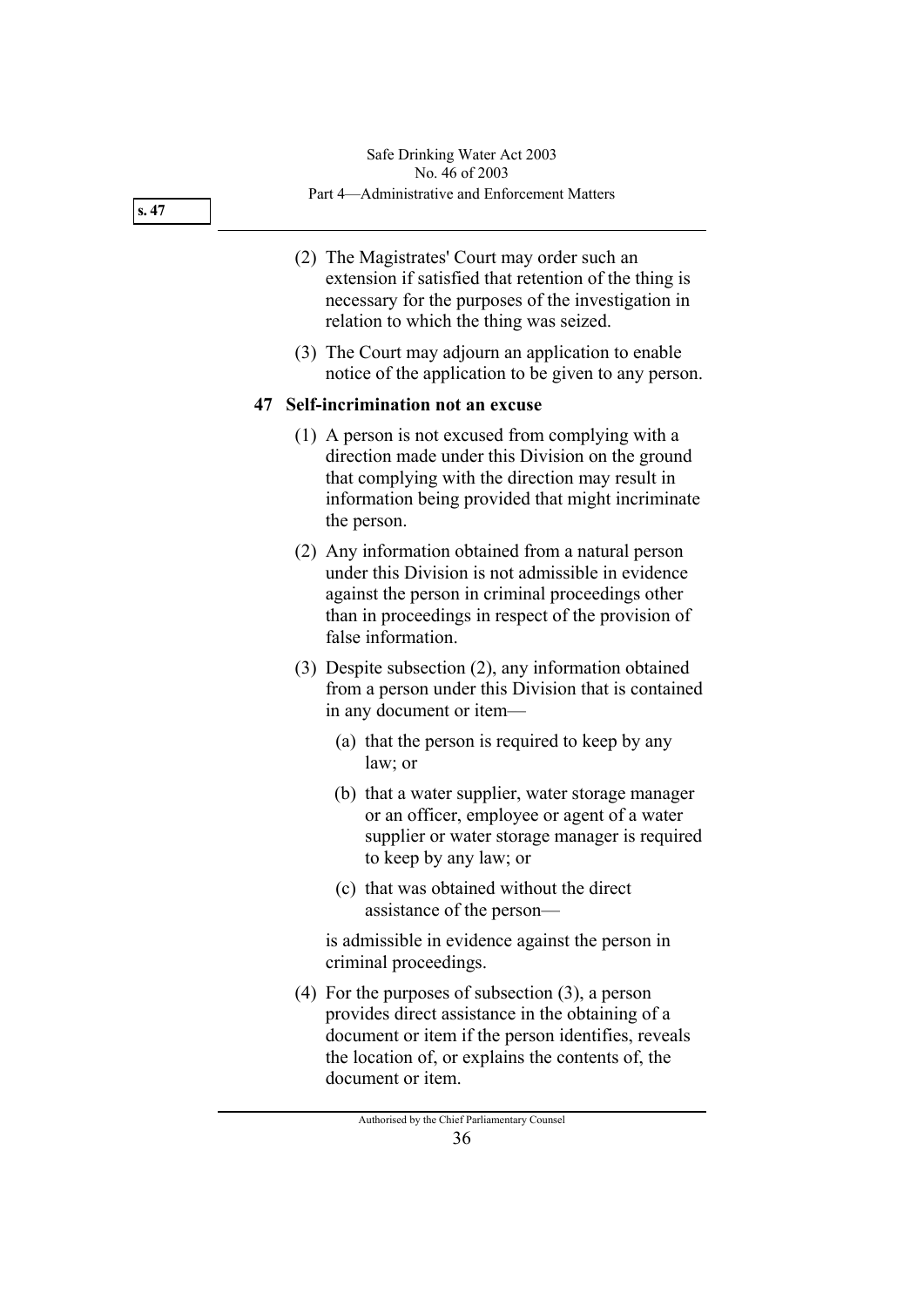### **Division 3—Authorised officers**

#### **48 Appointment procedure**

- (1) The Secretary may appoint a person to be an authorised officer for the purposes of section 36.
- (2) The Secretary may only appoint a person to be an authorised officer if the Secretary is satisfied that the person is suitably qualified or trained to exercise powers under section 36.
- (3) In appointing a person as an authorised officer, the Secretary must give the person an identity card—
	- (a) that identifies the person by name as an authorised officer under this Act; and
	- (b) that contains a photograph of the person; and
	- (c) that is signed by the person; and
	- (d) that is signed by the Secretary.
- (4) If a person's appointment as an authorised officer is revoked or expires, he or she must immediately return his or her identity card to the Secretary.

### **49 Offence to obstruct authorised officer**

A person must not—

- (a) obstruct, hinder or refuse to comply with a lawful request or direction of; or
- (b) refuse admission to any premises to—

an authorised officer, or any person necessarily assisting an authorised officer, while the authorised officer or person is exercising a power given to the authorised officer or person under this Act.

Penalty: 60 penalty units.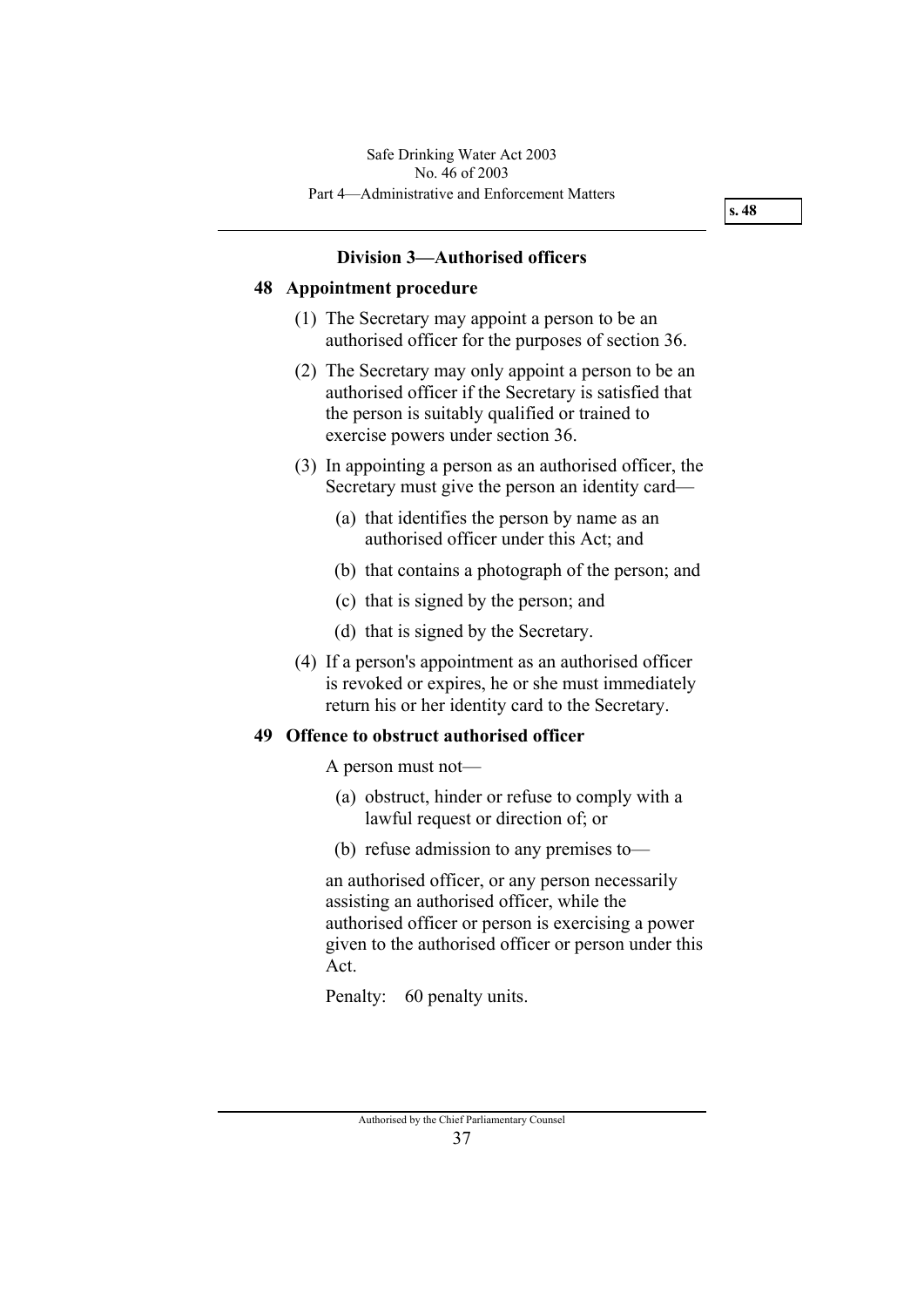**s. 50** 

#### **50 Offence to impersonate authorised officer**

A person who is not an authorised officer must not directly or indirectly represent that he or she is an authorised officer or is authorised to conduct inspections for the purposes of this Act.

Penalty: 60 penalty units.

#### **Division 4—Administration levy**

#### **51 Requirement to pay levy**

Each water supplier and water storage manager must pay a levy in respect of any period specified by the Minister on or by the date specified by the Minister to assist in defraying the costs of administering this Act.

#### **52 Meaning of** *costs of administering this Act*

- (1) For the purposes of this Division, the costs of administering this Act in a particular period are the costs and expenses incurred, or that are likely to be incurred, by the Secretary in that period in carrying out the Secretary's functions under this Act.
- (2) For the purposes of subsection (1), costs and expenses include notional costs and expenses (such as a proportionate share of general salary costs, overhead costs or depreciation).
- (3) Despite subsection (1), the costs of administering this Act do not include any cost or expense incurred by the Secretary in carrying out any function under Division 2.

#### **53 How amount of levy to be calculated**

The amount of the levy payable by a water supplier or water storage manager is to be determined as follows—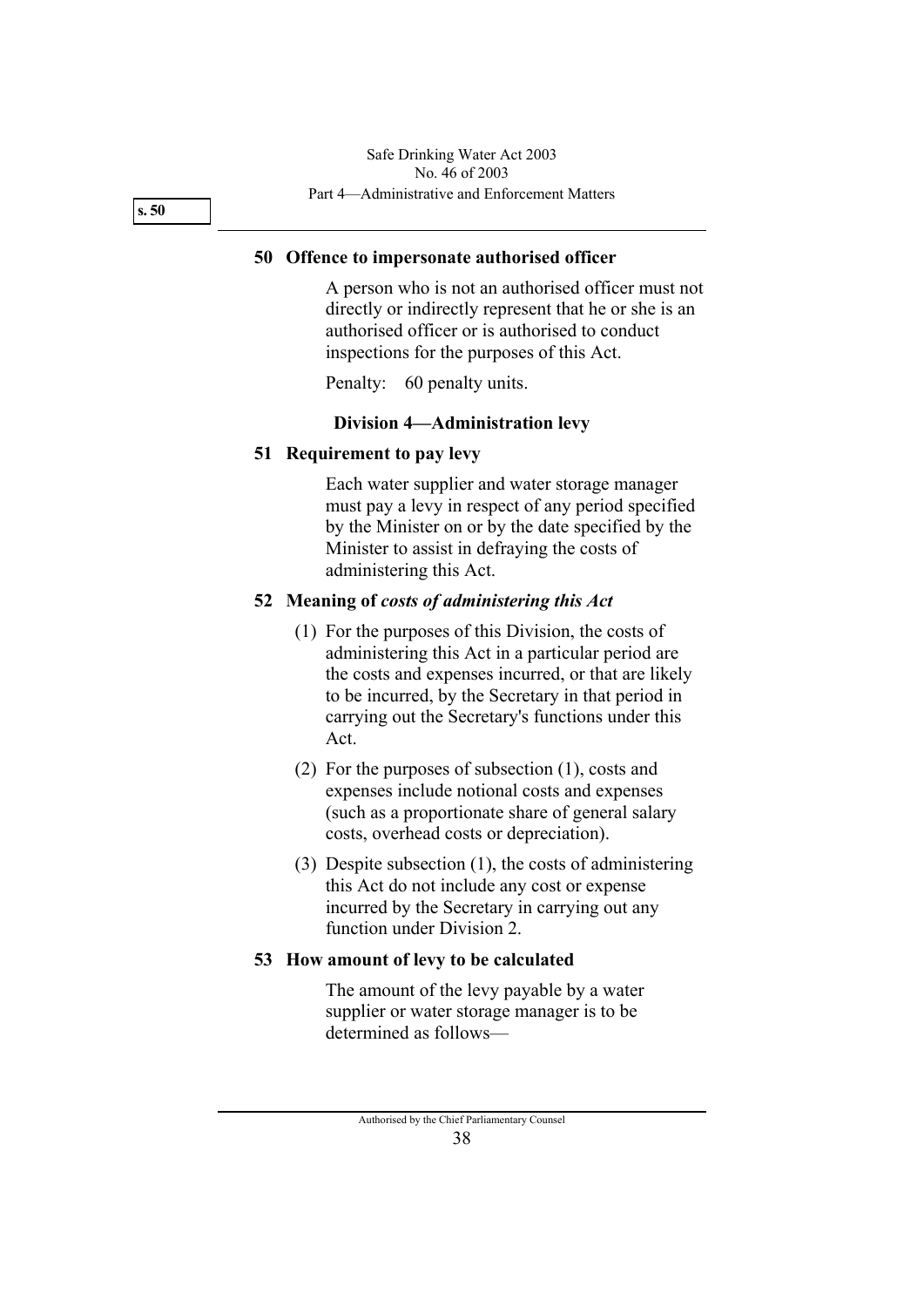**s. 53** 

- (a) the Minister must fix a period in respect of which the levy is payable and seek advice from the Secretary on the costs, or likely costs, of administering this Act in that period; and
- (b) the Secretary must advise the Minister—
	- (i) in respect of a past period, of the amount of the costs of administering this Act incurred in that period; and
	- (ii) in respect of a current or future period, of the likely amount of the costs of administering this Act in that period; and
- (c) the Minister must apportion the amount between all the water suppliers and water storage managers who are liable to pay the levy in a manner that the Minister considers to be fair; and
- (d) in determining how to apportion the amount, the Minister must consult with each of the following—
	- (i) any Minister administering the **Water Industry Act 1994** or the **Water Act 1989**; and
- \* \* \* \* \*

**S. 53(d)(ii) repealed by No. 85/2006 s. 173(Sch. 1 item 11.2).** 

- (iii) the Minister administering the **Parks Victoria Act 1998**; and
- (iv) the Minister administering the **Alpine Resorts (Management) Act 1997**; and
- (v) the Treasurer.

Authorised by the Chief Parliamentary Counsel 39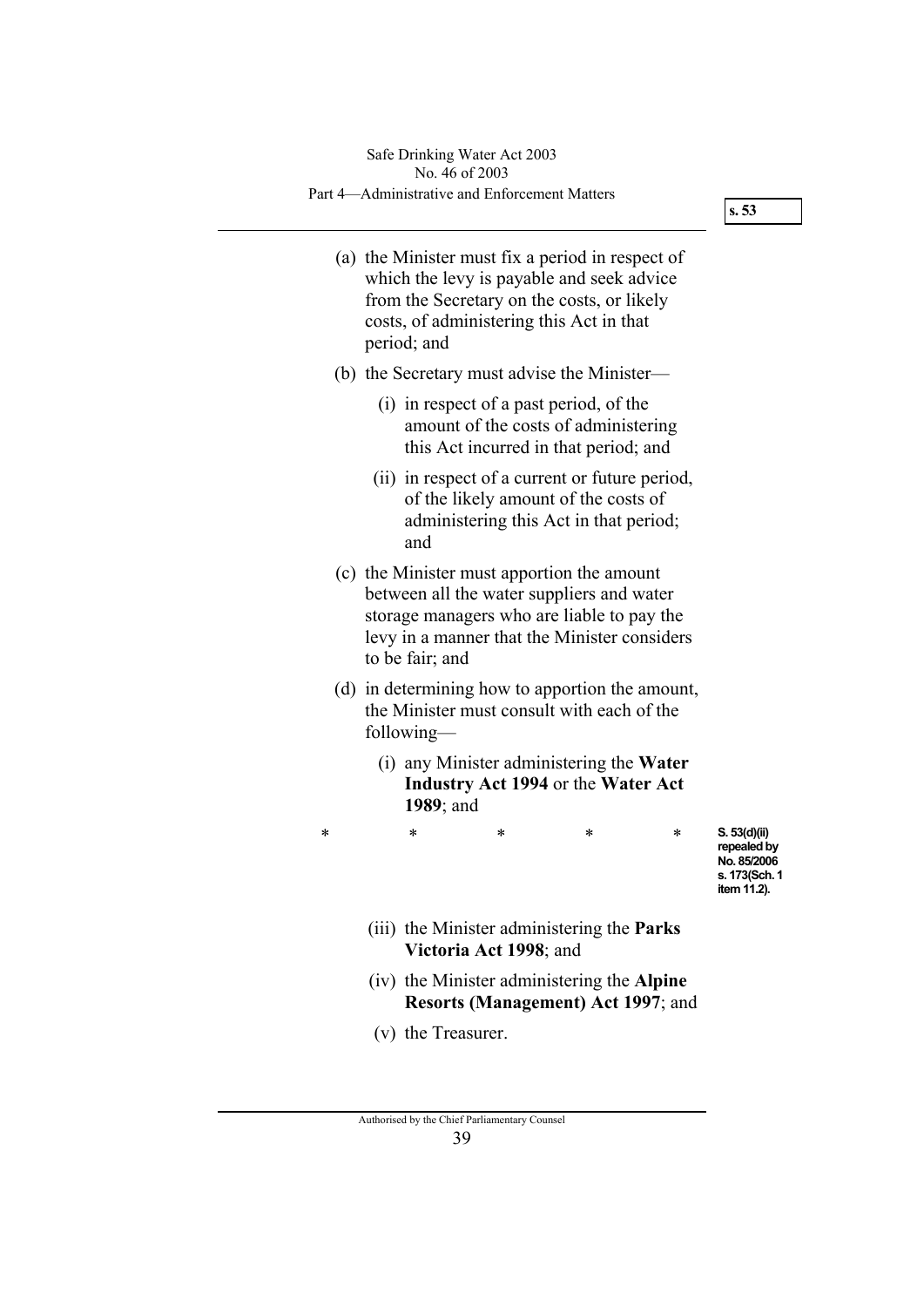**s. 54** 

#### **54 Collection of the levy**

- (1) The Minister must give each water supplier and water storage manager a written notice setting out—
	- (a) the amount it is required to pay as levy in respect of a specified period; and
	- (b) the date the amount is required to be paid by; and
	- (c) how the payment is to be made.

 $\overline{\phantom{a}}$  , where  $\overline{\phantom{a}}$ 

 (2) The Minister must ensure that all amounts paid as levy are paid into the Consolidated Fund.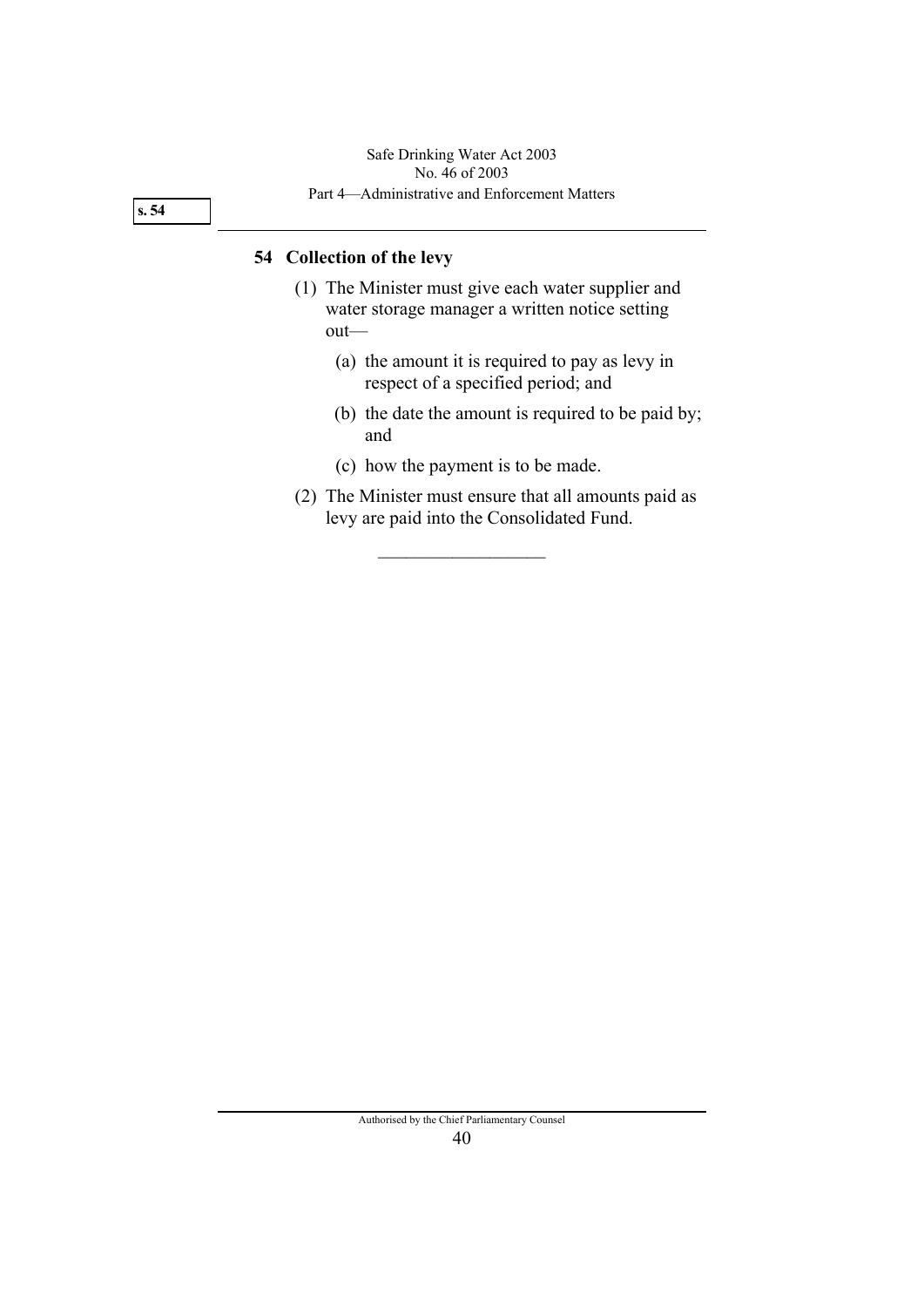#### **PART 5—MISCELLANEOUS MATTERS**

#### **Division 1—Miscellaneous offence**

#### **55 False information not to be given**

A person must not—

- (a) in purported compliance with this Act, give to the Secretary or an authorised officer any information or answer that the person knows is false or misleading in a material detail; or
- (b) produce any document that the person knows is false or misleading in a material detail, without informing the person to whom the document is produced of the defect in the document.

Penalty: 240 penalty units.

#### **Division 2—Regulations**

#### **56 Regulations**

- (1) The Governor in Council may make regulations for or with respect to—
	- (a) incidental matters in relation to water quality standards;
	- (b) the monitoring of drinking water quality, or any component or characteristic of drinking water, including—
		- (i) specifying the location, frequency and method of collecting samples of drinking water and other water; and
		- (ii) specifying who is to collect the samples (and providing for an approval or accreditation system for collectors); and
		- (iii) specifying the analytical methods to be used to analyse samples; and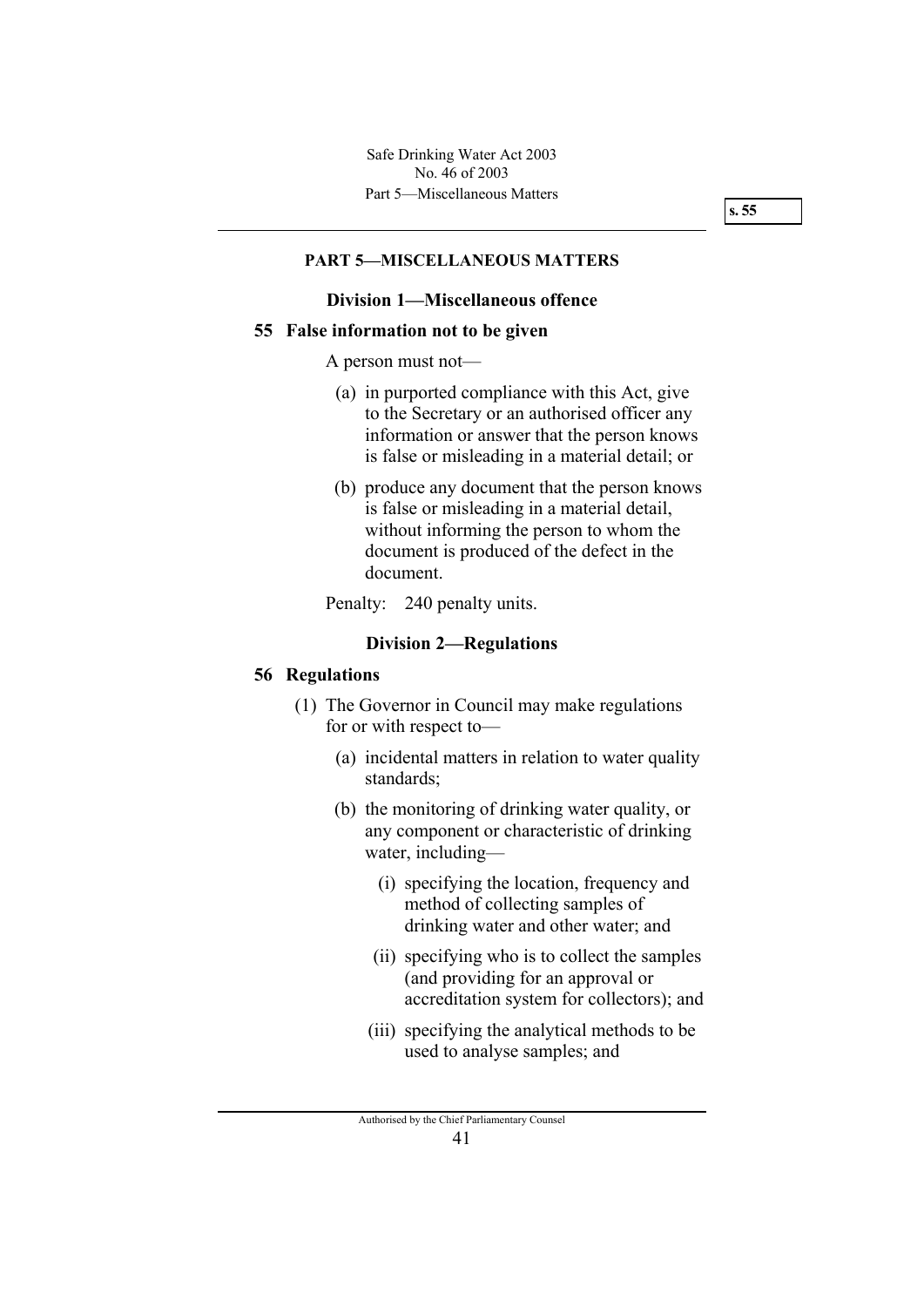Part 5—Miscellaneous Matters Safe Drinking Water Act 2003 No. 46 of 2003

- (iv) specifying who is to conduct analyses of samples (and providing for an approval or accreditation system for analysts); and
- (v) specifying how the results of analyses and monitoring are to be reported;
- (c) risk management plans and systems, including requirements concerning—
	- (i) how incidents and emergencies are to be dealt with;
	- (ii) interactions with other people and bodies in relation to incidents and emergencies;
	- (iii) monitoring and verifying the implementation and continued compliance with those plans;
	- (iv) the keeping of records and the collection of information relevant to the plans;
	- (v) the verification of any record kept or information collected;
	- (vi) the supply of information to consumers to reduce or eliminate risks;
	- (vii) interactions with other water suppliers or water storage managers;
	- (viii) interactions with other people and bodies;
- (d) incidental matters in relation to approved auditors;

**s. 56**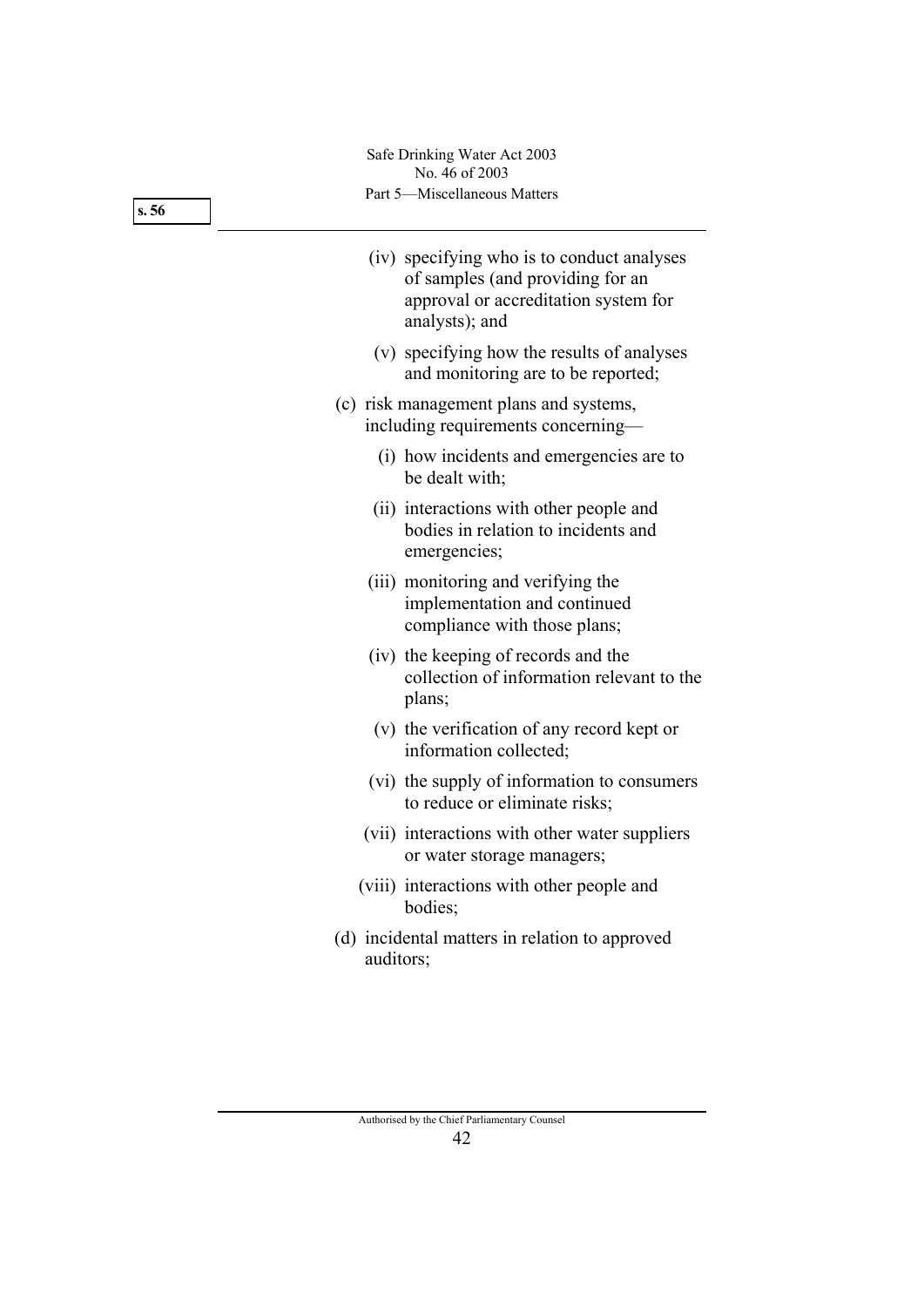Part 5—Miscellaneous Matters Safe Drinking Water Act 2003 No. 46 of 2003

- (e) requiring the reporting of illnesses that may have been caused by water supplied by a water supplier or water storage manager, or of incidents that may have been caused by waterborne things;
- (f) requiring the disclosure of the public health risks associated with the supply of regulated water;
- (g) forms for the purposes of this Act;
- (h) generally prescribing any other matter or thing required or permitted by this Act to be prescribed, or necessary to be prescribed to give effect to this Act.
- (2) The regulations—
	- (a) may be of general or of specially limited application; and
	- (b) may differ according to differences in time, place or circumstance; and
	- (c) may require a matter affected by the regulations to be—
		- (i) in accordance with a specified standard or specified requirement; or
		- (ii) approved by or to the satisfaction of a specified person or a specified class of person; or
		- (iii) as specified in both subparagraphs (i) and (ii); and
	- (d) may apply, adopt or incorporate any matter contained in any document whether—
		- (i) wholly or partially or as amended by the regulations; or
		- (ii) as in force at a particular time or as in force from time to time; and

Authorised by the Chief Parliamentary Counsel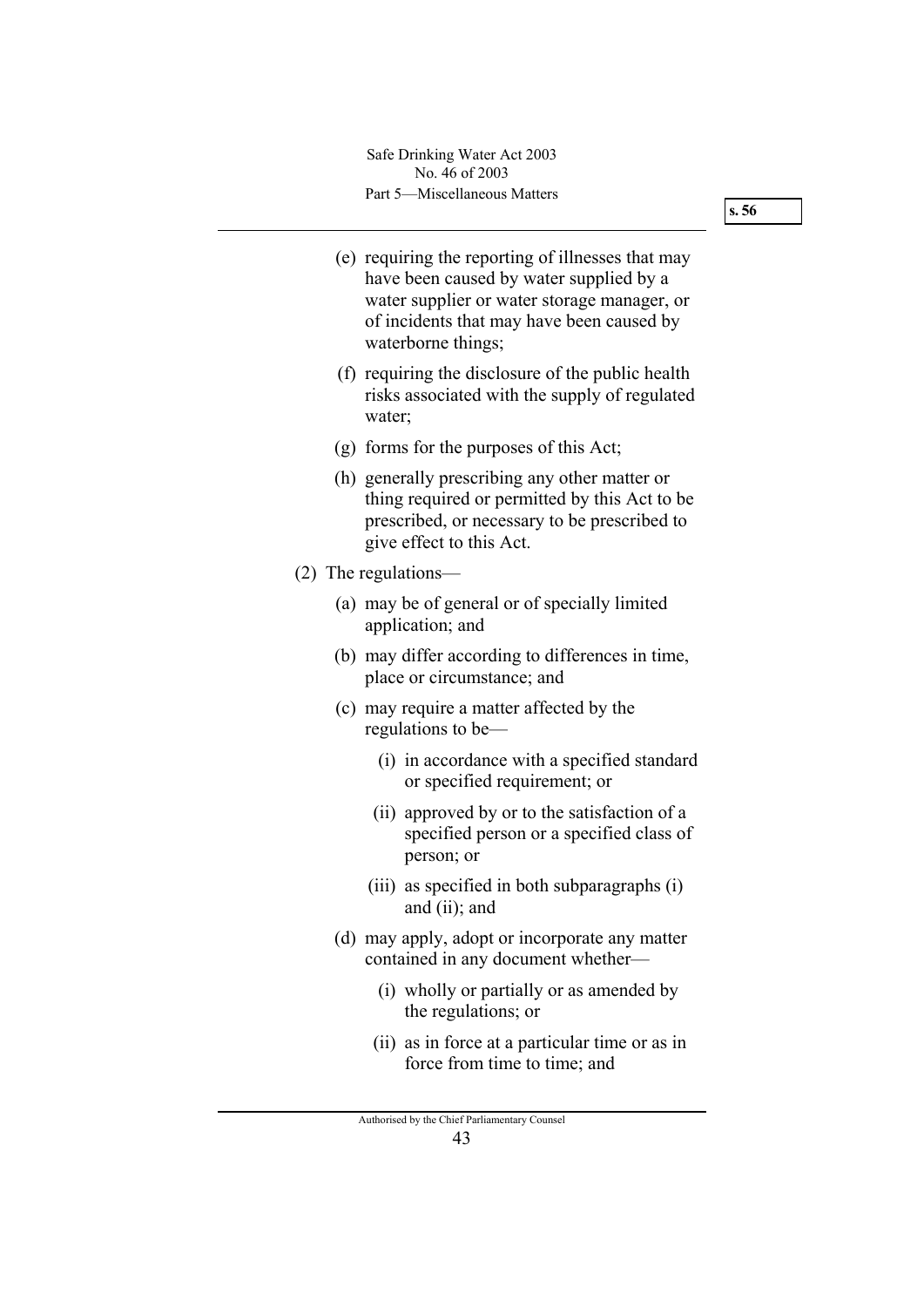Part 5—Miscellaneous Matters Safe Drinking Water Act 2003 No. 46 of 2003

- (e) may confer a discretionary authority or impose a duty on a specified person or a specified class of person; and
	- (f) may provide in a specified case or class of case for the exemption of people or things from any of the provisions of this Act, whether unconditionally or on specified conditions, and either wholly or to such an extent as is specified; and
	- (g) may impose a penalty not exceeding 20 penalty units for a contravention of the regulations; and
	- (h) may be expressed as requiring the achievement of a specified object in relation to any particular subject matter.

 $\overline{\phantom{a}}$  , where  $\overline{\phantom{a}}$ 

Authorised by the Chief Parliamentary Counsel 44

**s. 56**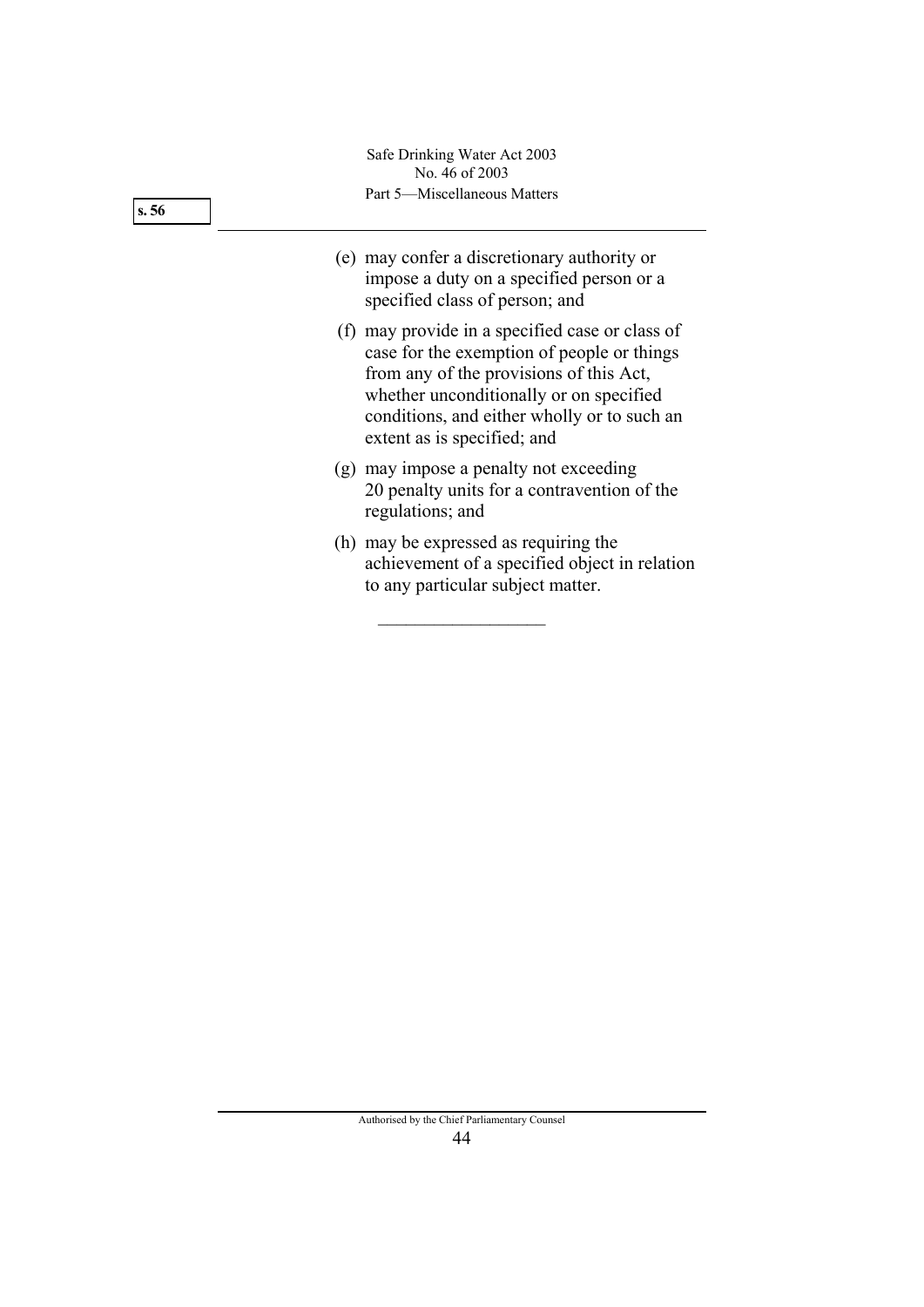**Ss 57, 58 repealed by No. 29/2011 s. 3(Sch. 1 item 82).** 

#### **PART 6—CONSEQUENTIAL AND TRANSITIONAL PROVISIONS**

\* \* \* \* \*

### **59 Repeal of immunity provision**

- (1) Section 166 of the **Water Act 1989** is **repealed**.
- (2) Despite the repeal of section 166, that section continues to apply to a person who, immediately before that repeal, was a member of an Authority in respect of any action taken by the person in connection with the treatment of water (including disinfection or fluoridation) in accordance with any Act for the remainder of the current term of that member.

═══════════════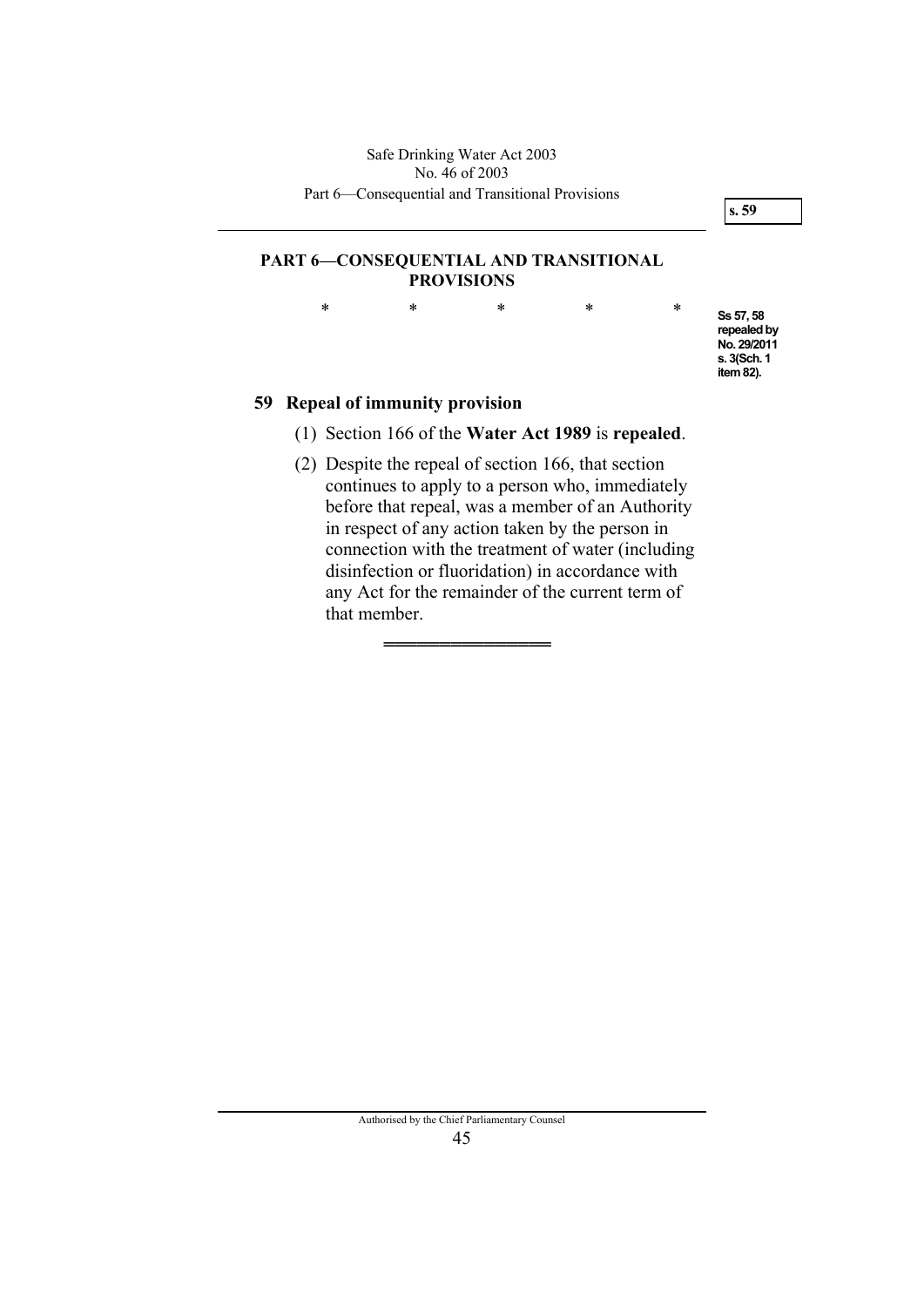**Endnotes** 

#### **ENDNOTES**

### **1. General Information**

*Minister's second reading speech— Legislative Assembly: 10 April 2003 Legislative Council: 20 May 2003* 

The long title for the Bill for this Act was "to make provision for the supply of safe drinking water and for other purposes."

The **Safe Drinking Water Act 2003** was assented to on 11 June 2003 and came into operation on 1 July 2004: section 2.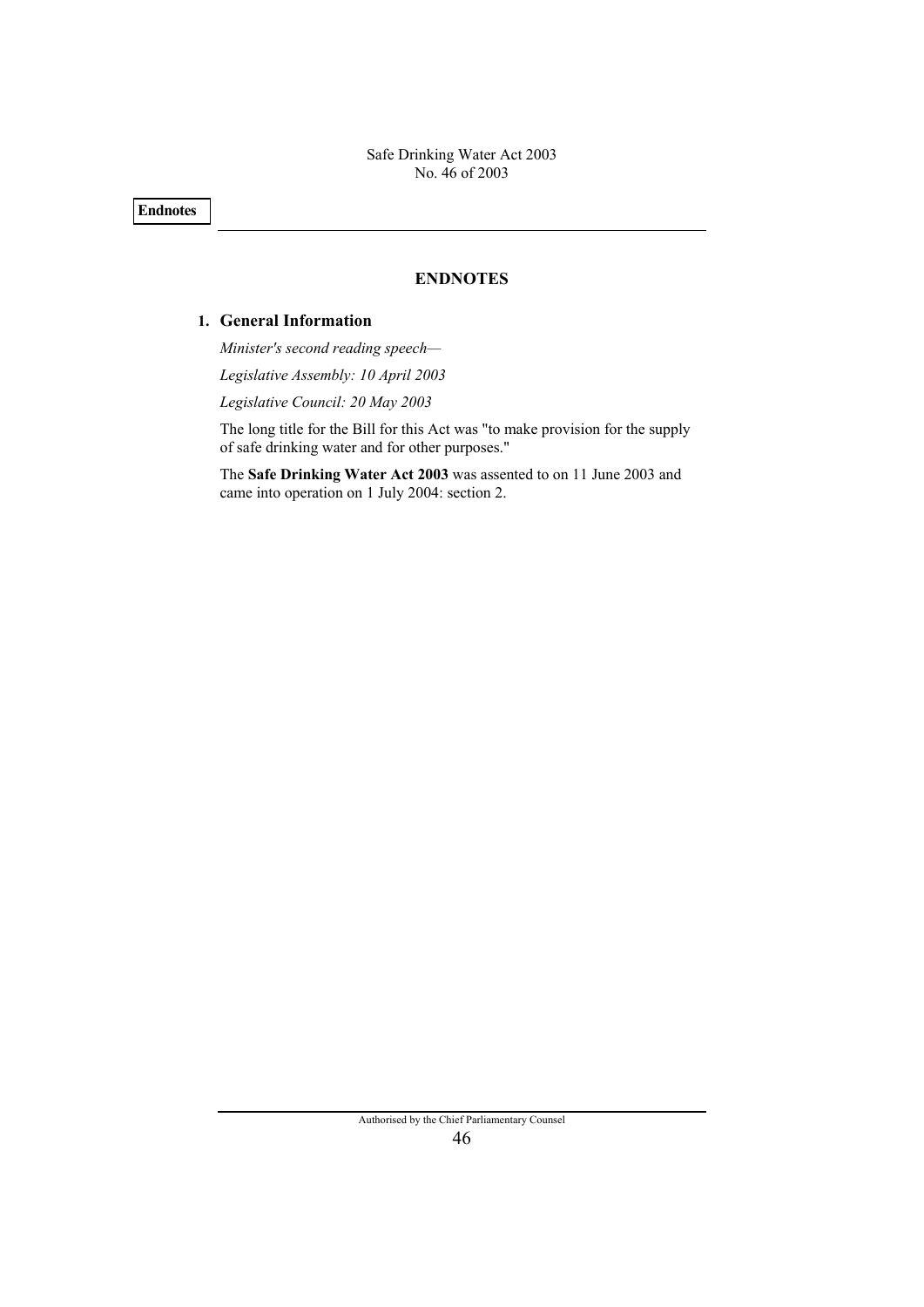#### **2. Table of Amendments**

This Version incorporates amendments made to the **Safe Drinking Water Act 2003** by Acts and subordinate instruments.

–––––––––––––––––––––––––––––––––––––––––––––––––––––––––––––

| Public Administration Act 2004, No. 108/2004<br>Assent Date: | 21.12.04                                                                                                                                                 |
|--------------------------------------------------------------|----------------------------------------------------------------------------------------------------------------------------------------------------------|
| Commencement Date:                                           | S. 117(1)(Sch. 3 item 179) on 5.4.05: Government<br>Gazette 31.3.05 p. 602                                                                               |
| Current State:                                               | This information relates only to the provision/s<br>amending the Safe Drinking Water Act 2003                                                            |
| Water (Governance) Act 2006, No. 85/2006                     |                                                                                                                                                          |
| <b>Assent Date:</b>                                          | 17.10.06                                                                                                                                                 |
| Commencement Date:                                           | S. 173(Sch. 1 item 11) on 1.7.07: s. 2(3)                                                                                                                |
| Current State:                                               | This information relates only to the provision/s<br>amending the Safe Drinking Water Act 2003                                                            |
| Public Health and Wellbeing Act 2008, No. 46/2008            |                                                                                                                                                          |
| <b>Assent Date:</b>                                          | 2.9.08                                                                                                                                                   |
| Commencement Date:                                           | S. 285 on $1.1.10$ : s. 2(2)                                                                                                                             |
| Current State:                                               | This information relates only to the provision/s<br>amending the Safe Drinking Water Act 2003                                                            |
|                                                              | Health and Human Services Legislation Amendment Act 2010, No. 29/2010                                                                                    |
| <b>Assent Date:</b>                                          | 8.6.10                                                                                                                                                   |
| Commencement Date:<br>Current State:                         | S. 70 on 1.7.10: Special Gazette (No. 235) 23.6.10 p. 1<br>This information relates only to the provision/s<br>amending the Safe Drinking Water Act 2003 |
| Statute Law Revision Act 2011, No. 29/2011                   |                                                                                                                                                          |
| <b>Assent Date:</b>                                          | 21.6.11                                                                                                                                                  |
| Commencement Date:                                           | S. 3(Sch. 1 item 82) on 22.6.11: s. 2(1)                                                                                                                 |
| Current State:                                               | This information relates only to the provision/s<br>amending the Safe Drinking Water Act 2003                                                            |
|                                                              | Water Amendment (Governance and Other Reforms) Act 2012, No. 17/2012                                                                                     |
| Assent Date:                                                 | 3.4.12                                                                                                                                                   |
| Commencement Date:                                           | S. 95 on 1.7.12: Special Gazette (No. 172) 29.5.12 p. 1                                                                                                  |
| Current State:                                               | This information relates only to the provision/s<br>amending the Safe Drinking Water Act 2003                                                            |
| Protected Disclosure Act 2012, No. 85/2012                   |                                                                                                                                                          |
| Assent Date:                                                 | 18.12.12                                                                                                                                                 |
| Commencement Date:                                           | Ss 141, 142 on 10.2.13: Special Gazette (No. 32)<br>6.2.13 p. 2                                                                                          |
| Current State:                                               | This information relates only to the provision/s<br>amending the Safe Drinking Water Act 2003                                                            |

–––––––––––––––––––––––––––––––––––––––––––––––––––––––––––––